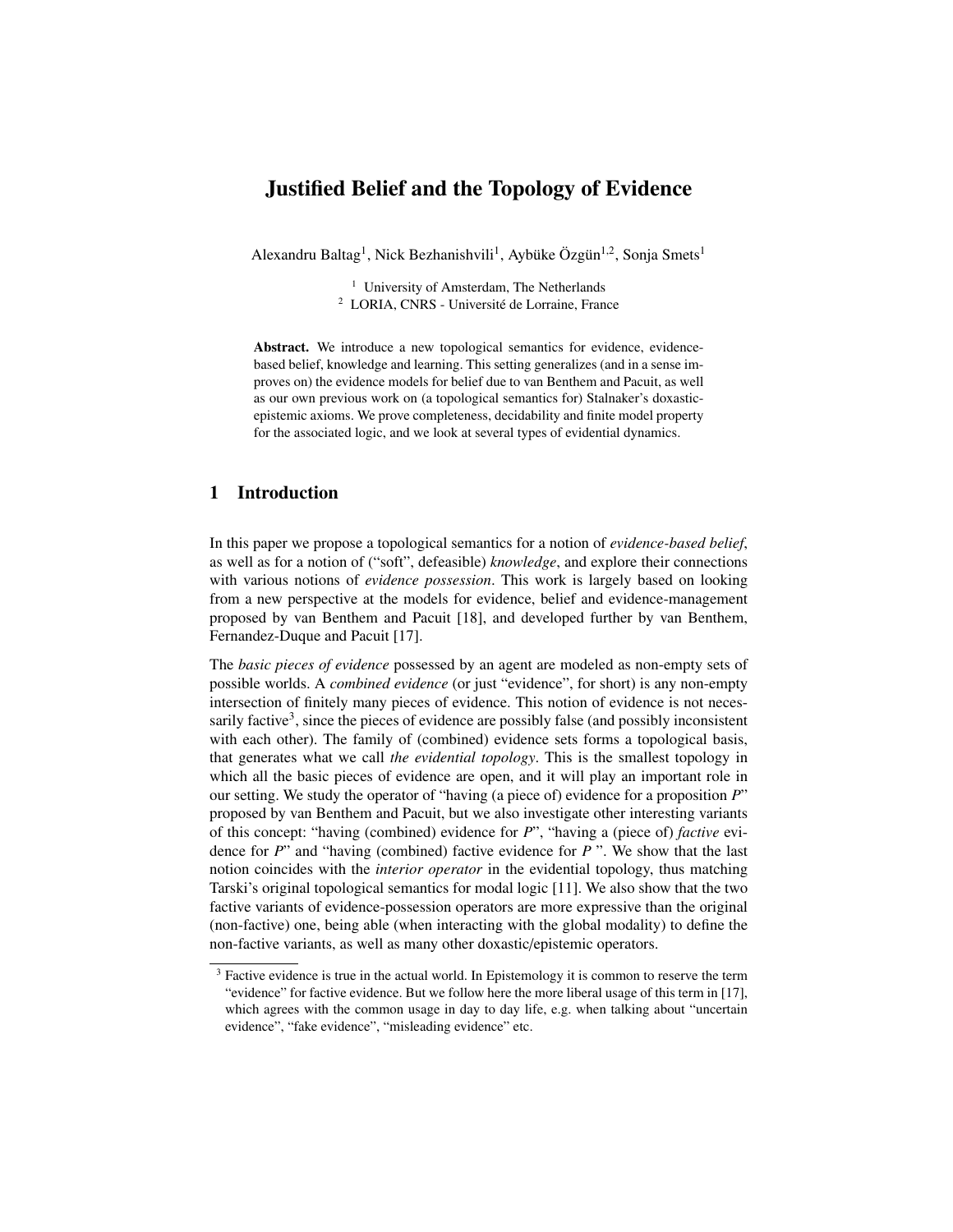A *body of evidence* is a family of evidence such that every finite subfamily is consistent. A body of evidence is *maximal* if it is a "strongest" such body of evidence: it cannot be 'strengthened' (properly extended) to any other body of evidence. Maximal bodies of evidence are essential for the definition of belief proposed by van Benthem and Pacuit, according to which *an agent believes a proposition P if P is entailed by all the maximal bodies of evidence*. This definition works well in the finite case (as well as in the more general case of Alexandroff topologies), but (as already noted in [17]) it has the defect that it can produce *inconsistent beliefs* in the infinite case.<sup>4</sup>

In this paper, we propose an 'improved' semantics for evidence-based belief, obtained by weakening the definition from [18]. According to us, a proposition *P* is believed if *P* is entailed by all finite bodies of evidence that are "sufficiently strong" (i.e., iff every finite body of evidence can be strengthened to some finite body of evidence that entails *P*). This definition coincides with the one of van Benthem and Pacuit for finite models, but involves a different generalization of their notion in the infinite case. In fact, our semantics *always ensures consistency of belief*, even when the available pieces of evidence are mutually inconsistent. In this sense, our work can be seen as extending, generalizing and (to an extent) "streamlining" the framework from [18].

We also provide a formalization of a "coherentist" view on justifications. An *argument* essentially consists of one or more evidence sets supporting the same proposition (thus providing multiple evidential paths towards a common conclusion); a *justification* is an argument that is not contradicted by any other evidence. Our definition of belief is equivalent to requiring that *P is believed i*ff *there is some (evidence-based) justification for P*: hence, our notion accurately captures the concept of "justified belief". Our proposal is also very natural from a topological perspective: it is equivalent to saying that *P is believed i*ff *it's true in "almost all" epistemically-possible worlds* (where 'almost all' is interpreted topologically: all except for a nowhere-dense set).

Moving on to 'knowledge', there are a number of different notions one may consider. First, there is "absolutely certain" or "infallible" knowledge, akin to Aumann's concept of 'partitional knowledge' or van Benthem's concept of 'hard information'. In our single-agent setting, this can be simply defined as the global modality (quantifying universally over all epistemically-possible worlds). There are propositions that are 'known' in this infallible way (-e.g. the ones known by introspection or by logical proof), but very few: most facts in science or real-life are unknown in this sense. Hence, it is more interesting to look at notions of knowledge that are less-than-absolutely-certain: socalled 'defeasible knowledge'. The famous Gettier counterexamples [6] show that simply adding "factivity" to belief will not do: true (justified) belief is extremely fragile (i.e. it can be too easily lost), and it is consistent with having only wrong justifications for an (accidentally) true conclusion. One path often discussed by philosophers (e.g. Lehrer and Stalnaker) is to require a *correct justification*. <sup>5</sup> We formalize this notion by saying that *P is known if there is a factive (true) justification for P*.

<sup>&</sup>lt;sup>4</sup> A more technical defect of that setting is that the corresponding doxastic logic does not have the finite model property [17].

<sup>&</sup>lt;sup>5</sup> This is sometimes called the "no-false-lemma" approach: a belief is knowledge if it is not based on any false justification.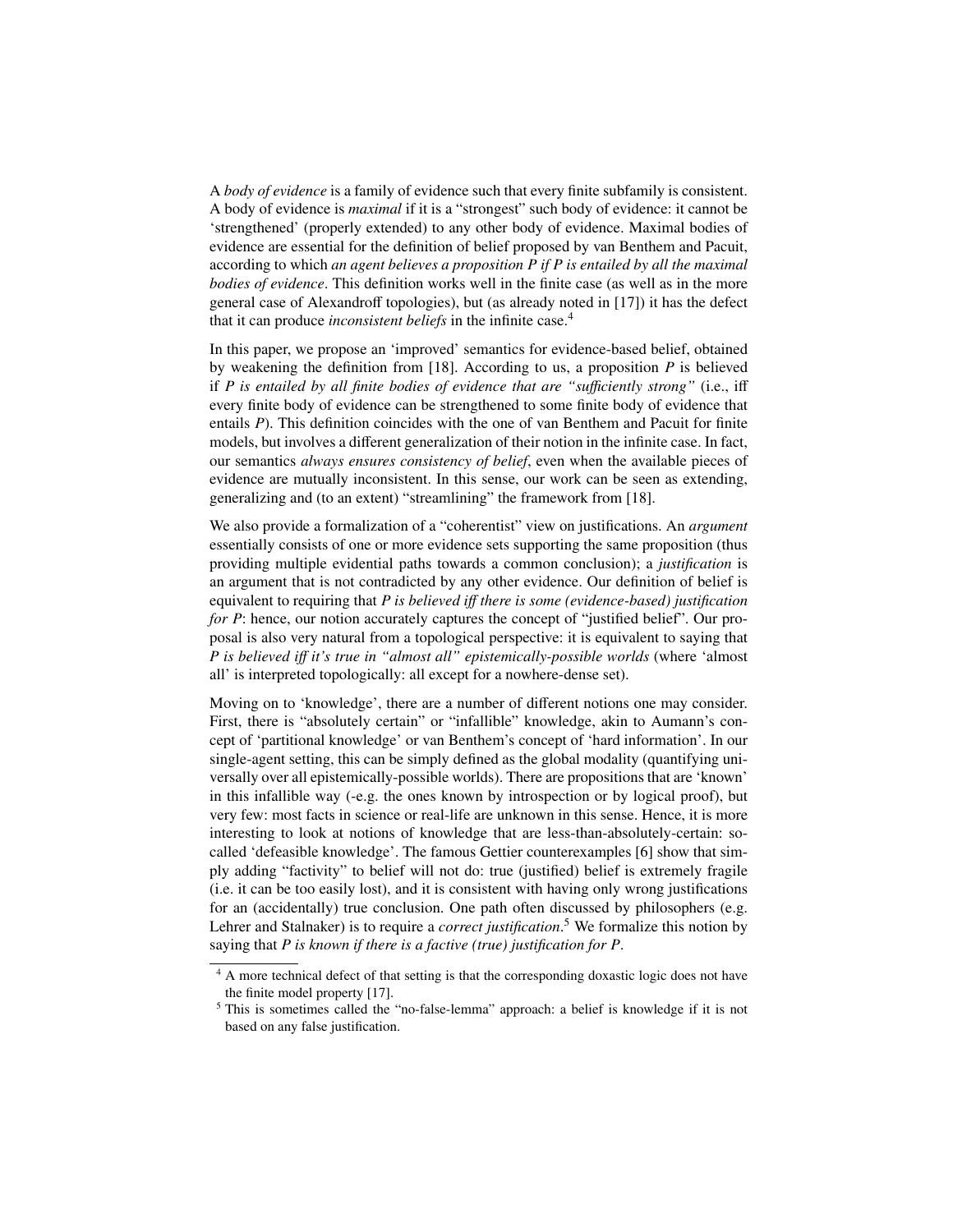A stronger requirement (than the no-false-lemma approach) was championed mainly by Lehrer [9, 10], under the name of "Defeasibility Theory of Knowledge". According to this view, *P* is known (in the in-defeasible sense) only if there is a factive justification for *P* that cannot be defeated by any further true evidence. This means that the justification is consistent, not only with the currently available evidence, but also with *any potential (new) factive evidence* that the agent might learn in the future. This version of the theory has been criticized as being too strong: some new evidence might be 'misleading' or 'deceiving' despite being true. A weaker version of Defeasibility Theory requires that knowledge is undefeated only by "non-misleading" evidence. In our setting, a proposition *P* is said to be a *potentially misleading evidence* if it can indirectly generate false evidence (i.e. if by adding *P* to the family of currently available pieces of evidence we obtain at least one false combined evidence). Misleading propositions include all the false ones, but they may also include some true ones. We show that our notion of knowledge matches this weakened version of Defeasibility Theory (though not the strong version).

Yet another path leading to our setting in this paper goes via our previous work [1, 2] on a topological semantics for the doxastic-epistemic axioms proposed by Stalnaker [14]. These axioms were meant to capture a notion of fallible knowledge, in close interaction with a notion of "strong belief" (defined as "subjective certainty" or the "feeling of knowledge"). The main principle specific to this system was that "believing implies believing that you know" ( $Bp \rightarrow BKp$ ), which goes in direct contradiction to Negative Introspection for Knowledge. $6$  The topological semantics that we proposed for these concepts in [1, 2] was overly restrictive (being limited to the rather exotic class of "extremally disconnected" topologies). In this paper, we show that these notions can be interpreted on arbitrary topological spaces, without changing their logic. Indeed, our definitions of belief and knowledge above can be seen as the natural generalizations to arbitrary topologies of the notions in [1, 2].

In the last section, we completely axiomatize the various resulting logics, proving their decidability and finite model property, and we look at various dynamic extensions, encoding several types of evidential dynamics.

# 2 Evidence, Belief and Knowledge in Topological Spaces

### 2.1 Topological Models for Evidence

Definition 1 (Evidence Models) *(van Benthem and Pacuit)*<sup>7</sup> Given a countable set of propositional letters Prop, an *evidence model* for Prop is a tuple  $M = (X, E_0, V)$ , where: *X* is a non-empty set of "states";  $E_0 \subseteq \mathcal{P}(X) \setminus \{0\}$  is a family of non-empty sets called

<sup>&</sup>lt;sup>6</sup> Indeed, the logic of Stalnaker's knowledge is not  $55$ , but the modal logic  $54.2$ .<br><sup>7</sup> The notion of evidence model in [18] is more general, covering cases in which

<sup>7</sup> The notion of evidence model in [18] is more general, covering cases in which evidence depends on the actual world, but we stick with what they call 'uniform' models, since this corresponds to restricting to agents who are "evidence-introspective".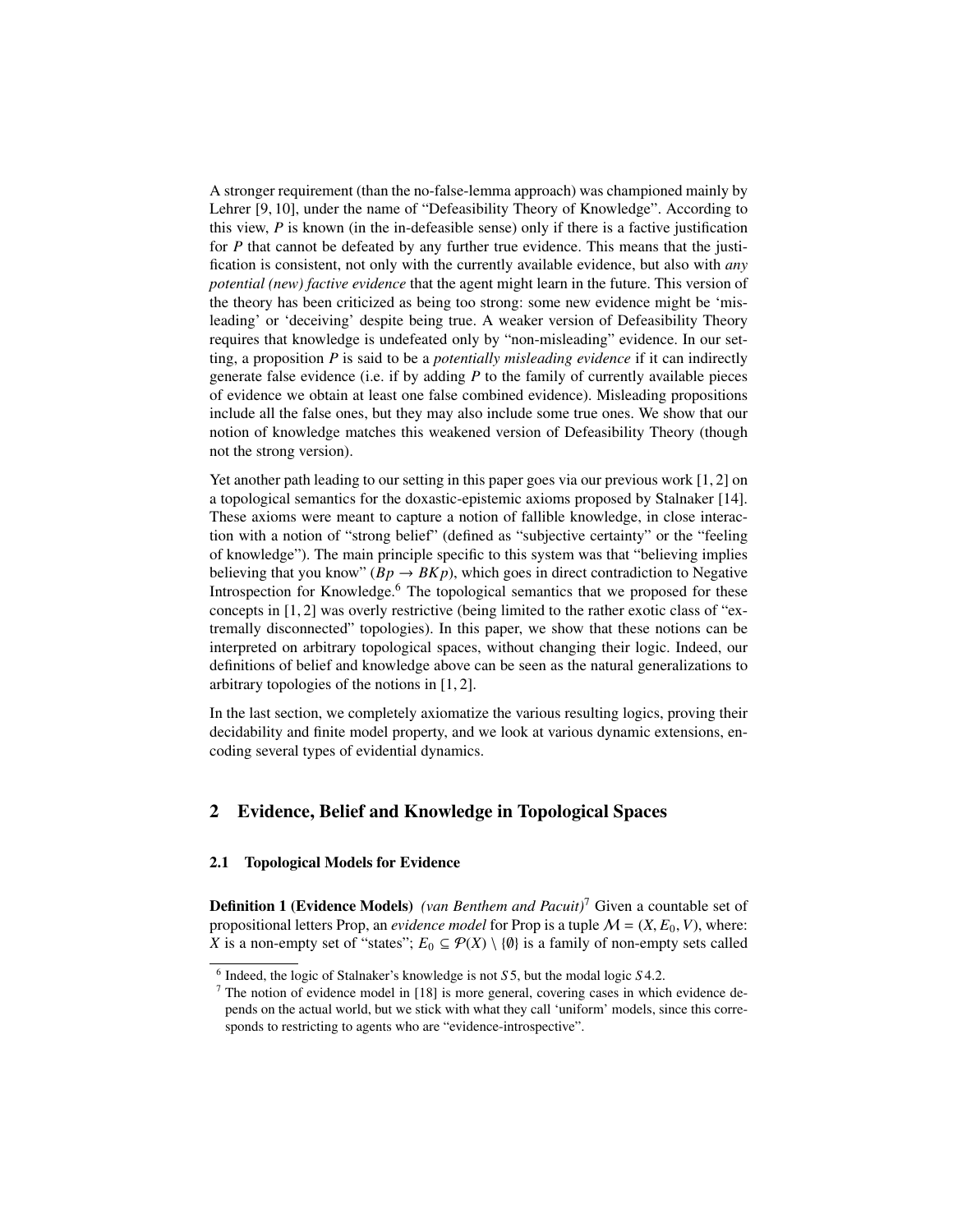*basic evidence sets* (or *pieces of evidence*), with  $X \in E_0$ ; and  $V : \text{Prop} \to \mathcal{P}(X)$  is a valuation function.

Given an evidence model  $M = (X, E_0, V)$ , a *finite body of evidence* is simply a finite set of mutually consistent pieces of evidence (i.e. a finite  $F \subseteq E_0$  s.t.  $\bigcap F \neq \emptyset$ ). More generally, a (possibly infinite) *body of evidence* is a family  $F \subseteq E_0$  of pieces of evidence s.t. every non-empty finite subfamily is consistent (i.e.  $\forall F' \subseteq F$  (*F'* finite  $\neq \emptyset \Rightarrow \bigcap F' \neq \emptyset$ (0)). We denote by  $\mathcal F$  the family of all bodies of evidence over M, and by  $\mathcal F^{finite}$  the family of all finite bodies of evidence. A body of evidence *F supports a proposition P* iff *P* is true in every world satisfying all the evidence in *F* (i.e. if  $\bigcap F \subseteq P$ ).

The *strength order* between bodies of evidence is given by inclusion:  $F \subseteq F'$  means that  $F'$  is at least as strong as  $F$ . Note that stronger bodies of evidence support more propositions: if  $F \subseteq F'$  then every proposition supported by *F* is also supported by *F*<sup>'</sup>. A body of evidence is *maximal* ("strongest") if it's not included in any other such body. We denote by  $Max_{\subseteq} \mathcal{F} = \{F \in \mathcal{F} : \forall F' \in \mathcal{F} (F \subseteq F' \Rightarrow F = F')\}$  the family of all maximal bodies of evidence. By Zorn's Lemma, *every body of evidence can be strengthened to a maximal body of evidence:*  $\forall F \in \mathcal{F} \exists F' \in Max_{\subseteq} \mathcal{F}(F \subseteq F')$ .

A *combined evidence* (or just "*evidence*", for short) is any non-empty intersection of finitely many pieces of evidence. We denote by  $E := \{ \bigcap F : F \in \mathcal{F}^{finite} \text{ s.t. } \bigcap F \neq$  $\emptyset$ } the family of all (combined) evidence.<sup>8</sup> A (combined) evidence  $e \in E$  *supports* a proposition  $P \subseteq X$  if  $e \subseteq P$ . (In this case, we also say that *e* is *evidence for* P.) Note that the natural strength order between combined evidence sets goes the other way around (reverse inclusion):  $e \supseteq e'$  means that  $e'$  is at least as strong as  $e^9$ .

The intuition is that  $e \in E_0$  represent the basic pieces of "direct" evidence (obtained say by observation or via testimony) that are possessed by the agent, while the combined evidence  $e \in E$  represents indirect evidence that is obtained by combining finitely many pieces of direct evidence. Not all of this evidence is necessarily true though.

We say that some (basic or combined) evidence  $e \in E$  is *factive evidence* at world  $x \in X$ whenever it is true at *x* (i.e.  $x \in e$ ). A body of evidence *F* is factive if all the pieces of evidence in *F* are factive (i.e.  $x \in \bigcap F$ ).

The *plausibility (pre)order*  $E$ <sub>*E*</sub> associated to an evidence model is given by:

 $x \sqsubseteq_E y$  iff  $\forall e \in E_0$  ( $x \in e \Rightarrow y \in e$ ) iff  $\forall e \in E$  ( $x \in e \Rightarrow y \in e$ ).

**Definition 2 (Topological Space)** A *topological space* is a pair  $X = (X, \tau)$ , where X is a non-empty set and  $\tau$  is a *topology* on *X*, i.e. a family  $\tau \subseteq \mathcal{P}(X)$  containing *X* and 0, and closed under finite intersections and arbitrary unions. Given a family  $E ⊆ P(X)$ of subsets of *X*, the *topology generated by E* is the smallest topology  $\tau_E$  on *X* such that  $E \subseteq \tau_E$ . A set  $A \subseteq X$  is *closed* iff it is the complement of an open set, i.e. it is of

<sup>8</sup> This is a difference in notation with the setting in [18, 17], where *E* is used to denote the family of basic evidence sets (denoted here by  $E_0$ ).

<sup>&</sup>lt;sup>9</sup> This is both to fit with the strength order on bodies of evidence (since  $F \subseteq F'$  implies  $\bigcap F \supseteq$  $\bigcap F'$ ), and to ensure that stronger evidence supports more propositions: since, if *e*  $\supseteq e'$ , then every proposition supported by *e* is supported by *e'*.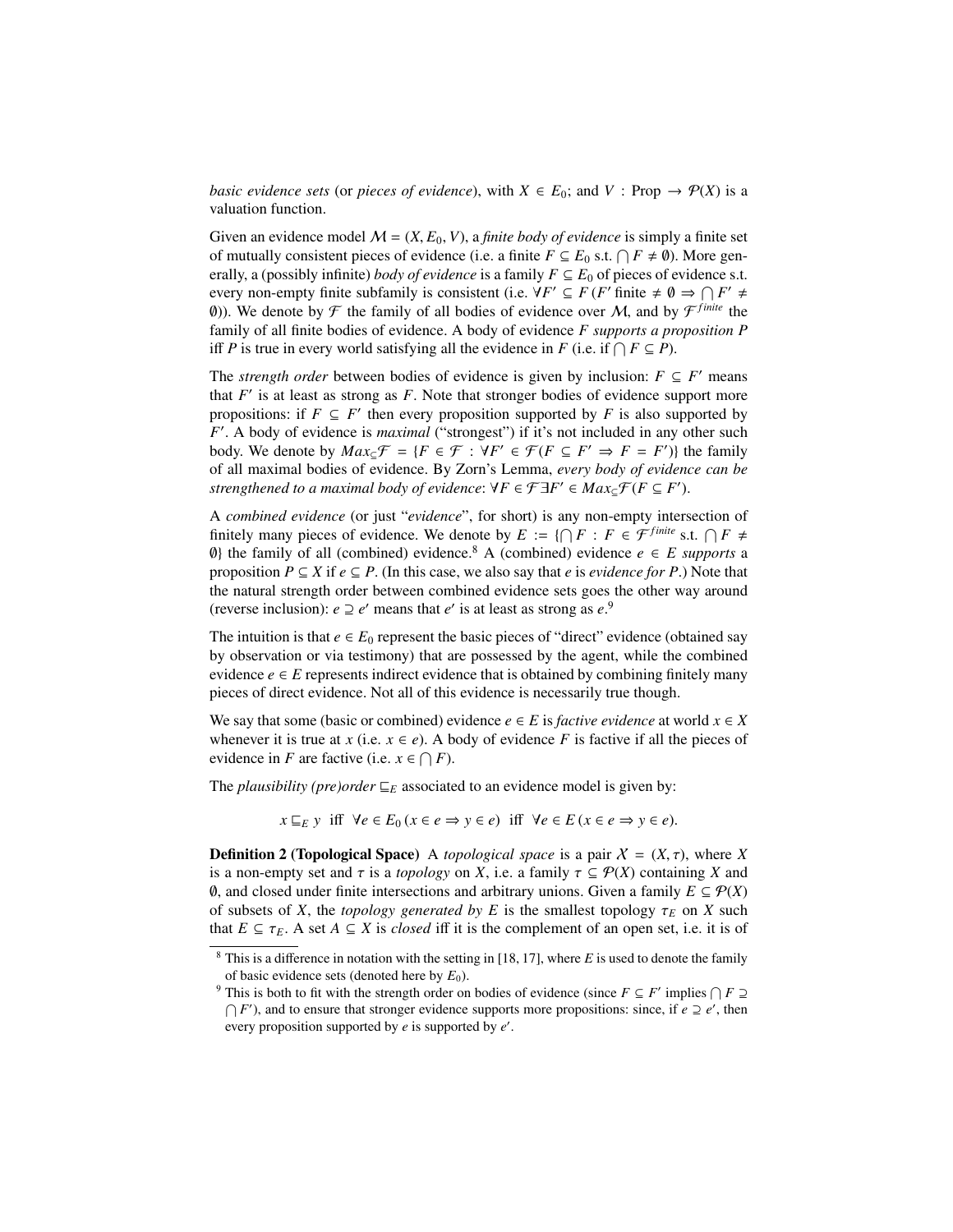the form  $X \setminus U$  with  $U \in \tau$ . Let  $\tau^c = \{X \setminus U | U \in \tau\}$  denote the family of all closed sets of  $X - (X, \tau)$ . In any topological space  $X - (X, \tau)$  one can define two important sets of  $X = (X, \tau)$ . In any topological space  $X = (X, \tau)$ , one can define two important operators, namely *interior Int* :  $P(X) \to P(X)$  and *closure Cl* :  $P(X) \to P(X)$ , given by *IntP* :=  $\bigcup \{U \in \tau | U \subseteq P\}$ ,  $CIP := \bigcap \{C \in \tau^c | P \subseteq C\}$ . A set  $A \subseteq X$  is called *dense* in X if  $CIA - X$  and it is called *nowhere dense* if  $IntCIA - \emptyset$ . For a topological space  $X$ if  $CIA = X$  and it is called *nowhere dense* if  $IntCIA = \emptyset$ . For a topological space  $X =$  $(X, \tau)$ , the *specialization preorder*  $\sqsubseteq_{\tau}$  is given by:  $x \sqsubseteq_{\tau} y$  iff  $\forall U \in \tau$  ( $x \in U \Rightarrow y \in U$ ).

Special Case: Relational Spaces. A topological space is called *Alexandro*ff iff the topology is closed under arbitrary intersections. An Alexandroff topology is fully captured by its specialization preorder: *in this case, the interior operator coincides with the Kripke modality for the specialization relation* (i.e. *IntP* = { $x \in X | \forall y (x \sqsubseteq_{\tau} y \Rightarrow$  $y \in P$ )). There is a canonical bijection between Alexandroff topologies  $X = (X, \tau)$  and *preordered spaces*<sup>10</sup> (*X*,  $\leq$ ), mapping (*X*,  $\tau$ ) to (*X*,  $\sqsubseteq$ <sub> $\tau$ </sub>); the inverse map takes (*X*,  $\leq$ ) into  $(X, Up(X))$ , where  $Up(X)$  is the family of upward-closed sets<sup>11</sup>.

An Even More Special Case: (Grove/Lewis) Sphere Spaces. These are topological spaces in which the opens are "nested", i.e. for every  $U, U' \in \tau$ , we have either  $U \subseteq U'$ <br>or  $U' \subseteq U$ . Sphere spaces are Alexandroff, and moreover they correspond exactly to or  $U' \subseteq U$ . Sphere spaces are Alexandroff, and moreover they correspond exactly to *totally preordered spaces* (i.e. sets *X* endowed with a total preorder  $\leq$ ).

Definition 3 (Topological Evidence Models) A *topological evidence model* ("*topo-emodel*", for short) is a structure  $M = (X, E_0, \tau, V)$ , where  $(X, E_0, V)$  is an evidence model and  $\tau = \tau_E$  is the topology generated by the family of combined evidence *E* (or equivalently, by the family of basic evidence sets  $E_0$ )<sup>12</sup>, which will be called *the evidential topology.* It is easy to see that *the plausibility order*  $E$ <sub>*E*</sub> *of* M *coincides* with *the specialization order* of the associated topology:  $E_F = E_T$ .

Since any family  $E_0 \subseteq \mathcal{P}(X)$  generates a topology, topo-e-models are just another presentation of (uniform) evidence models. We use this special terminology to stress our focus on the topology, and to avoid ambiguities (since our definition of belief in topo-emodels will be different from the definition of belief in evidence models in [18]).

A topo-e-model is said to be *Alexandro*ff iff the underlying topology is Alexandroff. So they can be understood as *relational (plausibility) models*, in terms of a preorder  $\leq$ ("plausibility relation"). A special case is the one of *Grove-Lewis (topological) evidence models*: this is the case when the basic pieces of evidence are nested (i.e. for all *e*, *e'* ∈ E<sub>c</sub> we have either  $e \subseteq e'$  or  $e' \subseteq e$ ). It is easy to see that in this case all the opens of the *E*<sub>0</sub> we have either  $e \subseteq e'$  or  $e' \subseteq e$ ). It is easy to see that in this case all the opens of the generated topology are also nested, so the topology is that of a sphere space.

**Proposition 1** *Given a topo-e-model*  $M = (X, E_0, \tau, V)$ *, the following are equivalent:* 

- *1.* M *is Alexandro*ff*;*
- *2. The family E of (combined) evidence is closed under arbitrary non-empty intersections (i.e., if*  $F \subseteq E$  *and*  $\bigcap F \neq \emptyset$ *, then*  $\bigcap F \in E$ *)*;

<sup>10</sup> A *preorder* on *X* is a reflexive-transitive relation on *X*.

<sup>&</sup>lt;sup>11</sup> A subset *A*  $\subseteq$  *X* is said to be *upward-closed* wrt  $\leq$  if  $\forall x, y \in X$  ( $x \in A \land x \leq y \implies y \in A$ ).

<sup>&</sup>lt;sup>12</sup> These families generate the same topology. We denote it by  $\tau_E$  only because the family *E* of combined evidence forms a *basis* of this topology.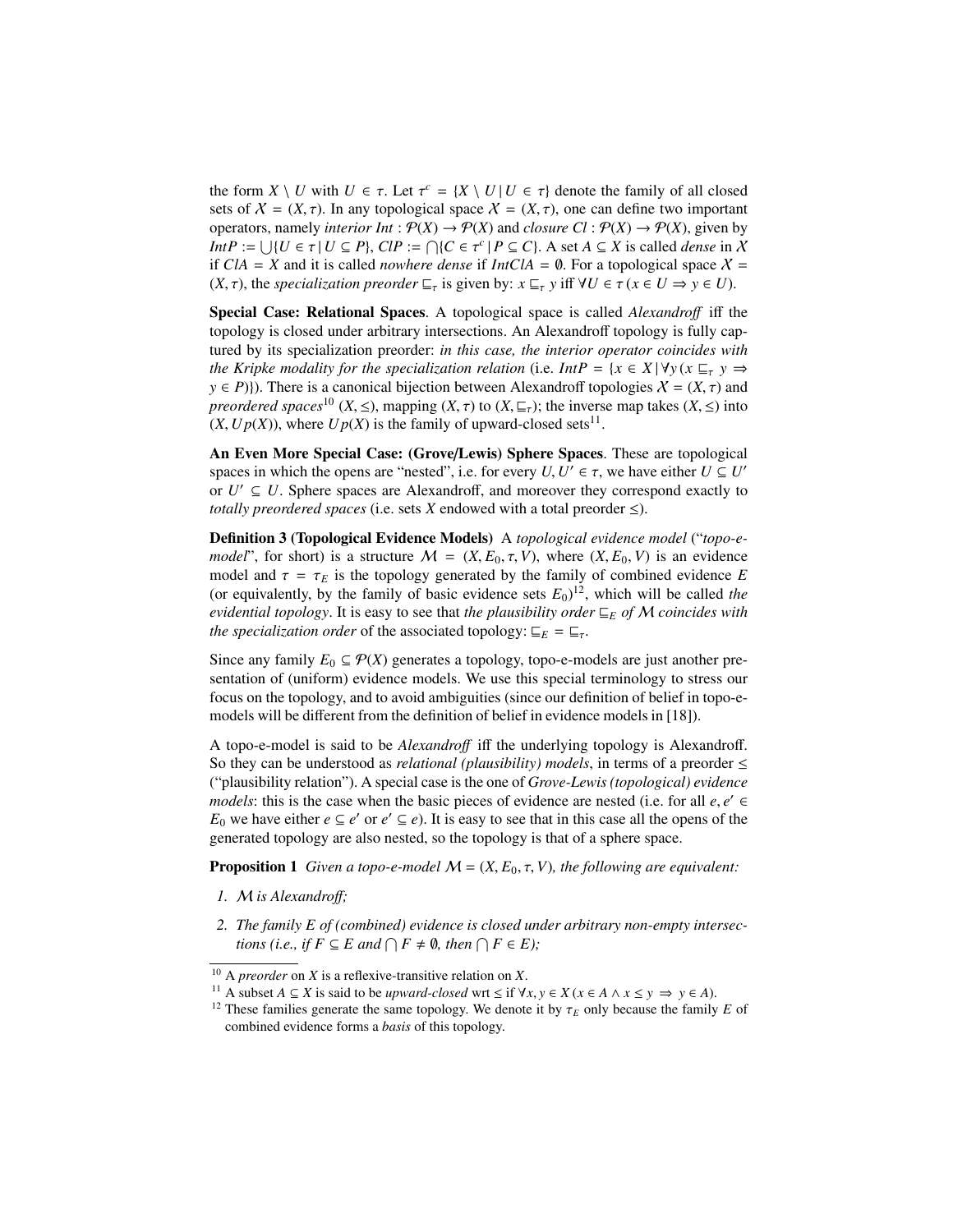*3. Every body of evidence is equivalent to a finite body of evidence (i.e.*  $\forall F \in \mathcal{F} \exists F' \in \mathcal{F}$  $\mathcal{F}^{finite}$  *s. t.*  $\bigcap F = \bigcap F'$ *).* 

Arguments and Justifications. We can use this setting to formalize a "coherentist" view on justification, in the spirit of Lehrer [9]. An *argument for P* is a disjunction  $U =$  $\bigcup_{i \in I} e_i$  of (some non-empty family of) (combined) evidences  $e_i$  ∈ *E* that all support *P* (i.e.  $e_i$  ⊆ *P* for all  $i \in I$ , or equivalently  $U \subseteq P$ ). Thus, an argument may provide *multiple evidential paths e<sup>i</sup>* to support a common conclusion *P*. Topologically, an argument for *P* is the same as a *non-empty open subset of P* ( $U \in \tau_E$  s. t.  $U \subseteq P$ ). Also, the interior *IntP* is the *weakest (most general) argument for P*.

A *justification for P* is an argument *U* for *P* that is consistent with every (combined) evidence (i.e.,  $U \cap e \neq \emptyset$  for all  $e \in E$ , which in fact implies that  $U \cap U' \neq \emptyset$  for all  $U \in \tau_E \setminus \{0\}$ ). So justifications are arguments that are not defeated by any available evidence (or any other argument based on this evidence).<sup>13</sup> Topologically, we can see that a justification for *P* is just an *(everywhere)* dense open subset of *P* (i.e.  $U \in \tau_E$  s. t.  $U \subseteq P$  and  $Cl_{\tau_E}(U) = X$ ). As for evidence, an argument or a justification for *P* is said to be *factive* (or "correct") if it is true in the actual world. The fact that arguments are open in the generated topology encodes the principle that *any argument should be evidence-based*: whenever an argument is correct, then it is supported by some factive evidence. To anticipate further: in our setting, justifications will form the basis of *belief*, while correct justifications will form the basis of *(defeasible) knowledge*. But for now we'll introduce a stronger form of "knowledge": the absolutely-certain and irrevocable kind.

Infallible Knowledge: possessing hard information. We use ∀ for the so-called *global* modality, which associates to every proposition  $P \subseteq X$ , some other proposition  $\forall P$ , given by putting:  $(\forall P) := X$  iff  $P = X$ , and  $(\forall P) := \emptyset$  otherwise. In other words:  $(\forall P)$ holds (at any state) iff *P* holds at all states. In this setting, ∀ is interpreted as "absolutely certain, *infallible knowledge*", defined as truth in all the worlds that are consistent with the agent's information.<sup>14</sup> This is not a realistic concept of knowledge, but just a limit notion, encompassing all epistemic possibilities.

Having *Basic* Evidence for a Proposition. van Benthem and Pacuit define, for every proposition *P*  $\subseteq$  *X*, another proposition<sup>15</sup>  $E_0P$  given by putting:  $E_0P := X$  if  $\exists e \in$  $E_0$  ( $e \subseteq P$ ), and  $E_0P := \emptyset$  otherwise. Essentially,  $E_0P$  means that "the agent *has basic evidence for P*", i.e. *P* is supported by some available piece of evidence. One can also introduce a *factive* version of this proposition:  $\square_0 P$ , read as "the agent has *factive basic* 

<sup>&</sup>lt;sup>13</sup> This can be connected to Lehrer's Subjective Justification Game [9], in which justified beliefs are based on arguments that cannot be defeated by other arguments (based on the same "justification system", i.e. the same set  $E_0$  of evidence pieces.

<sup>&</sup>lt;sup>14</sup> In a multi-agent model, some worlds might be consistent with one agent's information, while being ruled out by another agent's information. So, in a multi-agent setting, ∀*<sup>i</sup>* will only quantify over all the states in agent *i*'s current information cell (according to a partition  $\Pi_i$  of the state space reflecting agent *i*'s hard information).

<sup>&</sup>lt;sup>15</sup> They denote this by *EP*, but we use  $E_0P$  for this notion, since we reserve the notation *EP* for having *combined* evidence for *P*.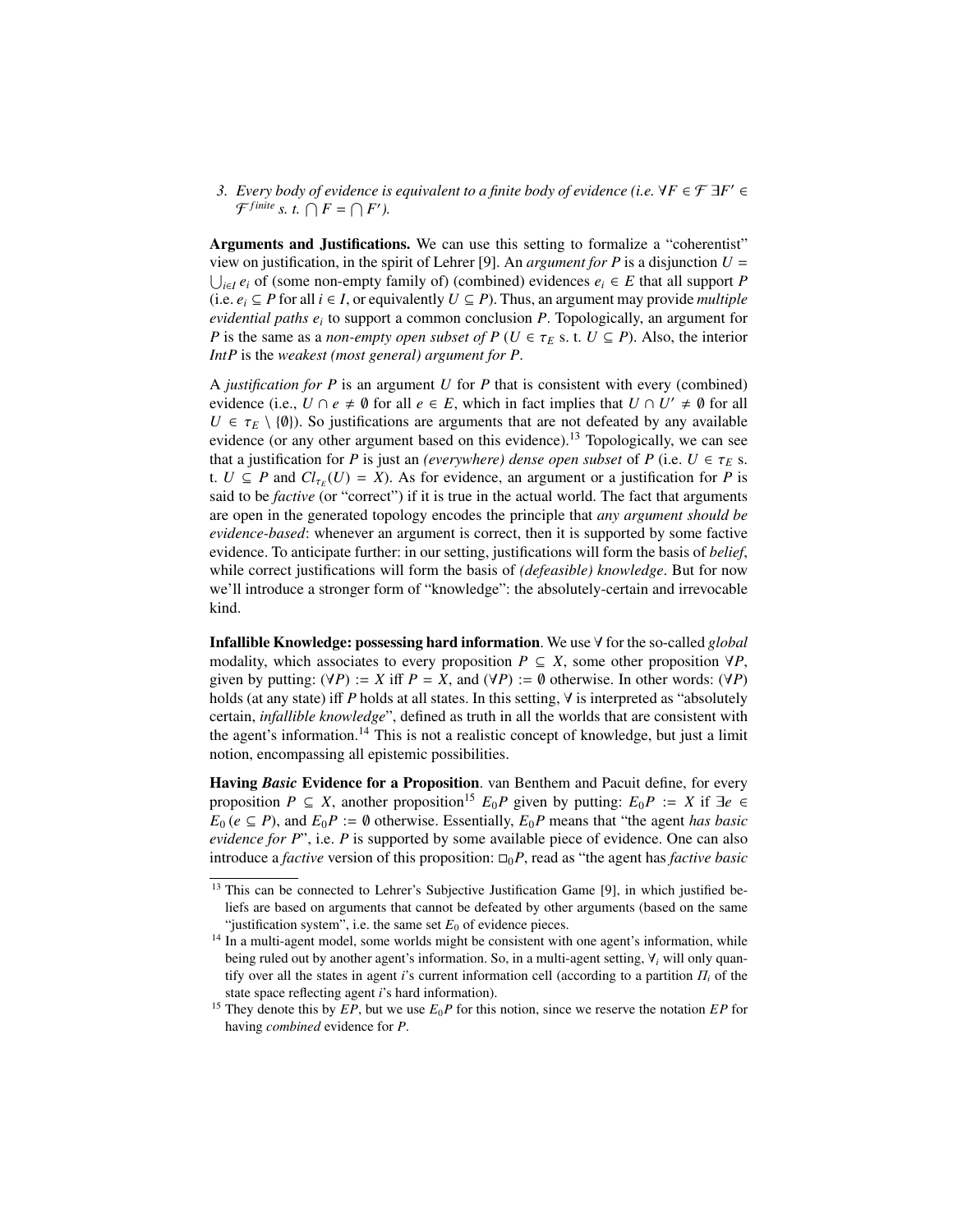*evidence for P*", is given by putting

$$
\Box_0 P := \{ x \in X : \exists e \in E_0 \, (x \in e \subseteq P) \}.
$$

**Having (Combined) Evidence for a Proposition.** If in the above definitions of  $E_0P$ and  $\Box_0 P$  we replace basic pieces of evidence by combined evidence, we obtain two other operators  $EP$ , meaning that "the agent *has (combined) evidence for*  $P$ ", and  $\Box P$ , meaning that "the agent *has factive (combined) evidence for P*". More precisely:

$$
EP := X \text{ if } \exists e \in E \, (e \subseteq P), \text{ and } EP := \emptyset \text{ otherwise;}
$$
\n
$$
\Box P := \{ x \in X : \exists e \in E \, (x \in e \subseteq P) \}.
$$

Observation 1. Note that *the agent has evidence for a proposition P i*ff *she has an argument for P*. So *EP* can also be interpreted as "having an argument for *P*". Similarly, *P* can be interpreted as "having a *correct (i.e. factive) argument* for *P*".

Observation 2. Note that the agent has factive evidence for *P* at *x* iff *x* is in the interior of *P*. So our modality  $\Box$  *coincides with the interior operator*:  $\Box P = IntP$ .

#### 2.2 Belief

Belief à la van Benthem-Pacuit [18]. The notion of belief proposed by van Benthem and Pacuit, which we will denote by *Bel*, says *P is believed i*ff *every maximal body of evidence supports*  $P$ : *BelP* holds (at any state of  $X$ ) iff we have  $\bigcap F \subseteq P$  for every  $F \in$ *Max* $\subset$ F. This definition can be generalized to *conditional beliefs Bel<sup>Q</sup>P*, but we skip the details here, referring to [18] instead. As already noticed in [18], this is equivalent to treating evidence models as special cases of plausibility models [3, 4, 15], with the plausibility relation given by  $E_E$  (or equivalently, as Grove-Lewis "sphere models" [8] where the spheres are the sets that are upward closed wrt  $E_E$ ), and applying the standard definition (due to Grove) of belief as "truth in all the most plausible worlds".<sup>16</sup> Grove's definition works well when the plausibility relation is well-founded (and also in the somewhat more general case given by the Grove-Lewis Limit Assumption), but it yields inconsistent beliefs in the case that there are *no* most plausible worlds. But note that in evidence models  $E_E$  may be non-wellfounded. Indeed, the definition of van Benthem and Pacuit can lead to inconsistent beliefs!

**Example 1** *Consider the evidence model*  $M = (\mathbb{N}, E_0, V)$ *, where the state space is the set*  $\mathbb N$  *of natural numbers,*  $V(p) = \emptyset$ *, and the basic evidence family*  $E_0 = \{e \subseteq \mathbb N :$  $\mathbb{N} \setminus e$  *finite*  $\}$  *consists of all co-finite sets. The only maximal body of evidence in E<sub>0</sub> is E<sub>0</sub> itself. However,*  $\bigcap E_0 = \emptyset$ *. So Bel*  $\bot$  *holds in M.* 

<sup>&</sup>lt;sup>16</sup> Note that all the notions of belief we consider are global: they do not depend on the state of the world, i.e. we have either  $BelP = X$  or  $BelP = \emptyset$  (similar to the sets  $\forall P, E_0P, EP$ ). This expresses the assumption that belief is a purely internal notion, thus transparent and hence absolutely introspective. This is standard in logic and accepted by most philosophers, though Williamson [20] begs to differ.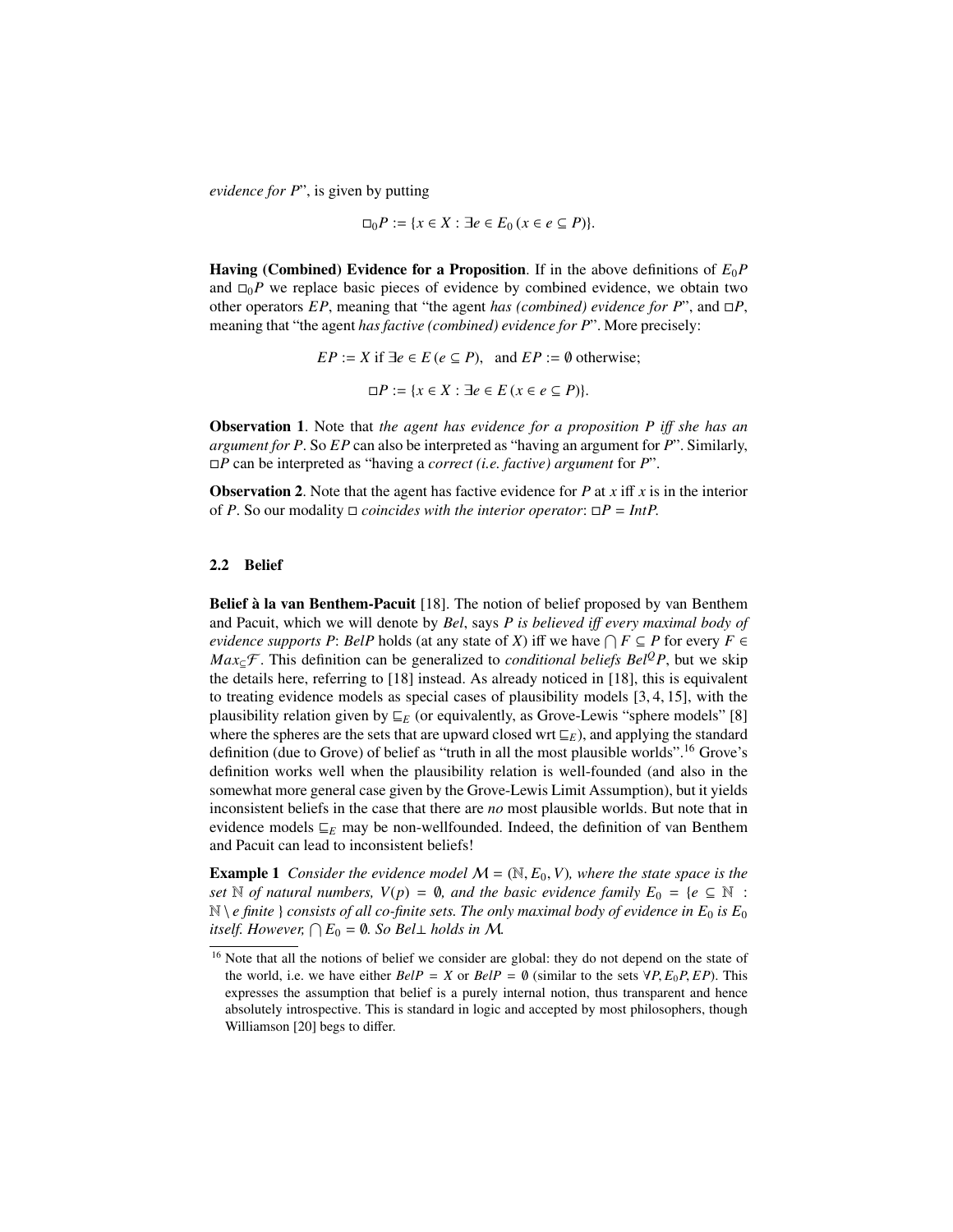This phenomenon only happens in (some cases of) *infinite* models, so it is *not* due to the inherent mutual inconsistency of the available evidence. The "good" examples in [18] are the ones in which (possibly inconsistent) evidence is processed in a way that yields *consistent* beliefs. So it seems to us that the intended goal (only partially fulfilled) in [18] was to ensure that the agents are able to form consistent beliefs based on the available evidence. We think this to be a natural requirement for idealized "rational" agents, and so we consider doxastic inconsistency to be "a bug, not a feature", of the van Benthem-Pacuit framework. Hence, we now propose a notion that agrees with the one in [18] in all the "good" cases, but also produces in a natural way only consistent beliefs.

Our Notion of Belief. The intuition is that something is believed iff *it is entailed by all the "su*ffi*ciently strong" (combined) evidence*. Formally, we say that *P is believed*, and write *BP*, iff *every finite body of evidence can be strengthened to some finite body of evidence which supports P*:

*BP* holds (at any state) iff  $\forall F \in \mathcal{F}^{finite} \exists F' \in \mathcal{F}^{finite}(F \subseteq F' \land \bigcap F' \subseteq P)$ .

Our notion of belief *B* coincides with *Bel* in the *finite* case, or, more generally, in *all Alexandro*ff *models*. But, unlike *Bel*, it is always *consistent* i.e. *B*⊥ = *B*∅ = ∅), and moreover it satisfies the axioms of the standard doxastic logic *KD*45. Another nice feature is that our belief *B* is a *purely topological notion*, as can be seen from the following:

**Proposition 2** In every evidence model  $(X, E_0, V)$ , the following are equivalent, for any *proposition*  $P \subseteq X$ :

- *1. BP holds (at any state);*
- *2. every (combined) evidence can be strengthened to some evidence supporting P*  $(∀*e* ∈ *E*∃*e*' ∈ *E s*.*t e*' ⊆ *e* ∩ *P*);$
- *3. every argument (for anything) can be strengthened to an argument for P (i.e.* ∀*U* ∈  $\tau_E \setminus \{0\} \exists U' \in \tau_E \setminus \{0\} \text{ s.t. } U' \subseteq U \cap P$ );
- *4.* there is a justification for *P: i.e. some argument for P which is consistent with any available evidence* ( $\exists U \in \tau_E$  *s.t.*  $U \subseteq P$  *and*  $U \cap e \neq \emptyset$  *for all*  $e \in E$ );
- *5. P includes some dense open set;*
- *6. IntP is* dense *in*  $\tau_F$  *(i.e. Cl*(*IntP*) = *X*), *or equivalently X* \ *P* is nowhere dense;
- *7.*  $∀\diamondsuit□P$  holds (at any state: i.e.  $∀\diamondsuit□P ≠ ∅$ , or equivalently  $∀\diamondsuit□P = X$ ), where  $\Diamond P := \neg \Box \neg P$  is the dual of the  $\Box$  operator.

*Proof.* The equivalence between (1), (2), (3) is easy, and the same goes for the equivalence of (5) and (6). For the equivalence between (3), (4) and (5), recall that arguments are non-empty open sets and justifications are dense open sets. (So, to show (4), just take as justification the largest argument for *P*, i.e. *IntP*.) Finally, for (6)  $\Leftrightarrow$  (7), recall that  $\forall$  is the universal quantifier,  $\Box$  is interior and  $\diamond$  is closure.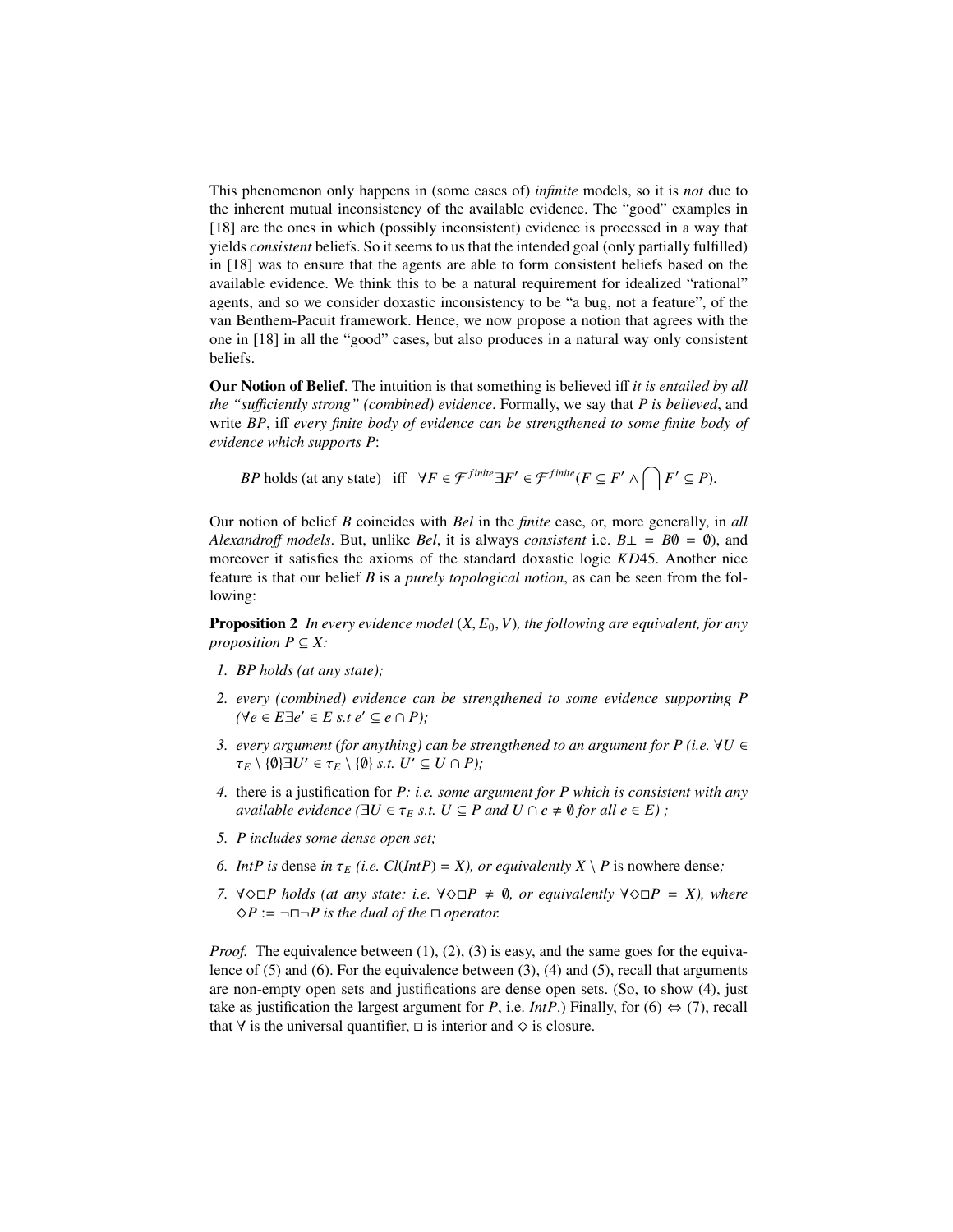Proposition 2 part (4) can be interpreted as saying that *our notion of belief B is the same as "justified belief"*: a proposition *P* is believed iff the agent has a justification for *P*. In this case, there exists a *weakest (most general) justification* for *P*, namely *IntP*. Moreover, part (6) shows that our proposal is very natural from a topological perspective: it is equivalent to saying that *P is believed i*ff *the complement of P is nowhere dense*. Since nowhere dense sets are one of the topological concepts of "small" or "negligible sets", this amounts to *believing propositions if they are true in "almost all" epistemicallypossible worlds* (where 'almost all' is interpreted topologically). Finally, part (7) tells us that *belief is definable in terms of the operators*  $\forall$  *and*  $\Box$ .

**Conditional Belief.** We generalize now to *conditional beliefs*. First, for sets  $Q, Q' \subseteq X$ , we say that a body of evidence *F* is we say that *Q*<sup>'</sup> is *Q-consistent* iff  $Q \cap Q' \neq \emptyset$ . We say that a body of evidence *F* is *Q*-consistent iff  $\bigcap F \cap Q \neq \emptyset$ . Finally, we say that *P* is believed given *Q*, and write *B <sup>Q</sup>P*, iff *every finite Q-consistent body of evidence can be strengthened to some finite Q-consistent body of evidence supporting the proposition*  $Q \rightarrow P$  *(i.e.,*  $\neg Q \cup P$ )). An analogue of Proposition 2 can now be proved for conditional belief:

Similarly to Proposition 2, we can show that  $B^QP$  is equivalent to any of the following: every *Q*-consistent evidence can be strengthened to some *Q*-consistent evidence supporting  $Q \rightarrow P$ ; every  $Q$ -consistent argument can be strengthened to a  $Q$ -consistent argument for  $Q \rightarrow P$ ; there is a *Q*-consistent argument for  $Q \rightarrow P$  with is consistent with any *Q*-consistent evidence;  $Q \rightarrow P$  includes some *Q*-consistent open set which is dense in  $Q$ ;  $\forall (Q \rightarrow \Diamond (Q \land \Box (Q \rightarrow P))) = X$ ; etc.

**Observation 3.** In every evidence model  $(X, E_0, V)$ , the following are equivalent, for any two propositions  $P, Q \subseteq X$ , with  $Q \neq \emptyset$ :

- 1.  $B^QP$  holds (at any state)
- 2. every *Q*-consistent evidence can be strengthened to some *Q*-consistent evidence supporting  $Q \to P$  (i.e.,  $\forall e \in E$  (*e*  $\cap$   $Q \neq \emptyset \Rightarrow \exists e' \in E$  s.t  $e' \cap Q \neq \emptyset$  and  $e' \subseteq$  $e \cap (Q \rightarrow P))$ ;
- 3. every *Q*-consistent argument can be strengthened to a *Q*-consistent argument for  $Q \rightarrow P$ ;
- 4. there is some Q-consistent argument for  $Q \rightarrow P$  which is consistent with any Qconsistent evidence;
- 5.  $Q \rightarrow P$  includes some Q-consistent open set which is dense in Q;
- 6. *Int*( $Q \rightarrow P$ ) is *dense* in  $Q$  (i.e.  $Cl(int(Q \rightarrow P)) \supseteq Q)$ ;
- 7.  $\forall (Q \rightarrow \Diamond(Q \land \Box(Q \rightarrow P)))$  holds (at any state): i.e.  $\forall (Q \rightarrow \Diamond(Q \land \Box(Q \rightarrow P))) \neq \emptyset$ ; or equivalently  $\forall (Q \rightarrow \Diamond (Q \land \Box (Q \rightarrow P))) = X$ .

*Proof.* The equivalence between (1), (2), (3) is easy and simply follows from the semantics of  $B^QP$ . From (2) to (4): consider the weakest argument  $Int(Q \rightarrow P)$  for *Q* → *P*. Since *X* ∈ *E* and *X* is *Q*-consistent, there always exists a stronger  $e' \in E$ such that  $e' \cap Q \neq \emptyset$  and  $e' \subseteq Q \rightarrow P$ . Since  $Int(Q \rightarrow P)$  is the largest open with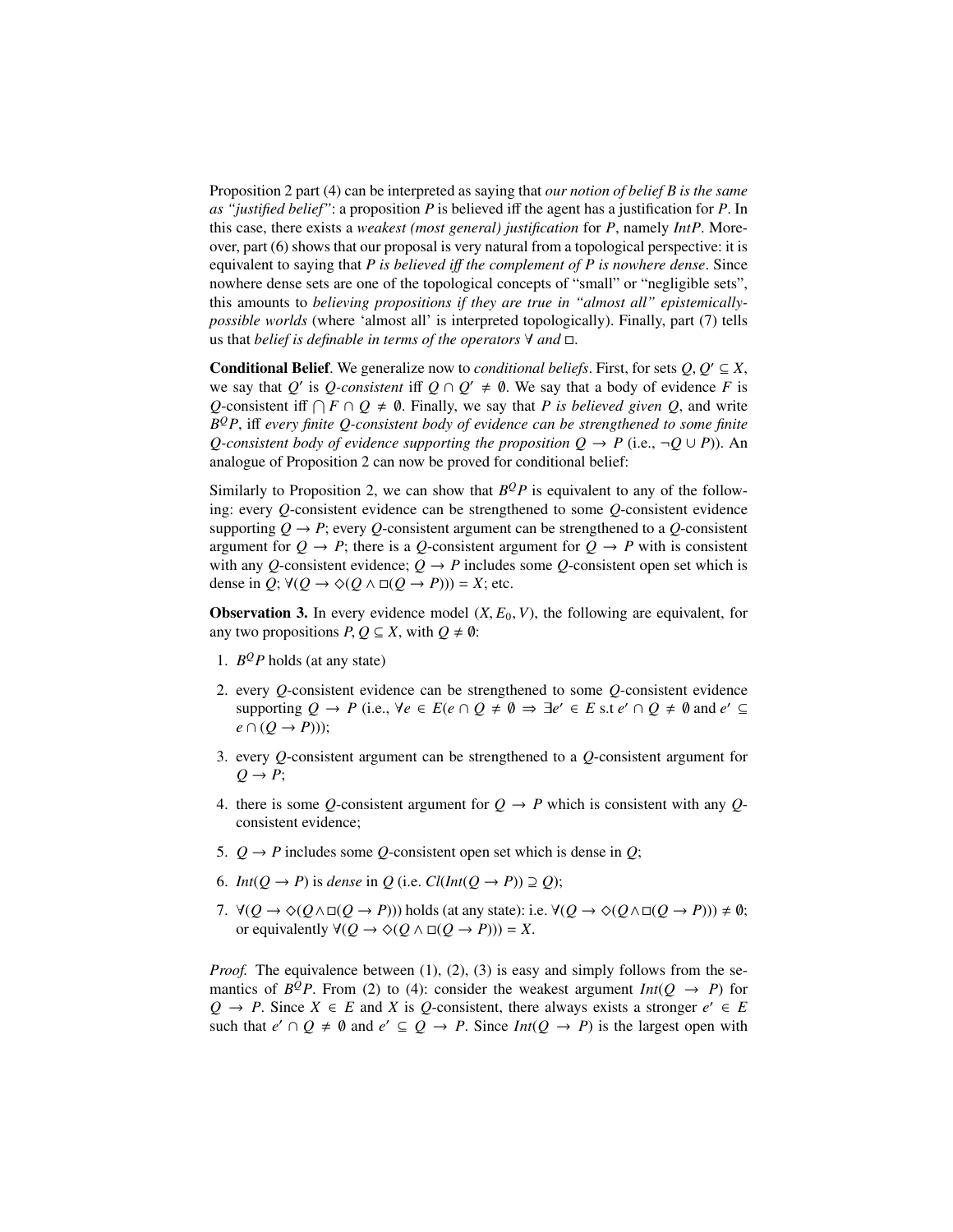*Int*( $Q \rightarrow P$ )  $\subseteq Q \rightarrow P$ , we obtain  $e' \subseteq Int(Q \rightarrow P) \subseteq Q \rightarrow P$  for any such  $e'$ , therefore, *Int*( $Q \rightarrow P$ ) is also  $Q$ -consistent. Let  $e \in E$  such that  $e \cap Q \neq \emptyset$ . Then, by (2), there exists  $e'' \in E$  such that  $e'' \cap Q \neq \emptyset$  and  $e'' \subseteq e \cap (Q \rightarrow P)$ . By the previous argument, we know that  $e'' \subseteq Int(Q \to P)$ , thus,  $e'' \subseteq e \cap Int(Q \to P) \neq \emptyset$ . From (4) to (2) follows from the fact that any *Q*-consistent  $e \in E$  can be strengthen to the *Q*-consistent evidence  $e \cap Int(Q \to P)$  supporting  $Q \to P$ . (4) $\Leftrightarrow$  (5) simply follows from the observation that  $\forall x \in O$ ( $x \in e \in E \Rightarrow e$  is *Q*-consistent). Therefore, *Int*( $O \rightarrow P$ ) is the *Q*-consistent argument included in  $Q \rightarrow P$ , which is consistent with any *Q*-consistent evidence meaning that it is also dense in  $Q$ . (5)⇔(6) also follows from the previous argument. Finally, for  $(6) \Leftrightarrow (7)$ , recall that  $\forall$  is the universal quantifier,  $\Box$  is interior and  $\diamond$  is closure.

### 2.3 Evidential Dynamics

In this section, we consider some of the evidence dynamics introduced in [18]: updates, evidence addition, evidence upgrade and (a feasible version of) evidence combination. Throughout this section, we are given a topo-e-model  $M = (X, E_0, \tau, V)$  and some proposition  $P \subseteq X$ , with  $P \neq \emptyset$ .

*Updates* (also known as public announcements) involve learning a new fact *P* with absolute certainty: *P* becomes "hard information". The standard way of modeling this is via model restrictions. For evidence models, this means keeping only the worlds in *P* and only the *P*-consistent evidence pieces.<sup>17</sup>

**Definition 4 (Updates)** The model  $\mathcal{M}^P = (X^{P}, E_0^P, \tau^{P}, V^{P})$  is defined as follows:<br>  $X^{P} = P F^{P} = \{e \in P : e \in F_0 \text{ with } e \in P + \emptyset \}$   $\tau^P = H \cap P : H \in \tau \}$  and for each  $X^{P} = P$ ,  $E_0^{P} = \{e \cap P : e \in E_0 \text{ with } e \cap P \neq \emptyset\}$ ,  $\tau^{P} = \{U \cap P : U \in \tau\}$  and for each  $p \in \text{Prop}, V^{P}(p) = V(p) \cap P$ . It is easy to check that  $\mathcal{M}^{P}$  is still a topo-e-model, with *combined evidence*  $E^{P} = \{e \cap P : e \in E \text{ with } e \cap P \neq \emptyset\}.$ 

Following [18], we also consider *evidence addition*  $+P$ , by which *P* is accepted as a new piece of evidence (without being assumed to be hard information).

**Definition 5 (Evidence Addition)** *The model*  $\mathcal{M}^{+P} = (X^{+P}, E^{+P}, \tau^{+P}, V^{+P})$  *is defined* as follows:  $X^{+P} = X^{-F+P} = F_2 + \frac{1}{2}P_1 \tau^{+P}$  *is the topology generated* by  $F^{+P}$  and *as follows:*  $X^{+P} = X$ ,  $E_0^{+P} = E_0 \cup \{P\}$ ,  $\tau^{+P}$  *is the topology generated by*  $E_0^{+P}$  *and*  $V^{+P} = V$  Again *it is gasy to check that*  $M^{+P}$  *is still a topo-e-model with combined*  $V^{+P}$  = *V. Again, it is easy to check that*  $M^{+P}$  *is still a topo-e-model, with combined evidence*  $E^{+P} = E \cup \{e \cap P : e \in E \text{ with } e \cap P \neq \emptyset\}.$ 

Observation 4. Our above definition for conditional belief can be justified in terms of dynamics: it is easy to check<sup>18</sup> that  $B^QP$  *holds in M* iff *BP holds in M*<sup>+Q</sup>. So conditional beliefs "pre-encode" the beliefs induced by evidence-addition.

Next, consider the *evidence upgrade*  $\hat{\parallel}$  *P*, which incorporates *P* into all other pieces of evidence, thus making *P* the most important available evidence:

<sup>&</sup>lt;sup>17</sup> Topologically, this is a move from the original space  $(X, \tau)$  to the *subspace* determined by *P*.

<sup>&</sup>lt;sup>18</sup> For this to hold, it is essential that  $P$  and  $Q$  are taken to be sets of states, rather than syntactic formulas in any epistemic language. Otherwise, Moore-type phenomena appear, and the right equivalence is more complicated: see the Reduction Laws in Section 3.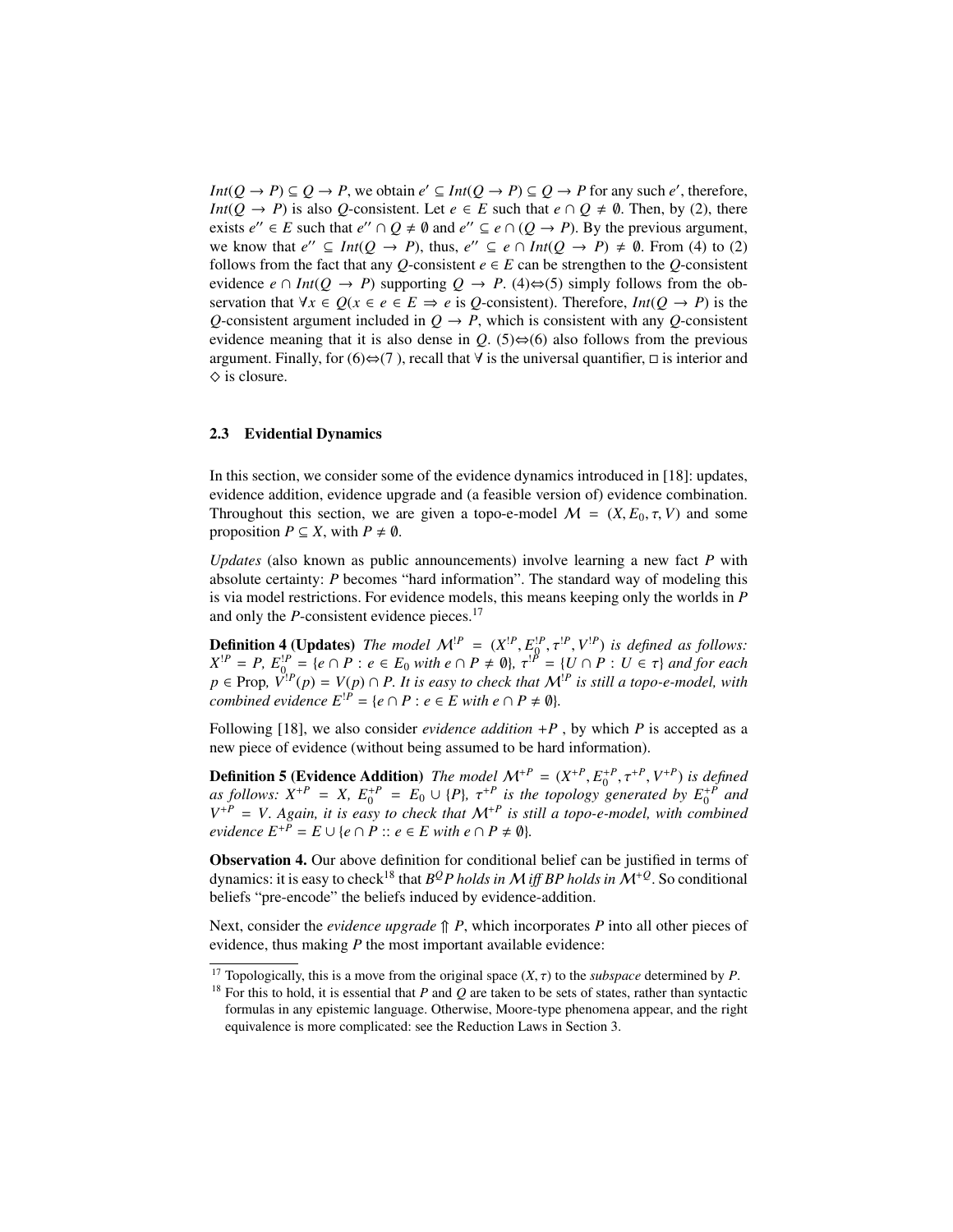**Definition 6 (Evidence Upgrade)** *The model*  $\mathcal{M}^{\uparrow}P = (X^{\uparrow}P, E^{\uparrow}P, \tau^{\uparrow}P, V^{\uparrow}P)$  *is defined*<br>as follows:  $Y^{\uparrow}P = Y, E^{\uparrow}P$ , (a)  $P \rightarrow E, P \rightarrow (P) \rightarrow \overline{P}P$  is defined as a manufally  $E^{\uparrow}P$ **Definition 6 (Evidence Upgrade)** The model  $M^{\dagger P} = (X^{\dagger P}, E_0^{\dagger P}, \tau^{\dagger P}, V^{\dagger P})$  is defined as follows:  $X^{\dagger P} = X$ ,  $E_0^{\dagger P} = \{e \cup P : e \in E_0\} \cup \{P\}$ ,  $\tau^{\dagger P}$  is the topology generated by  $E_0^{\dagger P}$  and  $V^{\dagger$ 

Another dynamic operation considered in [18] is *evidence combination*. Here, we adapt it to our topological setting, which assumes that agents can combine only finitely many pieces of evidence at a given time. This is what we call *feasible evidence combination*, in contrast to the infinitary combinations allowed in [18].

**Definition 7 (Feasible Evidence Combination)** *The model*  $\mathcal{M}^{\#} = (X^{\#}, E^{\#}_0, \tau^{\#}, V^{\#})$  *is* defined as follows:  $X^{\#} = X \mid V^{\#} = V \mid F^{\#}$  is the smallest set closed under non-empty *defined as follows:*  $X^* = X$ ,  $V^* = V$ ,  $E_0^*$  *is the smallest set closed under non-empty*, *finite intersections and containing*  $E_0$  *and*  $\tau^{\#}$  *is the topology generated by*  $E_0^{\#}$ . Again, this gives us a topo-e-model. Note, that as  $F^{\#}$  is obtained by closing  $E_2$  under finite *this gives us a topo-e-model. Note, that as*  $E_0^{\#}$  *is obtained by closing*  $E_0$  *under finite and non-empty intersections, the topology stays the same:*  $\tau = \tau^*$ *. In fact, we have*  $F^* - F^* - F$  $E_0^{\#} = E^{\#} = E.$ 

### 2.4 Knowledge

We can now define a "softer" notion of knowledge, that approximates better the common usage of the word than the above-defined "infallible" knowledge. Formally, we put *KP* := { $x \in X : \exists U \in \tau$  ( $x \in U \subseteq P \land Cl(U) = X$ }}. So *KP* holds at *x* iff *P includes a dense open neighborhood of x*; equivalently, iff  $x \in IntP$  and  $IntP$  is dense. Essentially, this says that *knowledge is "correctly justified belief"*: *KP* holds at world *x* iff there exists some justification  $U \in \tau$  for *P* such that  $x \in U$ . In other words, *P* is known iff there *exists some correct (i.e. factive) argument for P that is consistent with all the available evidence*.

Note that *K* satisfies Stalnaker's Strong Belief Principle *BP* = *BKP*: *from a subjective point of view, belief is indistinguishable from knowledge*. 19

We illustrate the semantics we proposed for justified belief and knowledge, and the connection between the two notions in the example below:

**Example 2** *Consider the model*  $X = ([0, 1], E_0, V)$ *, where*  $E_0 = \{(a, b) \cap [0, 1] : a, b \in$  $\mathbb{R}, a < b$  *and*  $V(p) = \emptyset$ *. The generated topology*  $\tau_E$  *is the standard topology on* [0, 1]*. Let*  $P = [0, 1] \setminus \{\frac{1}{n} : n \in \mathbb{N}\}$  *be the proposition stating that the actual state is* not *of the*<br>form  $\frac{1}{n}$  for any  $n \in \mathbb{N}$ . Since the complement  $-P = \{\frac{1}{n}, n \in \mathbb{N}\}$  is nowhere dense the *form*  $\frac{1}{n}$ *, for any*  $n \in \mathbb{N}$ *. Since the complement*  $\neg P = \{\frac{1}{n} : n \in \mathbb{N}\}\$  *is nowhere dense, the agent* believes *P*, and *e.g.*  $U = \bigcup_{n\geq 1} (\frac{1}{n+1}, \frac{1}{n})$  *is a (dense, open) justification for P. This belief is* true at world  $0 \in P$ . But this true belief is not knowledge at 0*: no justification for P is true at* 0*, since P doesn't include any open neighborhood of* 0*, so*  $0 \notin IntP$ *and hence*  $0 \notin KP$ . (However, P is known at all the other worlds  $x \in P \setminus \{0\}$ , since  $\forall x \in P \setminus \{0\} \exists \epsilon > 0 \text{ s.t. } x \in (x - \epsilon, x + \epsilon) \subseteq P$ , hence  $x \in Int P$ .)

<sup>&</sup>lt;sup>19</sup> As we'll see, *K* and *B* satisfy all the Stalnaker axioms for knowledge and belief [1, 2, 12] and further generalizes our previous work on a topological interpretation of Stalnaker's doxasticepistemic axioms, which was based on extremally disconnected spaces.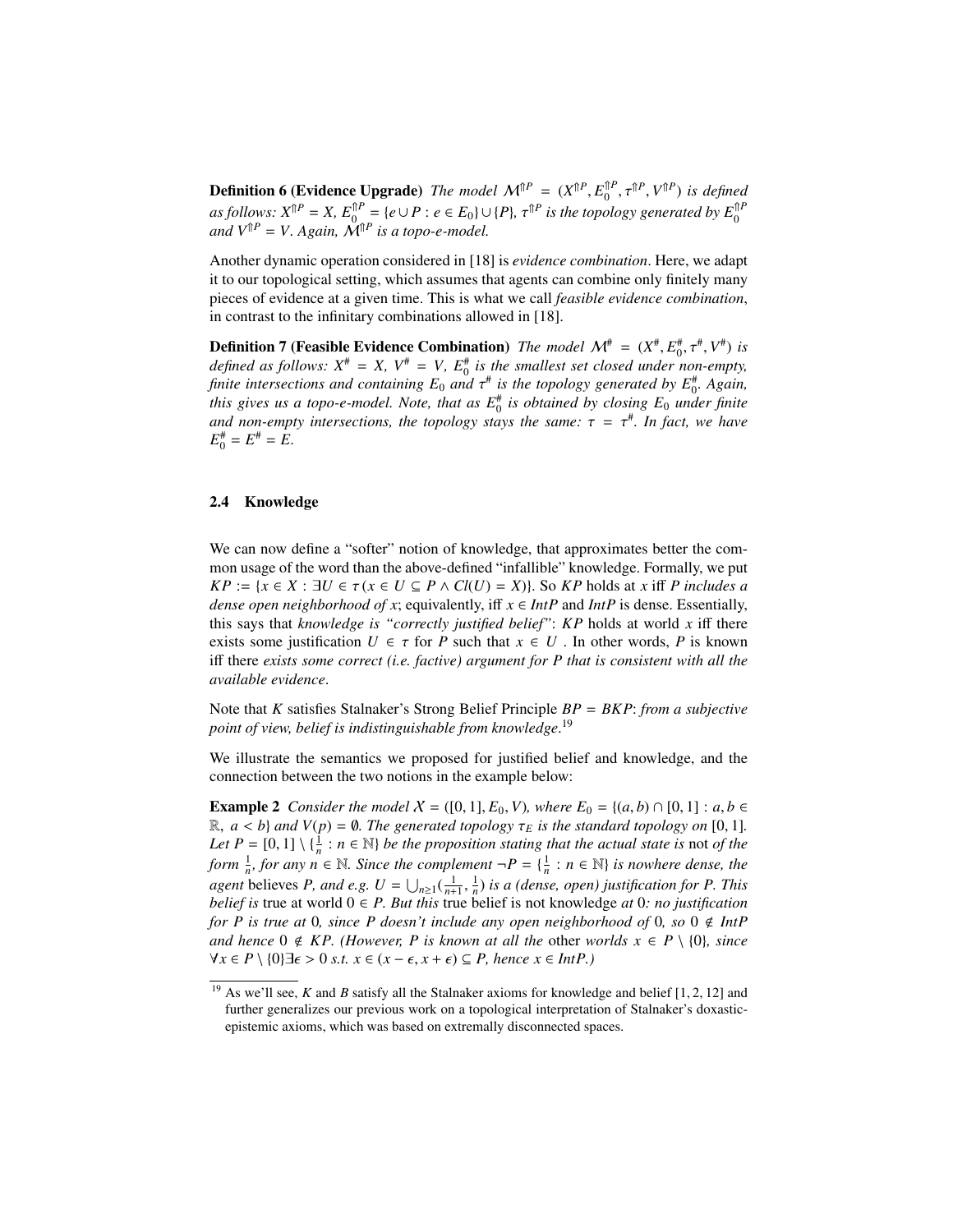This soft type of knowledge is *defeasible*. In contrast, the usual assumption in Logic is that *knowledge acquisition is monotonic*. As a result, logicians typically assume that knowledge is "irrevocable": once acquired, it cannot be defeated by any further evidence. A weaker notion of knowledge is the one proposed by Lehrer and others under the name of Defeasibility Theory: "in-defeasible knowledge" cannot be defeated by any *factive* evidence that might be gathered later (though it may be defeated by false "evidence"). The following example shows that, if we allow as potential defeaters *all* sets of worlds P containing the actual world, then our *KP can* be defeated:

**Example 3** *Consider the model*  $M = (X, E_0, V)$ *, where*  $X = \{x_1, x_2, x_3, x_4, x_5\}$ *,*  $V(p)$ <sup>∅</sup>*, E*<sup>0</sup> <sup>=</sup> {*X*, *<sup>O</sup>*1, *<sup>O</sup>*2}*, O*<sup>1</sup> <sup>=</sup> {*x*1, *<sup>x</sup>*2, *<sup>x</sup>*3}*, O*<sup>2</sup> <sup>=</sup> {*x*3, *<sup>x</sup>*4, *<sup>x</sup>*5}*. The resulting set of combined evidence is*  $E = \{X, O_1, O_2, \{x_3\}\}\$ . Assume the actual world is  $x_1$ . Then  $O_1$  is known, *since*  $x_1 \in Int(O_1) = O_1$  *and*  $Cl(O_1) = X$ . Now consider the model  $\mathcal{M}^{+O_3} = (X, E_0^{+O_3}, V)$ *obtained by adding the new evidence*  $O_3 = \{x_1, x_5\}$ *. We have*  $E_0^{+O_3} = \{X, O_1, O_2, O_3\}$ *, so*<br> $E^{+O_3} = \{X, O_1, O_2, O_2, O_3\}$ *rg* $\{x_1\}$ *l* $\{x_2\}$ *l* $\{x_3\}$ *l Note that the new evidence is true*  $(x_1 \in O_2$  $E^{+O_3} = \{X, O_1, O_2, O_3, \{x_1\}, \{x_3\}, \{x_5\}\}\$ *. Note that the new evidence is* true  $(x_1 \in O_3)$ *. But*  $O_4$  *is not even believed in*  $M^{+O_3}$  *anymore (since*  $O_4$ )  $O_4$   $r_s$ ) = 0, so  $O_4$  *is no longer denset O*<sub>1</sub> *is* not even believed *in*  $M^{+0_3}$  *anymore (since O*<sub>1</sub> ∩ {*x*<sub>5</sub>} = Ø*, so O*<sub>1</sub>*is no longer dense in*  $\tau_{E^{+0_3}}$ *), thus*  $O_1$  *is* no longer known *after the true evidence*  $O_3$  *was added!* 



Fig. 1. From  $M$  to  $M^{+O_3}$ 

In conclusion, our notion of knowledge is incompatible with this strong interpretation of Defeasibility Theory. However, some authors attacked this theory as being *too strong*: one should exclude 'misleading' defeaters, which may unfairly defeat a good justification. Intuitively misleading defeaters are the ones which may lead to false conclusions when combined with the old evidence. A weakened version of Defeasibility Theory would require 'knowledge' (and its justification) only to be *undefeated by nonmisleading evidence*.

We proceed now to formalize this distinction. Given a topo-e-model  $M$ , a proposition  $Q \subseteq X$  is *misleading at*  $x \in X$  *wrt E* if evidence-addition with *Q* produces some false new evidence; i.e. if there is some  $e' \in E^{+Q} \setminus E$  s.t.  $x \notin e'$ ; equivalently, there is some  $e \in E$  s.t.  $x \notin (e \cap Q) \notin E \cup \{ \emptyset \}$ . It is easy to see that: *old evidence in E is by definition nonmisleading wrt E* (i.e. if  $e \in E$  then  $e$  is non-misleading wrt  $E$ ), and *new non-misleading evidence must be true* (i.e. if  $Q \notin E$  is non-misleading at *x* then  $x \in Q$ ).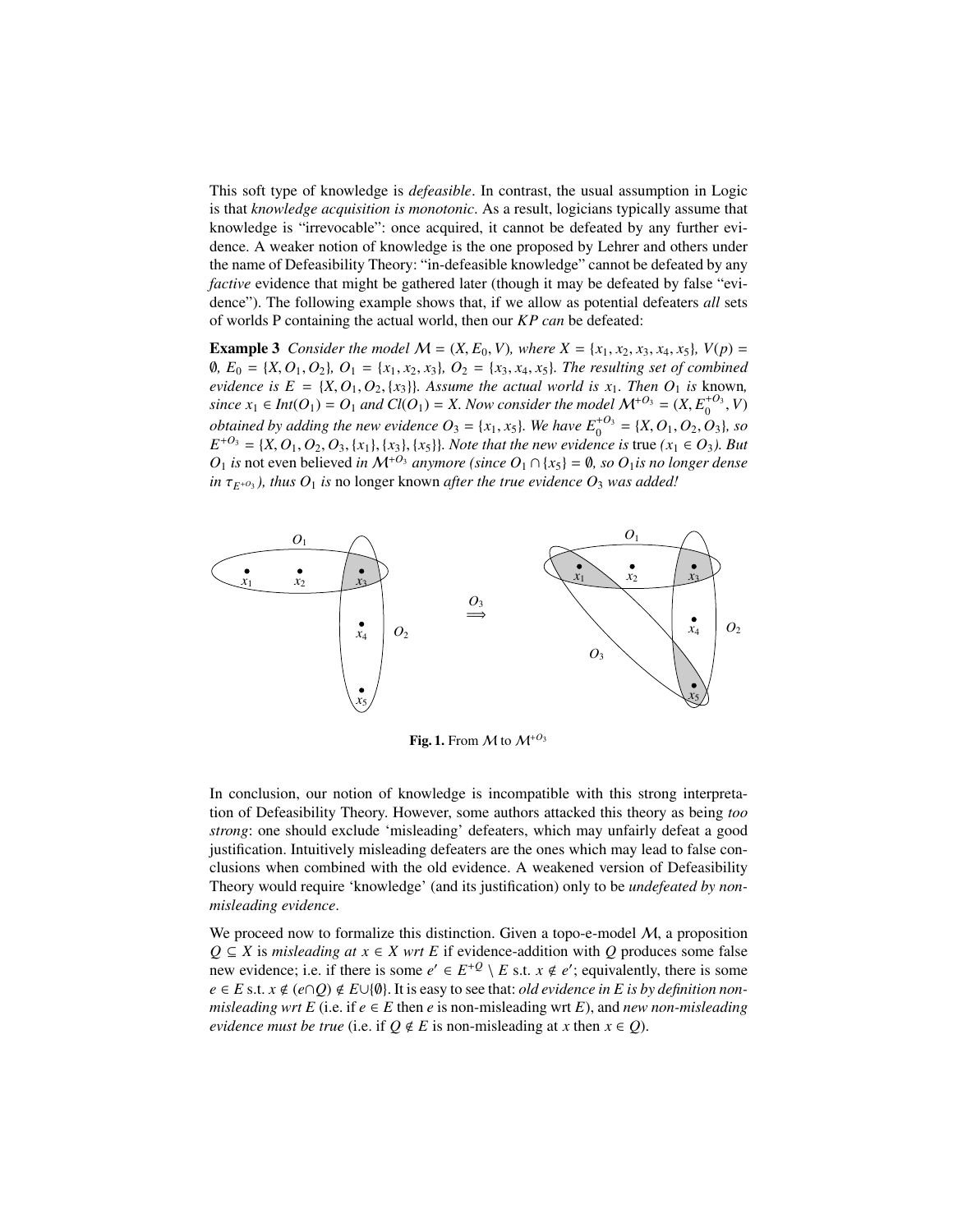We are now in the position to formulate precisely the "weakened" version of Defeasibility Theory that we are looking for. In fact, there are two possible formulations, which in this setting are non-equivalent. Some authors, e.g. Stalnaker, Rott [13] etc, discussed a version of the Defeasibility Thesis that only requires the believed proposition *P* to be "undefeated", i.e, to be believed conditional on every true (or, in our formulation, every non-misleading) new evidence": i.e.  $B^QP$  holds for every non-misleading  $Q \subseteq X$ . This is what Rott calls "the Stability Theory of Knowledge" [13]. As we'll see, although our notion of knowledge is indeed stable in this sense, this definition turns out to be *too weak*. In contrast, Lehrer [9] insists that, in order to know *P*, not only the belief in *P* has to be undefeated, but also its justification (i.e. what we call here "an argument for *P*"). In other words, there must exist an an argument for *P* that is believed conditional on every non-misleading evidence. Clearly, this implies that *P* itself is believed conditional on every such non-misleading evidence; but the converse is not at all obvious. Indeed, Lehrer claims that the converse is false. The problem is that, when confronted with various pieces of new non-misleading evidence, the agent might keep switching between different justifications (for believing *P*); thus, she may keep believing in *P* conditional on any such non-misleading new evidence, without actually having any "good" justification (i.e., one that remains itself undefeated by all non-misleading evidence). As we'll see, this can indeed happen in our setting. So, to have real knowledge, one has to have at least one "uniformly undefeated" justification: an argument  $U \subseteq P$  s.t.  $B^{\mathcal{Q}}U$ holds for all non-misleading  $Q \subseteq X$ .

The next result shows that our notion fits this weakened version of Defeasibility Theory, in its undefeated-justification variant:

**Proposition 3** *Let*  $M$  *be a topo-e-model, and assume*  $x \in X$  *is the actual world. The following are equivalent for all*  $P \subseteq X$ *:* 

- *1. P* is known  $(x \in KP)$ ;
- *2. there is an argument (justification) for P that cannot be defeated by any nonmisleading proposition (i.e.*  $\exists U \in \tau_E \setminus \{0\}$  *s.t.*  $U \subseteq P$  *and*  $B^{\mathcal{Q}}U$  *for all nonmisleading*  $Q \subseteq X$ *).*

*Proof. To show* (1)  $\rightarrow$  (2): Assume  $x \in KP$ . Then  $x \in IntP$ . Since (*IntP*)  $\in \tau_E$  and *E* is a basis of  $\tau_E$ , there must exist some  $e_0 \in E$  s.t.  $x \in e_0 \subseteq Int P \subseteq P$ , and *IntP* is dense. As our argument, we'll take  $U := Int P$ . Obviously,  $U \in \tau_E$  and  $U \subseteq P$ , so *U* is an argument for *P*. Let now  $Q \subseteq X$  be non-misleading. We want to show that  $B^Q U$ holds. For this, we use the characterization given by clause (2) in Observation 3: let *e* ∈ *E* be any *Q*-consistent evidence (so *e* ∩ *Q*  $\neq$  0); to show our claim, it is enough to find some *Q*-consistent  $e' \in E$  s.t.  $e' \subseteq e \cap U$ . We have two cases: (1)  $x \in e \cap Q$ , and (2)  $x \notin e \cap Q$ . In case (1), take  $e' := e_0 \cap e \in E$ . Then  $e'$  is Q-consistent (since *x* ∈  $e_0$  ∩  $(e \cap Q) = e \cap (e_0 \cap Q) = e' \cap Q$ , so  $e' \cap Q \neq \emptyset$ ), and we obviously have  $e' = e \cap e_0 \subseteq e \cap Int P = e \cap U$ , as desired. In case (2),  $x \notin e \cap Q$  implies that  $(e \cap Q) \in E$ (since Q is non-misleading and  $e \cap Q \neq \emptyset$ ). Since *IntP* is dense, this gives us that *IntP*  $\cap$  (*e*  $\cap$  *Q*)  $\neq$  0. Using again the fact that *E* is a basis of  $\tau_E$  (and *IntP*  $\in \tau_E$ ), there must exist some  $e'' \in E$  s.t.  $e'' \subseteq IntP$  and  $e'' \cap (e \cap Q) \neq \emptyset$ . Take  $e' := e'' \cap (e \cap Q) \in E$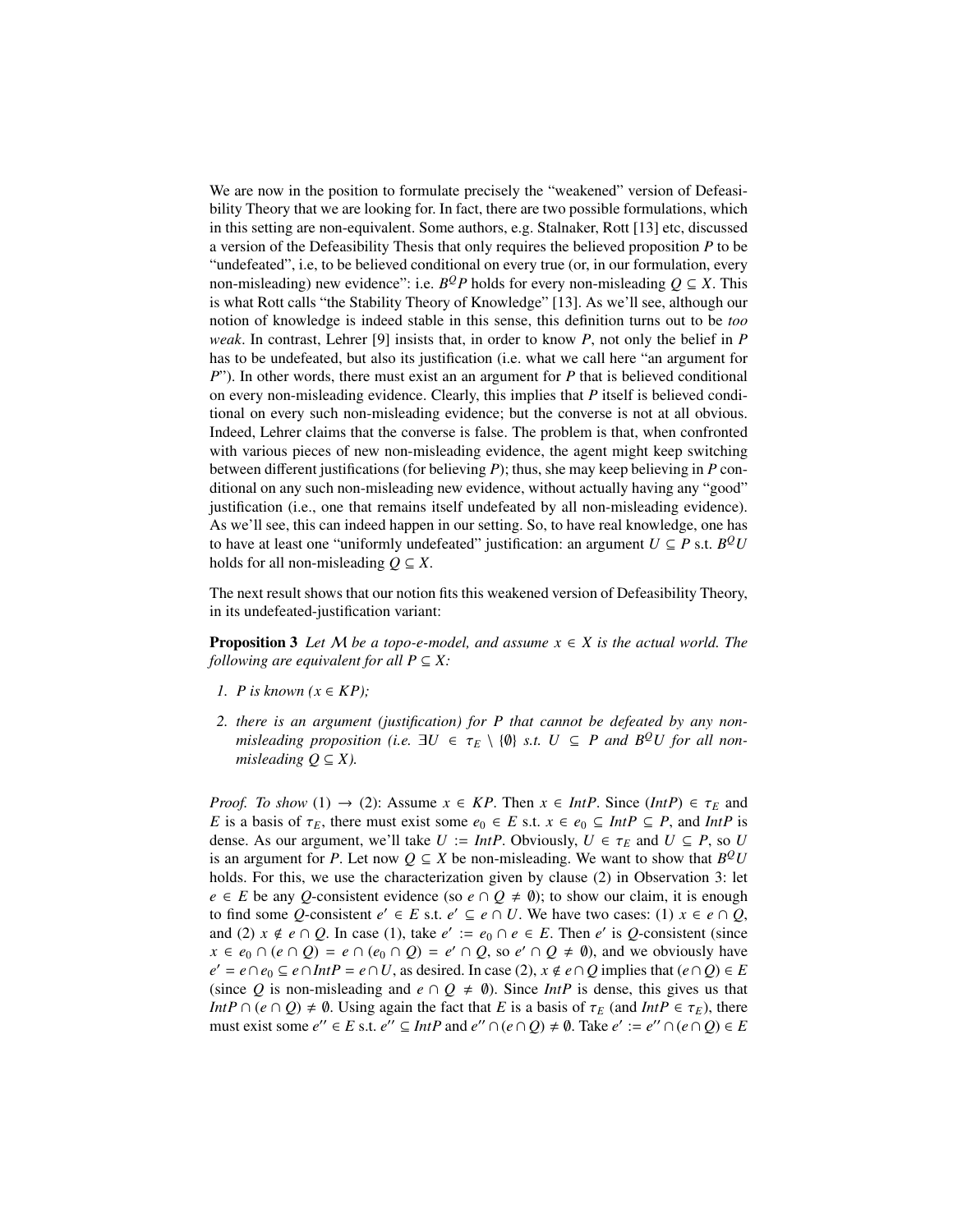(since  $e''$ ,  $(e \cap Q) \in E$  have non-empty intersection). Again,  $e'$  is Q-consistent (since  $e' \cap Q - e'' \cap (e \cap Q) + \emptyset$ ) and  $e' \subseteq e \cap e'' \subseteq e \cap Int P - e \cap U$  as desired  $e' \cap Q = e'' \cap (e \cap Q) \neq \emptyset$  and  $e' \subseteq e \cap e'' \subseteq e \cap Int P = e \cap U$ , as desired.

*To show* (2)  $\rightarrow$  (1): Assume that *U*  $\in \tau_E$  is s.t. *U*  $\subseteq$  *P* and *B*<sup>*Q*</sup>*U* holds for all non-<br>misleading *O* Clearly this implies that *RII* holds (by taking *O* – *Y*) and hence that misleading *Q*. Clearly, this implies that *BU* holds (by taking  $Q = X$ ), and hence that *BP* holds (since *B* is a normal operator). So, to show that *KP* holds at *x*, it is enough to show that  $x \in Int$ *P*. For this, it is clearly enough to show that  $x \in U$  (since  $x \in U \in \tau_F$ and  $U \subseteq P$  give us  $x \in IntP$ ). For this, take the proposition  $O = \{x\}$ , which obviously is non-misleading at *x*, hence by (2) we must have  $B^{\mathcal{Q}}U$ . By using again clause (2) in Observation 3,  $B^{\mathcal{Q}}U$  gives us that: for every *Q*-consistent  $e \in E$  there exists some *Q*consistent  $e' \in E$  with  $e' \subseteq e \cap (Q \to U)$ . Take  $e := X$ , which clearly is *Q*-consistent (since  $X \cap Q = Q = \{x\} \neq \emptyset$ ); hence, we have some  $e' \in E$  with  $e' \cap Q \neq \emptyset$  (i.e.  $x \in e'$ ) and  $e' \subseteq e \cap (Q \to U) = (Q \to U)$ , hence  $\{x\} = Q = e' \cap Q \subseteq (Q \to U) \cap Q \subseteq U$ , and thus  $x \in U$ , as desired.

Obviously (2) implies that we have  $B^QP$  for all non-misleading  $Q$ , so our knowledge is "stable", in the sense of Rott's Stability Theory [13]. But the next counterexample shows that the "Stability Theory" characterization is too weak.

**Example 4** *Consider the model M* =  $(X, E_0, V)$ *, where*  $X = \{x_0, x_1, x_2\}$ *,*  $V(p) = \emptyset$ *, E*<sub>0</sub> =  ${X, O_1, O_2}$ *, O*<sub>1</sub> = {*x*<sub>1</sub>*}*, *O*<sub>2</sub> = {*x*<sub>1</sub>*, x*<sub>2</sub>*}. The resulting set of combined evidence is*  $E = E_0$ *. Assume the actual world is*  $x_0$ *, and let*  $P = \{x_0, x_1\}$ *. Then P is believed <i>(since its interior*) *IntP* = {*x*<sub>1</sub>} *is dense) but it is not known <i>(since x<sub>0</sub>*  $\notin$  *IntP* = {*x*<sub>1</sub>}*). However, we can show that P* is believed conditional on any non-misleading proposition*. For this, note that the family of non-misleading propositions (at*  $x_0$ *) is*  $E \cup \{P, \{x_0\}\} = \{X, O_1, O_2, P, \{x_0\}\}\$ *. It is easy that for each set Q in this family, we have*  $B^Q P$ *.* 

# 3 Logics for evidence, belief, knowledge and learning

In this section, we present formal languages for evidence, belief, knowledge and evidence acquisition, and provide sound, complete and decidable proof systems for the resulting logics of evidence, knowledge and belief. We first introduce a language that captures only *topological* properties of our models.

The *topological language* L is given by the following grammar

$$
\varphi ::= p | \neg \varphi | \varphi \land \varphi | B\varphi | K\varphi | \forall \varphi | B^{\varphi} \varphi | \Box \varphi | E\varphi
$$

where  $p \in$  Prop. We employ the usual abbreviations for propositional connectives  $\top$ ,  $\bot$ ,  $\vee$ , →, ↔, and for the dual modalities  $\langle B \rangle$ ,  $\langle K \rangle$ ,  $\langle E \rangle$  etc, except that some of them have special abbreviations:  $\exists \varphi := \langle \forall \rangle \varphi$  and  $\Diamond \varphi := \langle \Box \rangle \varphi$ .

Several fragments of  $\mathcal L$  have special importance:  $\mathcal L_B$  is the fragment having the belief *B* as the only modality;  $\mathcal{L}_K$  has only the knowledge operator *K*;  $\mathcal{L}_{KB}$  has only operators *K* and *B*;  $\mathcal{L}_{\forall K}$  has only operators  $\forall$  and *K*;  $\mathcal{L}_{\forall \Box}$  has only operators  $\forall$  and  $\Box$ .

We also consider an *extension*  $\mathcal{L}_{E_0\Box_0}$  of  $\mathcal{L}$ , called the *evidence language*: this is obtained by extending L with *two new operators*  $E_0$  *and*  $\Box_0$ . The expressivity of  $\mathcal{L}_{E_0\Box_0}$  goes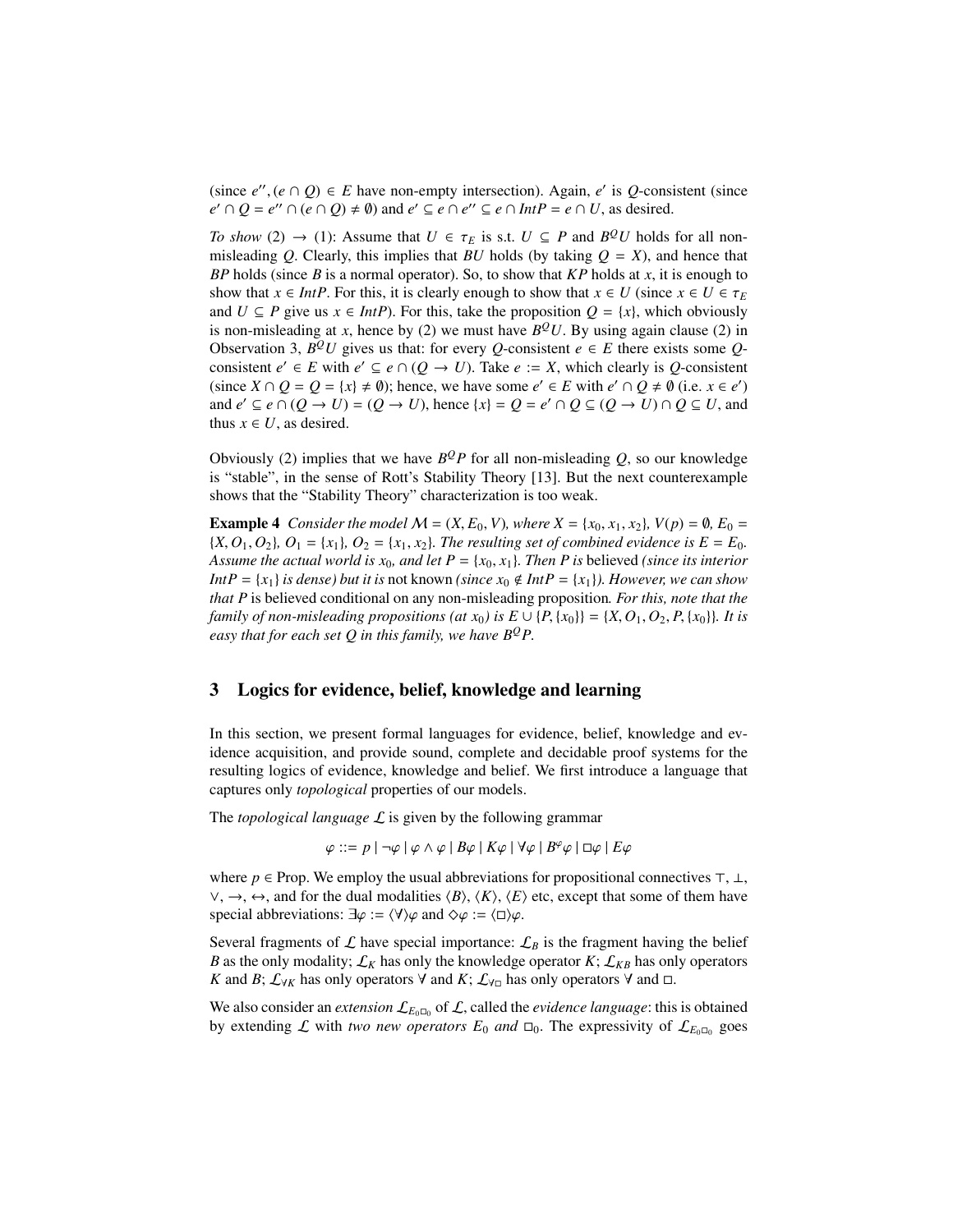beyond purely topological properties: the meaning of  $E_0$  and  $\square_0$  does not depend only on the topology, but also on the basic evidence family *E*0. Finally, we will consider one very important fragment of  $\mathcal{L}_{E_0\Box_0}$ , namely the language  $\mathcal{L}_{\forall\Box\Box_0}$  having only the operators  $\forall$ ,  $\Box$  and  $\Box$ <sub>0</sub>. Its importance comes from that  $\mathcal{L}_{\forall \Box \Box_0}$  is *co-expressive* with  $\mathcal{L}_{E_0\Box_0}$ .

The *semantics* for these languages is obvious: given a topo-e-model  $M = (X, E_0, \tau, V)$ , we recursively extend the valuation map *V* to an interpretation map  $\|\varphi\|$  for all formulas  $\varphi$ , by interpreting the Boolean connectives and the modalities using the corresponding semantic operators: e.g.  $||\nabla \varphi|| = \nabla ||\varphi||$ ,  $||\Box \varphi|| = \Box ||\varphi||$  etc.

Moving on to *dynamic extensions*, we consider *PDL*-style languages  $\mathcal{L}_{\text{IVOD}}$ ,  $\mathcal{L}_{\text{+VOD}}$ ,  $\mathcal{L}_{\parallel \text{YCD}_0}$  and  $\mathcal{L}_{\text{WCD}_0}$ , obtained by adding to  $\mathcal{L}_{\text{YCD}_0}$  dynamic modalities  $[! \varphi] \psi$  for updates,<br>respectively  $[+ \omega] \psi$  for evidence addition. If  $\omega \psi$  for evidence upgrade and  $[+ \psi] \psi$  for fea respectively  $[+\varphi]\psi$  for evidence addition,  $[\hat{\phi} \psi]\psi$  for evidence upgrade and  $[\hat{\phi} \psi]\psi$  for feasible evidence combination (with the obvious intended interpretations: e.g.  $[\phi]\psi$  means that " $\psi$  becomes true after an update with  $\varphi$ "). The *semantics* for dynamic operators uses the corresponding model change as standard in Dynamic Epistemic Logic:

> $x \in ||[\cdot \varphi]\psi||$  iff  $x \in ||\varphi||$  implies  $x \in ||\psi||_{M^{\|\varphi\|}}$ ,  $x \in ||[+\varphi]\psi||$  iff  $x \in ||\exists \varphi||$  implies  $x \in ||\psi||_{M^{+||\varphi||}}$ ,  $x \in ||[\hat{\mathbf{n}} \varphi]\psi||$  iff  $x \in ||\exists \varphi||$  implies  $x \in ||\psi||_{M^{\hat{\mathbf{n}}||\varphi||}},$  $x \in ||[H]\varphi||$  iff  $x \in ||\varphi||_{\mathcal{M}^*}$ ,

where we denoted by  $\|\psi\|_{\mathcal{M}^{\|\psi\|}}$  the interpretation of  $\psi$  in the updated model  $\mathcal{M}^{\|\psi\|}$ , etc. The precondition  $x \in ||\varphi||$  in the above clause for update encodes the fact that updates are factive: so one can only update with *true* sentences  $\varphi$ . The preconditions  $x \in ||\exists \varphi||$  in the clauses for evidence addition and upgrade encodes the fact that, in order to qualify as (new) evidence,  $\varphi$  has to be *consistent* (i.e.  $\|\varphi\| \neq \emptyset$ ).

Proposition 4 *The following equivalences are valid in all topo-e-models:*

| 1. $B\varphi \leftrightarrow \langle K \rangle K\varphi \leftrightarrow \exists K\varphi \leftrightarrow \forall \Diamond \Box \varphi$ | 4. $K\varphi \leftrightarrow \Box \varphi \land B\varphi \leftrightarrow \Box \varphi \land \forall \Diamond \Box \varphi$  |
|-----------------------------------------------------------------------------------------------------------------------------------------|-----------------------------------------------------------------------------------------------------------------------------|
| 2. $E\varphi \leftrightarrow \exists \Box \varphi$                                                                                      | 5. $B^{\theta}\varphi \leftrightarrow \forall(\theta \rightarrow \Diamond(\theta \wedge \Box(\theta \rightarrow \varphi)))$ |
| 3. $E_0 \varphi \leftrightarrow \exists \Box_0 \varphi$                                                                                 | 6. $\forall \varphi \leftrightarrow B^{\neg \varphi} \bot$                                                                  |
|                                                                                                                                         |                                                                                                                             |

So, all the other modalities of  $\mathcal{L}_{E_0\Box_0}$  can be defined in  $\mathcal{L}_{\forall\Box\Box_0}$ . As we'll see, the dynamic modalities are also eliminable, so that  $\mathcal{L}_{\forall \Box \Box_0}$  can in fact define all *our* operators.

Theorem 1 *A sound and complete axiomatization for* L*<sup>B</sup> (on topo-e-models) consists of the axioms and rules of the modal system KD*45 *for the B operator.*

**Theorem 2** A sound and complete axiomatization for  $\mathcal{L}_K$  consists of the axioms and *rules of the modal system S* <sup>4</sup>.<sup>2</sup> *for the K operator.*

**Theorem 3** A sound and complete axiomatization for  $\mathcal{L}_{KB}$  is given by Stalnaker's sys*tem* <sup>20</sup> *KB, consisting of the following:*

 $20$  This shows that the semantics in this paper correctly generalizes the one in [1, 12] for the system *KB*.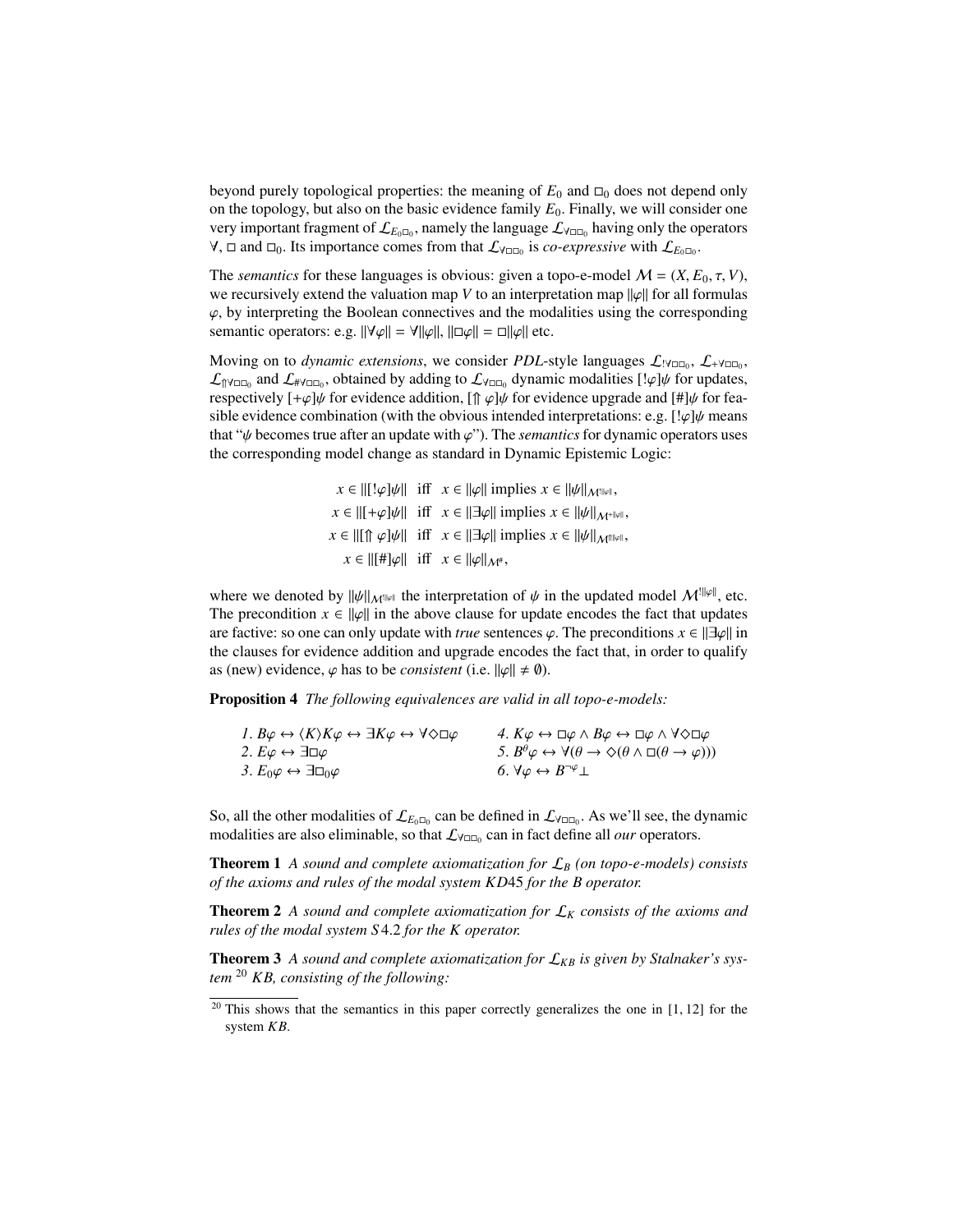- *1. the S* 4 *axioms and rules for Knowledge K*
- 2. *Consistency of Belief:*  $B\phi \rightarrow \neg B \neg \phi$ *;*
- *3. Knowledge implies Belief: K*φ <sup>→</sup> *<sup>B</sup>*φ*;*
- *4. Strong Positive and Negative Introspection for Belief:*  $B\phi \rightarrow KB\phi$ *;*  $\neg B\phi \rightarrow K\neg B\phi$ *;*
- *5. the "Strong Belief" axiom:*  $B\phi \rightarrow BK\phi$ .

**Theorem 4 ([7])** *The following system is sound and complete for*  $\mathcal{L}_{\forall n}$ :

- *1. the S5 axioms and rules for* ∀
- *2. the S4 axioms and rules for*
- *3.*  $\forall \varphi \rightarrow \Box \varphi$

Moreover, Proposition 4 shows that  $\mathcal{L}_{\forall \Box}$  can define *all* the other operators of  $\mathcal{L}$ . So a complete system for  $\mathcal L$  can be obtained from the system for  $\mathcal L_{\forall \Box}$  by adding the four additional axiom-definitions given in Proposition 4.

**Theorem 5** *The following system is sound and complete for*  $\mathcal{L}_{\forall K}$ *:* 

| 1. the S5 axioms and rules for $\forall$ | 3. $\forall \varphi \rightarrow K\varphi$                          |
|------------------------------------------|--------------------------------------------------------------------|
| 2. the S4 axioms and rules for K         | 4. $\exists K\varphi \rightarrow \forall \langle K\rangle \varphi$ |
|                                          |                                                                    |

Similarly, the language  $\mathcal{L}_{\forall K}$  can define belief. So a complete system for the language with this additional belief operator is obtained from the system for L<sup>∀</sup>*<sup>K</sup>* by adding the axiom-definition  $B\varphi \leftrightarrow \exists K\varphi$  given in Proposition 4.

Theorem 6 (Soundness, Completeness, Finite Model Property and Decidability) *The logic*  $\mathcal{L}_{\forall \Box \Box}$  *has* finite model property *and is* completely axiomatized *by the following system L*∀<sup>0</sup> *(and so it's* decidable*):*

- *1. the S5 axioms and rules for* ∀
- *2. the S4 axioms and rules for*
- *3.*  $\Box_0\varphi$  →  $\Box_0\Box_0\varphi$
- *4. the Monotonicity Rule for*  $\Box_0$ *: from*  $\varphi \to \psi$ *, infer*  $\Box_0 \varphi \to \Box_0 \psi$
- *5.*  $\forall \varphi \rightarrow \Box_0 \varphi$
- *6.*  $\square_0 \varphi \rightarrow \square \varphi$
- *7. the Pullout Axiom*<sup>21</sup>*:* ( $\Box_0 \varphi \land \forall \psi$ )  $\rightarrow \Box_0(\varphi \land \forall \psi)$

 $21$  This axiom originates from [17], where it is stated as an equivalence rather than an implication. But the converse is provable in our system.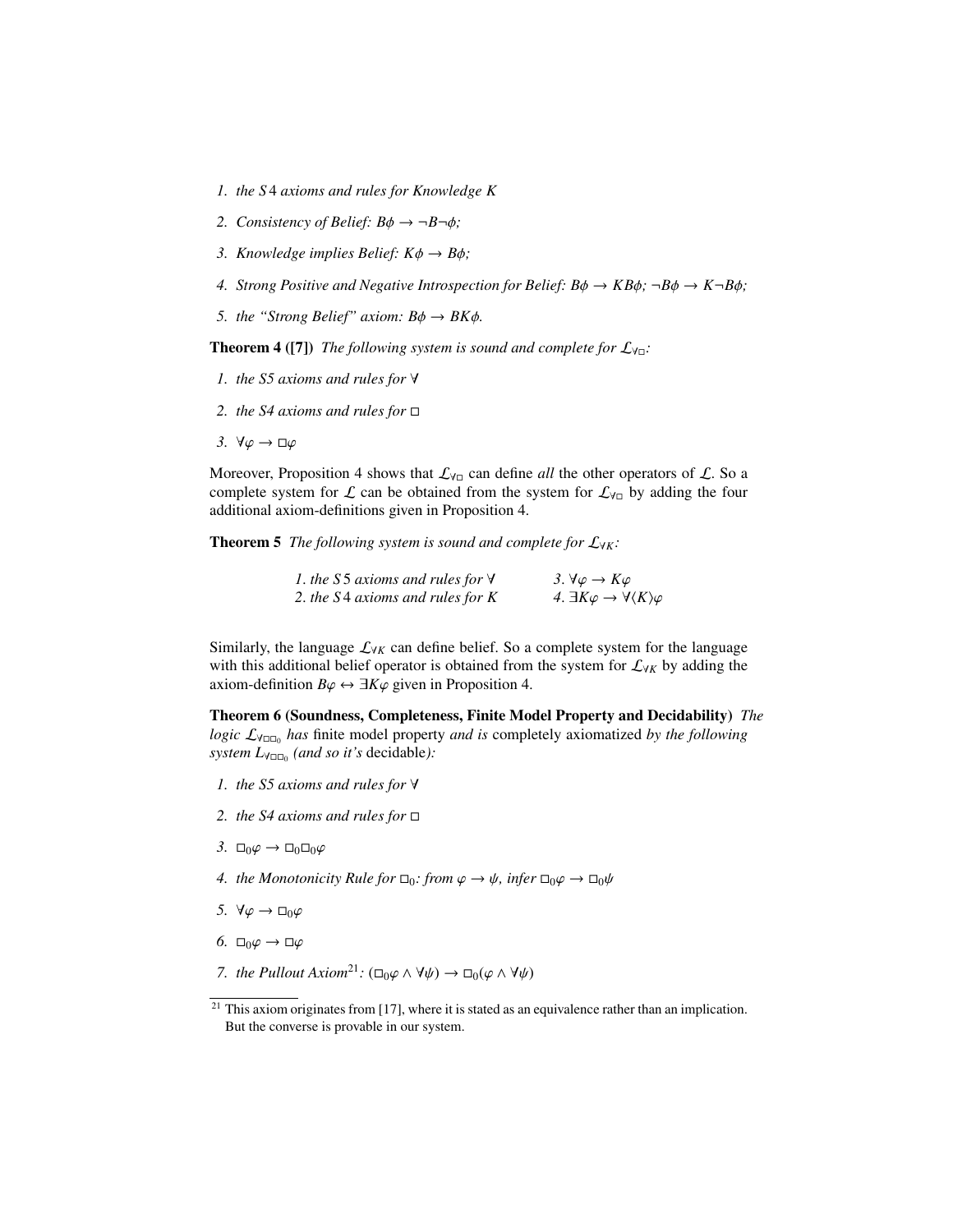**Theorem 7** The sound and complete logic for  $\mathcal{L}_{\text{IVID}}$  is obtained by adding the follow*ing recursion axioms to the system L*<sub>∀□□0</sub>:

| 1. $[\phi]p \leftrightarrow (\varphi \rightarrow p)$                                     | 5. $[\phi] \Box \psi \leftrightarrow (\varphi \rightarrow \Box [\phi] \psi)$       |
|------------------------------------------------------------------------------------------|------------------------------------------------------------------------------------|
| 2. $[\phi] \neg \psi \leftrightarrow (\varphi \rightarrow \neg [\psi] \psi)$             | 6. $[\phi] \forall \psi \leftrightarrow (\varphi \rightarrow \forall [\phi] \psi)$ |
| 3. $[!\varphi](\psi \wedge \chi) \leftrightarrow ([!\varphi]\psi \wedge [!\varphi]\chi)$ | 7. $[\psi](\psi]$ $\rightarrow$ $[\psi](\varphi)\psi]$                             |
| 4. $[\psi] \Box_0 \psi \leftrightarrow (\varphi \rightarrow \Box_0 [\psi] \psi)$         |                                                                                    |
|                                                                                          |                                                                                    |

**Theorem 8** The sound and complete logic for  $\mathcal{L}_{\pm \forall \square \square_0}$  is obtained by adding the ax*iom K and the Necessitation rule for the evidence addition modalities as well as the following recursion axioms to L*<sub>∀□□</sub>.

- *1.*  $[+ \varphi] p \leftrightarrow (\exists \varphi \rightarrow p)$
- 2.  $[+\varphi] \neg \psi \leftrightarrow (\exists \varphi \rightarrow \neg [+\varphi] \psi)$
- *3.*  $[+\varphi](\psi \wedge \chi) \leftrightarrow ([+\varphi]\psi \wedge [+ \varphi]\chi)$
- *4.*  $[+\varphi]\Box_0\psi \leftrightarrow (\exists \varphi \rightarrow (\Box_0[+\varphi]\psi \vee (\varphi \wedge \forall (\varphi \rightarrow [+ \varphi]\psi))))$
- *5.*  $[+\varphi]\Box\psi \leftrightarrow (\exists \varphi \rightarrow (\Box[\pm \varphi]\varphi \vee (\varphi \wedge \Box(\varphi \rightarrow [\pm \varphi]\psi)))$
- *6.*  $[+\varphi]\forall \psi \leftrightarrow (\exists \varphi \rightarrow \forall [\pm \varphi]\psi)$

**Theorem 9** The sound and complete logic for  $\mathcal{L}_{\text{N} \cap \square_0}$  is obtained by adding the ax*iom K and the Necessitation rule for the evidence upgrade modalities as well as the following recursion axioms to L*<sub>∀□□0</sub>:

- *1.*  $[\n{\mathcal{D}} \varphi] p \leftrightarrow (\exists \varphi \rightarrow p)$
- 2.  $[\hat{\mathcal{L}} \varphi] \neg \psi \leftrightarrow (\exists \varphi \rightarrow \neg [\hat{\mathcal{L}} \varphi] \psi)$
- *3.*  $[\n{\uparrow \varphi}](\psi \land \chi) \leftrightarrow ([\n{\uparrow \varphi}]\psi \land [\n{\uparrow \varphi}]\chi)$
- *4.*  $[\hat{\mathcal{L}} \varphi] \Box_0 \psi \leftrightarrow (\exists \varphi \rightarrow ((\Box_0[\hat{\mathcal{L}} \varphi] \psi \vee \varphi) \wedge \forall (\varphi \rightarrow [\hat{\mathcal{L}} \varphi] \psi)))$
- *5.*  $[\hat{\mathcal{L}} \varphi] \Box \psi \leftrightarrow (\exists \varphi \rightarrow ((\Box [\hat{\mathcal{L}} \varphi] \psi \vee \varphi) \wedge \forall (\varphi \rightarrow [\hat{\mathcal{L}} \varphi] \psi)))$
- *6.*  $[\hat{\mathcal{L}} \varphi] \forall \psi \leftrightarrow (\exists \varphi \rightarrow \forall [\hat{\mathcal{L}} \varphi] \psi)$

**Theorem 10** The sound and complete logic for  $\mathcal{L}_{\uparrow \uparrow \uparrow \square \square_0}$  is obtained by adding the ax*iom K and the Necessitation rule for the evidence upgrade modalities as well as the following recursion axioms to L*<sub>∀□□0</sub>:

| 1. $\mathbb{H} p \leftrightarrow p$                                          | 4. $\left[\#\right] \Box \varphi \leftrightarrow \Box \left[\#\right] \varphi$ |
|------------------------------------------------------------------------------|--------------------------------------------------------------------------------|
| 2. $[\#]\neg\varphi \leftrightarrow \neg[\#]\varphi$                         | 5. $[\#]\Box_0\varphi \leftrightarrow \Box[\#]\varphi$                         |
| 3. $[\#](\varphi \wedge \psi) \leftrightarrow ([\#]\varphi \wedge [\#]\psi)$ | 6. [#] $\forall \varphi \leftrightarrow \forall$ [#] $\varphi$                 |
|                                                                              |                                                                                |

The proofs of Theorems 1-3 and 5 are relatively standard, and can be found in Appendices A-D. The proof of Theorem 6 is technically the most difficult result of the paper. The key difficulty consists in guaranteeing that the natural topology for which  $\Box$  acts as interior operator is exactly the topology generated by the neighborhood family associated to  $\square_0$ . Though the main steps of the proof may look familiar, involving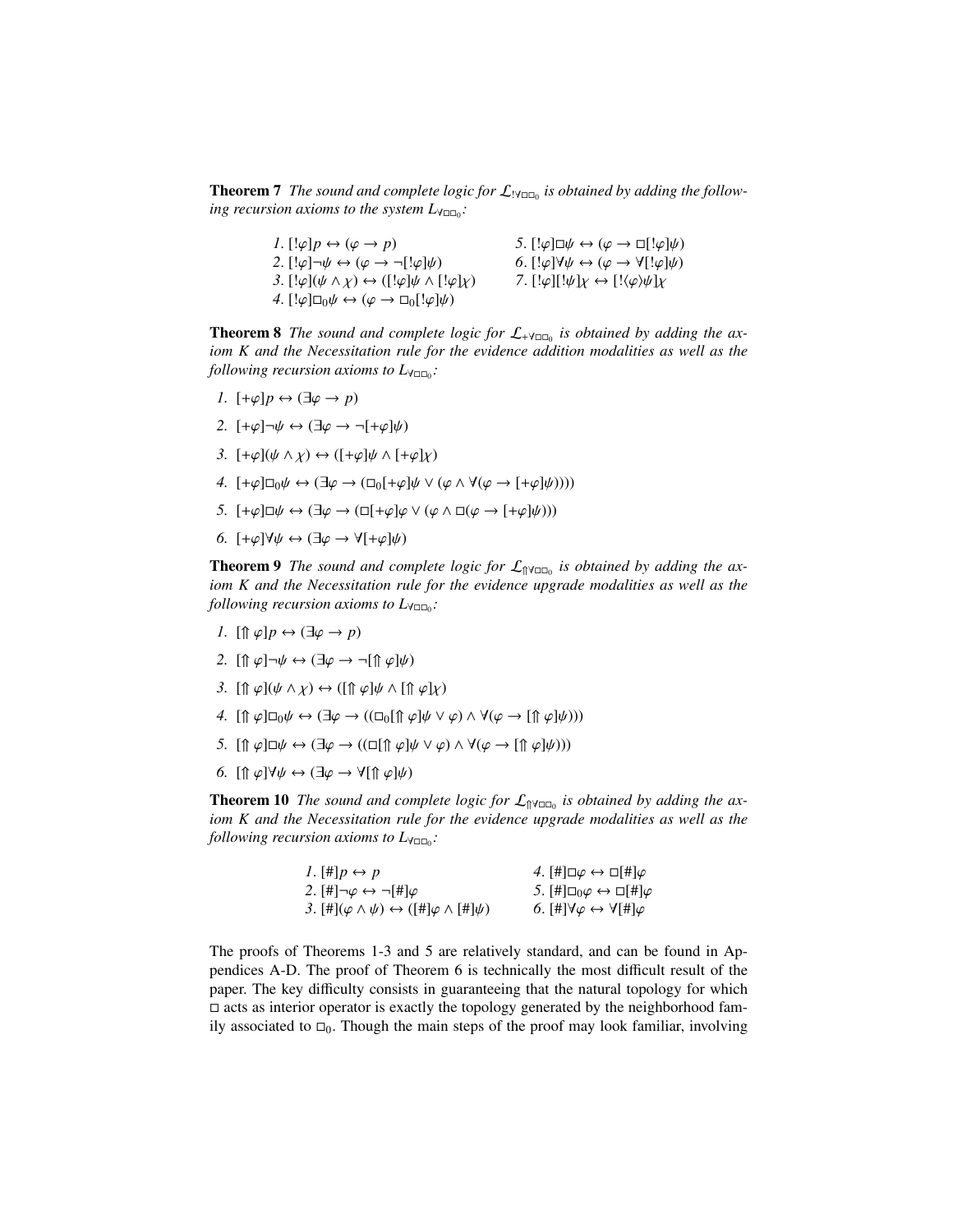known methods (a canonical quasi-model construction, a filtration argument, and then making multiple copies of the worlds to yield a finite model with the right properties), addressing the above-mentioned difficulty requires a non-standard application of these methods, as well as a number of additional notions and results, and a careful treatment of each of the steps. We give the full proof of Theorem 6 in Appendix E. Finally, the proofs of Theorems 7-10 are also along standard lines, and so we give only a sketch of these proofs in Appendix F.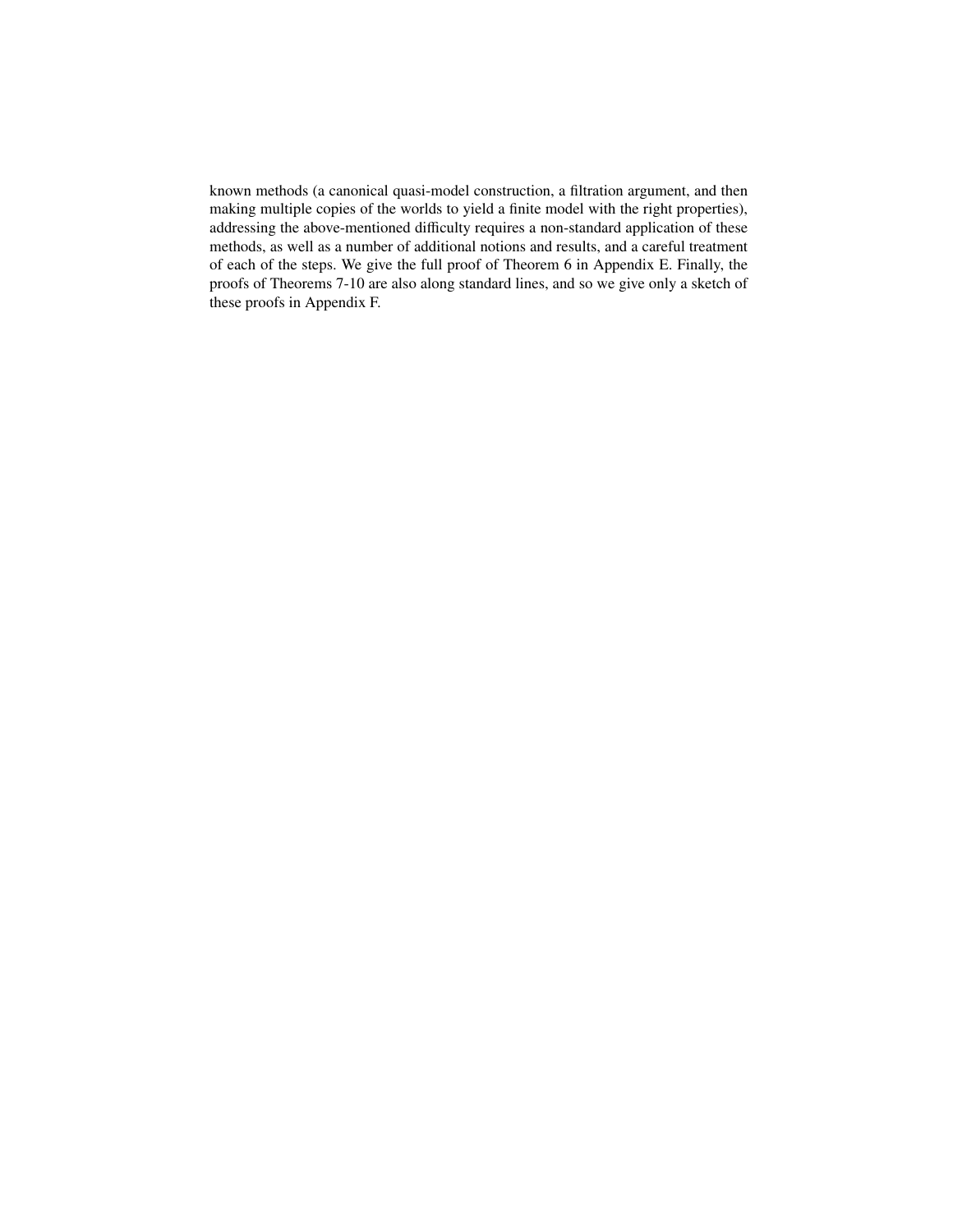# Appendices

For the proofs of Theorems 1-3, we make use of known completeness results of the corresponding systems with respected to standard *relational* (Kripke) semantics, and of the connection between the Kripke semantics and our proposed topological semantics.

We now recall some frame conditions concerning the relational completeness of the systems *KD*45 and *<sup>S</sup>* <sup>4</sup>.2.

- Let  $(X, R)$  be a transitive Kripke frame. A non-empty subset  $C \subseteq X$  is a *cluster* if
- (1) for each  $x, y \in C$  we have *xRy*, and
- (2) there is no  $D \subseteq X$  such that  $C \subset D$  and  $D$  satisfies (1).

A point *x* ∈ *X* is called a *maximal point* if there is no *y* ∈ *X* such that *xRy* and ¬(*yRx*). We call a cluster a *maximal cluster* if all its points are maximal. It is not hard to see that for any maximal cluster *C* of  $(X, R)$  and any  $x \in C$ , we have  $\uparrow x = C$ . A transitive Kripke frame (*X*, *<sup>R</sup>*) is called *cofinal* if it has a unique maximal cluster *<sup>C</sup>* such that for each *x* ∈ *X* and *y* ∈ *C* we have *xRy*. We call a cofinal frame a *brush* if *X* \ *C* is an irreflexive antichain, i.e., for each  $x, y \in X \setminus C$  we have  $\neg(xRy)$  where C is the maximal cluster. A brush with a singleton  $X \setminus C$  is called a *pin*. By definition, every brush and every pin is transitive. Finally, a transitive frame  $(X, R)$  is called *rooted*, if there is an  $x \in X$ , called a *root*, such that for each  $y \in X$  with  $x \neq y$  we have *xRy*. Hence, every rooted brush is in fact a pin.

### Lemma 1

- *1. Each brush is a KD*45*-frame. Moreover, KD*45 *is sound and complete wrt the class of finite brushes, indeed, wrt the class of finite pins.*
- *2. Each reflexive and transitive cofinal frame is an S* <sup>4</sup>.2*-frame. Moreover, S4.2 is sound and complete wrt the class of finite rooted reflexive and transitive cofinal frames.*

*Proof.* See, e.g., [5, Chapter 5].

It is well-known that given any reflexive and transitive Kripke frame (*X*, *<sup>R</sup>*) (i.e. for any preordered set  $(X, R)$ ), we can construct a topological space, in fact an Alexandroff space,  $(X, \tau_R)$  where  $\tau_R$  is the set of all upward-closed subsets of X with respect to the relation  $R$  (see, e.g. [16] for a more detailed discussion on this connection).

We denote the truth set of a formula  $\varphi \in \mathcal{L}_{KB}$  in a Kripke model  $M = (X, R, V)$  under the standard Kripke semantics by  $[\varphi]^M$  and denote by  $R^+$  the reflexive closure of R.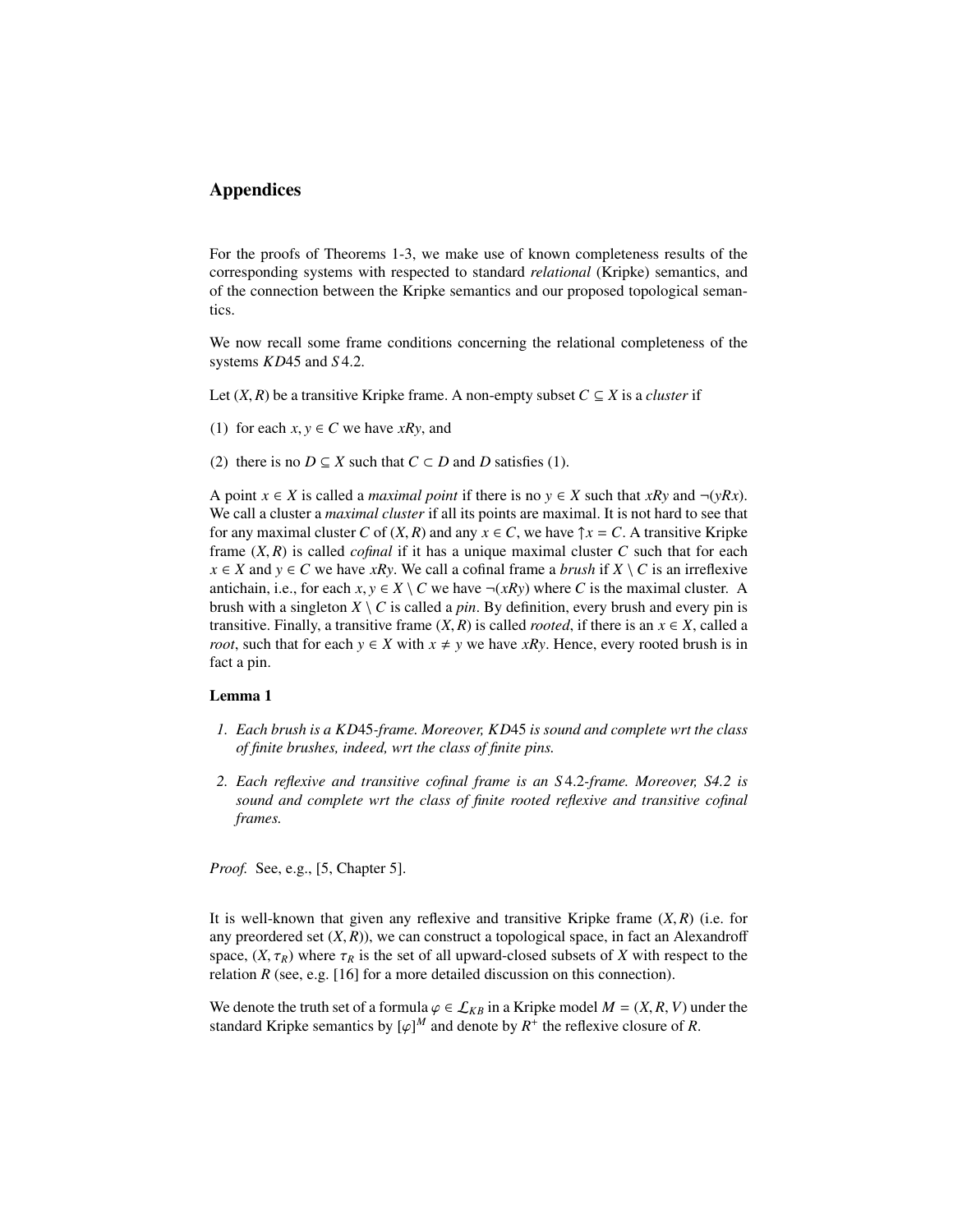# A Proof of Theorem 1

The proof of soundness is a standard validity check. The cases for the axioms D, 4 and 5 are elementary whereas the validity of the K-axiom for *B* in the class of *all* topological spaces follows from Lemma 2 below.

**Lemma 2** *For any topological space*  $(X, \tau)$  *and any*  $U_1, U_2 \subseteq X$ *, if*  $U_1$  *is open dense and*  $U_2$  *is dense, then*  $U_1 \cap U_2$  *is dense too.* 

*Proof.* Let  $(X, \tau)$  be a topological space and  $U_1, U_2 \subseteq X$ . Suppose  $U_1$  is an open dense and  $U_2$  is a dense set in  $(X, \tau)$ . Since  $U_1$  is open and dense we have that  $W \cap U_1$  is open and non-empty for any non-empty open set  $W$ . Thus, since  $U_2$  is dense, we also have that  $(W \cap U_1) \cap U_2 \neq \emptyset$ . Therefore,  $W \cap (U_1 \cap U_2) \neq \emptyset$  for any non-empty  $W \in \tau$ , i.e.,  $U_1 \cap U_2$  is dense as well.

For completeness, we use the following connection between the standard Kripke semantics and our proposed semantics for the language  $\mathcal{L}_B$ :

**Proposition 5** *For every Kripke model M* =  $(X, R, V)$  *based on a brush and all*  $\varphi \in \mathcal{L}_B$ *,* 

$$
[\varphi]^M = ||\varphi||^{\mathcal{M}_{\tau_{R^+}}},
$$

*where*  $M_{\tau_{P^+}} = (X, \tau_{R^+}, V)$ .

*Proof.* The proof follows by induction on the complexity of  $\varphi$ . Let  $M = (X, R, V)$  be a Kripke model based on the brush  $(X, R)$  and  $\varphi \in \mathcal{L}_B$ . Cases for the propositional variables and Booleans are straighforward.

– Case  $\varphi := B\psi$ 

Observe that

$$
[B\varphi]^M = \begin{cases} X \text{ if } [\varphi]^M \supseteq C \\ \emptyset \text{ otherwise} \end{cases} \text{ and, } ||B\varphi||^{M_{\tau_{R^+}}} = \begin{cases} X \text{ if } ||\varphi||^{M_{\tau_{R^+}}} \supseteq C \\ \emptyset \text{ otherwise} \end{cases}
$$

for any topo-model  $M_{\tau_{R^+}} = (X, \tau_{R^+}, V)$  based on  $(X, \tau_{R^+})$  and any formula  $\varphi \in \mathcal{L}_B$ . By (IH), we have  $\|\varphi\|^{M_{\tau_{R^+}}} = [\varphi]^M$ , therefore,  $\|B\varphi\|^{M_{\tau_{R^+}}} = [B\varphi]^M$ .

#### Proof of Theorem 1:

*Proof.* For completeness, let  $\varphi \in \mathcal{L}_B$  such that *KD*45  $\nu \varphi$ . Then, by Lemma 1(1), there exists a brush  $\overline{M} = (X, R, V)$  with  $[\varphi]^M \neq X$ . Thus, by Propositition 5, we have that  $[\psi]^{M_{\tau_{pt}}} \neq Y$  where  $M = (X, \tau_{\infty}, V)$  is the corresponding topological model  $\|\varphi\|^{M_{\tau_{R^+}}} \neq X$ , where  $M_{\tau_{R^+}} = (X, \tau_{R^+}, V)$  is the corresponding topological model.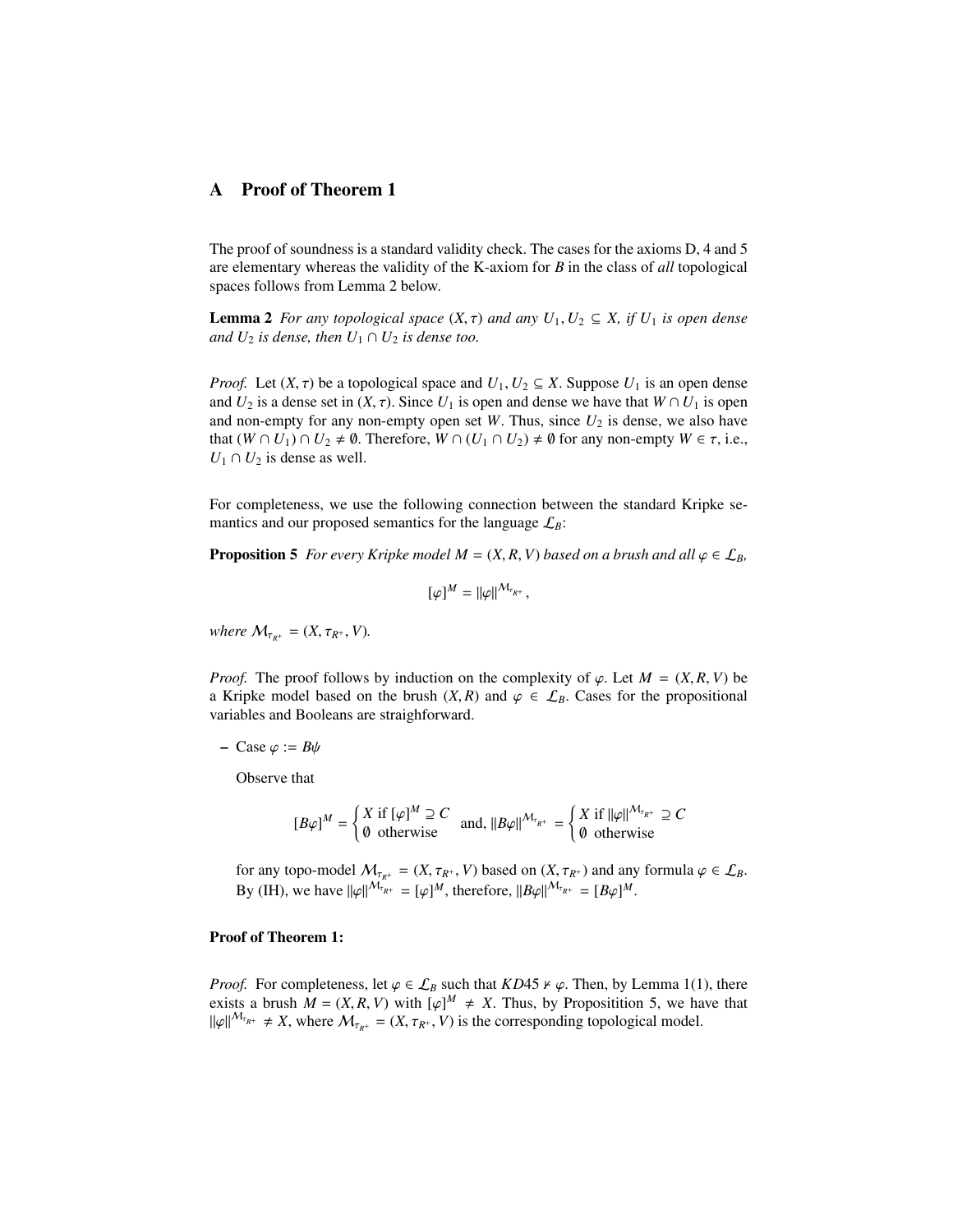## B Proof of Theorem 2

The proof of soundness is again a standard validity check. The relatively harder case of the K-axiom for *K* follows from Lemma 2 and the fact that the interior operator commutes with finite intersections. For completeness, we follow a similar strategy as in the proof of Theorem 1.

**Lemma 3** *For every reflexive and transitive cofinal frame*  $(X, R)$  *and non-empty*  $U \in$  $\tau_R$ *, we have*  $Cl(U) = X$  *in*  $(X, \tau_R)$ *.* 

*Proof.* Let  $(X, R)$  be a reflexive and transitive cofinal frame and  $C \subseteq X$  be its maximal cluster. By construction,  $C \in \tau_R$  and moreover  $C \subseteq U$ , for all non-empty  $U \in \tau_R$ . Therefore, for all non-empty  $U, V \in \tau_R$ , we have  $V \cap U \supseteq C \neq \emptyset$ . Hence,  $Cl(U) = X$  for every non-empty  $U \in \tau_R$ .

**Proposition 6** *For every reflexive, transitive and cofinal Kripke model*  $M = (X, R, V)$ *and all*  $\varphi \in \mathcal{L}_K$ *,* 

$$
[\varphi]^M = ||\varphi||^{\mathcal{M}_{\tau_R}},
$$

*where*  $M_{\tau_R} = (X, \tau_R, V)$ .

*Proof.* The proof follows by induction on the complexity of  $\varphi$  and the cases for propositional variables and Booleans are straightforward. We here only prove the case for *K*. Let  $M = (X, R, V)$  be a reflexive and transitive cofinal Kripke model,  $x \in X$  and  $\varphi \in \mathcal{L}_K$ .

– Case ϕ :<sup>=</sup> *<sup>K</sup>*ψ

*Left-to-right*: Suppose  $x \in [K\psi]^M$ . This implies that  $x \in R(x) \subseteq [\psi]^M$ . By (IH), we obtain  $R(x) \subset |u/d|^{M_{\tau_R}}$ . Since  $x \in R(x) \subseteq \tau_R$ , we have  $x \in Int(|u/d^{M_{\tau_R}})$ . Moreover, by obtain  $R(x) \subseteq ||\psi||^{M_{\tau_R}}$ . Since  $x \in R(x) \in \tau_R$ , we have  $x \in Int(||\psi||^{M_{\tau_R}})$ . Moreover, by Lemma 3,  $Cl(int(||\psi||^{M_{\tau_R}})) = X$ . Therefore,  $x \in ||K\psi||^{M_{\tau_R}}$ .

*Right-to-left*: Suppose  $x \in ||K\psi||^{M_{\tau_R}}$ . This means that  $x \in Int(||\psi||^{M_{\tau_R}})$  and that *Cl*(*Int*( $\|\psi\|^{M_{\tau_R}}$ )) = *X*. Then, by (IH),  $x \in Int([\psi]^M)$  and  $Cl(int([\psi]^M)) = X$ . The former implies that there is an open set  $U \in \tau_R$  such that  $x \in U \subseteq [h]^M$ . In former implies that there is an open set  $U \in \tau_R$  such that  $x \in U \subseteq [\psi]^M$ . In particular, since  $R(x)$  is the smallest open peighbourhood of *x*, we obtain  $R(x) \subset$ particular, since *R*(*x*) is the smallest open neighbourhood of *x*, we obtain *R*(*x*) ⊆  $[\psi]^M$ . Therefore,  $x \in [K\psi]^M$ .

### Proof of Theorem 2:

*Proof.* For completeness, let  $\varphi \in \mathcal{L}_B$  such that *S* 4.2  $\nu \varphi$ . Then, by Lemma 1(2), there exists a reflexive and transitive cofinal  $M = (X, R, V)$  with  $[\varphi]^M \neq X$ . Thus, by Proposition 6, we have that  $||\varphi||^{M_{\tau_\mathcal{B}}} \neq X$  where  $M = (X, \tau_\mathcal{B}, V)$  is the corresponding topotition 6, we have that  $\|\varphi\|^{M_{\tau_R}} \neq X$ , where  $M_{\tau_R} = (X, \tau_R, V)$  is the corresponding topological model.

### C Proof of Theorem 3

For completeness, we use the following two important features of the system *KB* (see, e.g. [14, 2, 1]):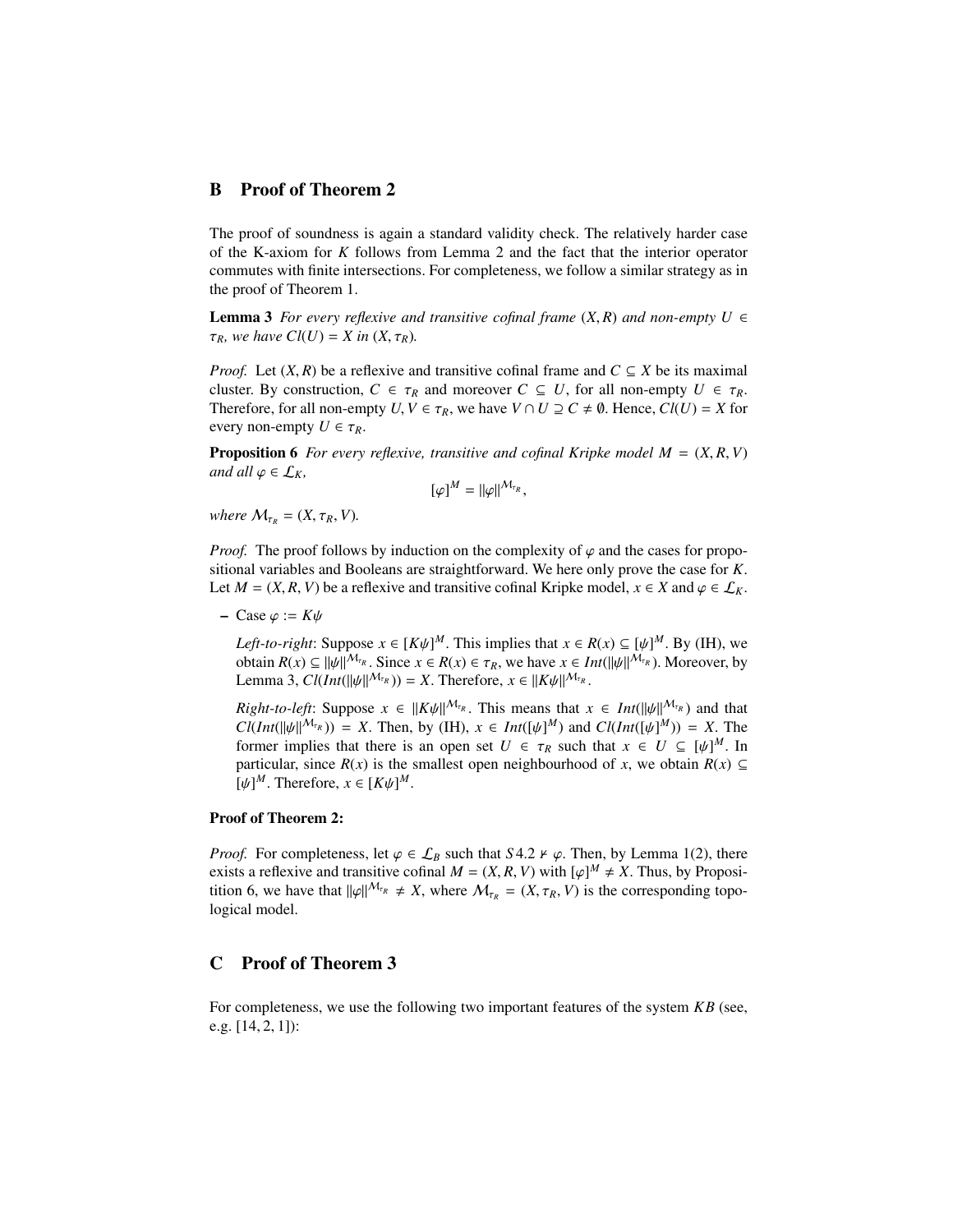- 1.  $KB \vdash B\varphi \leftrightarrow \langle K \rangle K\varphi$ , and
- 2. The *<sup>S</sup>* <sup>4</sup>.2 axioms and rules for *<sup>K</sup>* can be derived from *KB*.

Let  $\varphi \in \mathcal{L}_{KB}$  such that *KB*  $\nu \varphi$ . By (1), the formula  $\varphi$  can be reduce to a provably equivalent formula  $\psi$  in the language  $\mathcal{L}_K$ . Moreover, by (2), we have *S* 4.2  $\subseteq$  *KB*, thus, *S* 4.2  $\nu$   $\psi$ . The proof now follows from the proof of Theorem 2.

### D Proof of Theorem 5

It is known that the modal system *<sup>S</sup>* <sup>4</sup>.2<sup>∀</sup> axiomatized by the *<sup>S</sup>* 5 axioms and rules for  $\forall$ , the *S* 4.2 axioms and rules for *K* and  $\forall \varphi$  →  $K\varphi$  is complete with respect to the class of reflexive and transitive cofinal Kriple frames when *K* is interpreted as the standard Kripke modality and  $\forall$  as the global modality [7]. Observe that .2-axiom for *K*, namely  $\langle K \rangle K \varphi \to K \langle K \rangle \varphi$ , is derivable in the system given in Theorem 5 (by the axioms 3 and 4 in Theorem 5), hence, it contains  $S$  4.2 $\gamma$ . Let  $\varphi \in \mathcal{L}_{\gamma K}$  such that  $\varphi$  is not a theorem of the above system. Thus,  $S4.2\gamma \nvdash \varphi$ . Then, by the relational completeness of  $S4.2\gamma$ , there exists a reflexive and transitive cofinal Kripke model  $M = (X, R, V)$  such that  $[\varphi]^M \neq X$ . Then, by Proposition 6 (extended for the language  $\mathcal{L}_{\forall K}$ ), we obtain  $\|\varphi\|^{M_{\tau_R}} \neq X$ , where  $M_{\tau_R} = (X, \tau_R, V).$ 

### E Proof of Theorem 6

A *quasi-model* is a tuple  $M = (X, E_0, \le, V)$ , where:  $E_0 \subseteq \mathcal{P}(X)$  satisfies the same constraints as a topo-e-model, *V* is a valuation,  $\leq$  is a preorder s.t. every  $e \in E_0$  is upward-closed wrt ≤. The *semantics* is the same as on topo-e-models, except that gets a Kripke semantics:  $\|\Box \phi\| := \{x \in X \mid \forall y \in X \land (x \leq y \Rightarrow y \in ||\phi||)\}.$ 

A quasi-model  $M = (X, E_0, \leq, V)$  is called *Alexandroff* if the topology  $\tau_E$  is Alexandroff and  $\leq=\sqsubseteq_E$  is the specialization preorder. There is a natural *bijection B between Alexandro*ff *quasi-models and Alexandro*ff *topo-e-models*, given by putting, for any Alexandroff quasi-model  $M = (X, E_0, \le, V), B(M) := (X, E_0, \tau_E, V)$ . Moreover, M and  $B(M)$ *satisfy the same formulas of*  $\mathcal{L}_{\forall \Box \Box_0}$  *at the same points.* So Alexandroff quasi-models are just another presentation of Alexandroff models.

**Proposition 7** Let  $M = (X, E_0, \leq, V)$  be a quasi-model. The following are equivalent:

- *1.* M *is Alexandro*ff *(hence, equivalent to an Alexandro*ff *topo-e-model);*
- *2.*  $\tau_E$  *coincides with the family of all upward-closed sets (with respect to*  $\leq$ *);*
- *3. for every*  $x \in X$ ,  $\uparrow x$  *is in*  $\tau_F$ *.*
- *Proof.* (1  $\Rightarrow$  3) Suppose M is Alexandroff, i.e.,  $\tau_E$  is Alexandroff and  $\leq=\subseteq_E$ . Let *x* ∈ *X*. Then we have:  $\uparrow x = \{y \mid x \le y\} = \{y \mid x \sqsubseteq_E y\} = \{y \mid \forall U \in \tau_E(x \in \mathbb{R})\}$  $U \Rightarrow y \in U$ } =  $\bigcap \{U \in \tau_E \mid x \in U\}$ . Since  $\tau_E$  is an Alexandroff space, we have  $\bigcap U \in \tau_E \mid x \in U$ }  $\in \tau_E$  and hence  $\uparrow x = \bigcap U \in \tau_E \mid x \in U$ }  $\in \tau_E$  $\bigcap \{ U \in \tau_E \mid x \in U \} \in \tau_E$ , and hence  $\uparrow x = \bigcap \{ U \in \tau_E \mid x \in U \} \in \tau_E$ .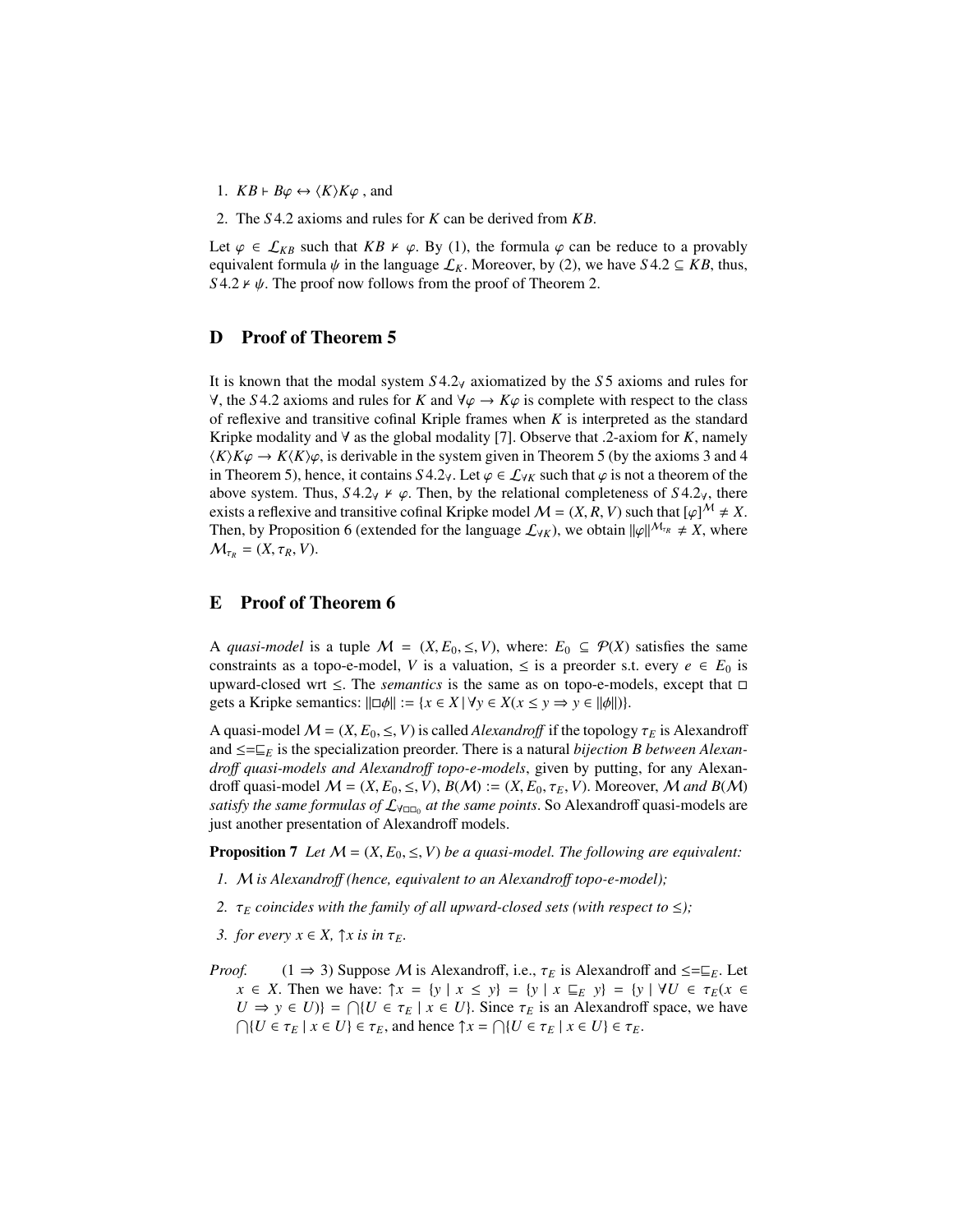$(3 \Rightarrow 2)$  Let  $Up(X)$  be the set of all upward-closed subsets of X. It is easy to see that  $\tau_E \subseteq Up(X)$  (since  $\tau_E$  is generated by  $E_0$  and every element of  $E_0$  is upwardclosed). Now let  $A \in Up(X)$ . Since *A* is upward-closed, we have  $A = \bigcup \{ \uparrow x \mid x \in A \}.$ Then, by (3) (and  $\tau_E$  being closed under arbitrary unions), we obtain  $A \in \tau_E$ .

 $(2 \Rightarrow 1)$  Suppose (2) and let  $\mathcal{A} \subseteq \tau_E$ . By (2), every  $U \in \mathcal{A}$  is upward-closed; hence,  $\bigcap \mathcal{A}$  is upward-closed, so by (2)  $\bigcap \mathcal{A} \in \tau_E$ . This proves that  $\tau_E$  is Alexandroff. (2) also implies that  $\uparrow$  *x* is the least open peighbourhood of *x* in  $\tau_E$  i.e.  $\uparrow$  *x*  $\subset U$  for all also implies that  $\uparrow x$  is the least open neighbourhood of *x* in  $\tau_E$ , i.e.,  $\uparrow x \subseteq U$ , for all *U* such that  $x \in U \in \tau_E$ . Therefore,  $\leq \subseteq E$ . For the other direction, suppose  $x \subseteq_E y$ . This implies, in particular,  $y \in \int x (\text{since } x \in \int x \in \tau_E)$ , i.e.,  $x \leq y$ .

The proof of Theorem 6 goes through *three steps*: (1) strong completeness for quasimodels; (2) finite quasi-model property; (3) every finite quasi-model is modally equivalent to a finite Alexandroff quasi-model (hence, to a topo-e-model).

Proposition 8 *(STEP 1)* L<sub>∀□□</sub> *is sound and strongly complete for quasi-models.* 

PROOF Soundness is easy. Completeness goes via a canonical quasi-model:

**Lemma 4** (Lindenbaum Lemma) Every consistent set of sentences in  $\mathcal{L}_{\forall \Box \Box}$  can be *extended to a maximally consistent one.*

*Proof.* Standard.

Let us now fix a consistent set of sentence  $\Phi_0$ . Our goal is to construct a quasi-model for  $\Phi_0$ . By Lemma 4, there exists a maximally consistent theory  $T_0$  s. t.  $\Phi_0 \subseteq T_0$ . For any two maximally consistent theories *T* and *S*, we put:  $T \sim S$  iff for all  $\phi \in \mathcal{L}_{\forall \Box \Box}$ :<br> $((\forall \phi) \in T \rightarrow \phi \in S)$ : and  $T \le S$  iff for all  $\phi \in \mathcal{L}_{\forall \Box \Box}$ :  $((\Box \phi) \in T \rightarrow \phi \in S)$  $((\forall \phi) \in T \Rightarrow \phi \in S)$ ; and  $T \leq S$  iff for all  $\phi \in \mathcal{L}_{\forall \Box \Box_0}$ :  $((\Box \phi) \in T \Rightarrow \phi \in S)$ .

**Canonical Quasi-Model for**  $T_0$ . This is a structure  $M = (X, E_0, \leq, V)$ , where:  $X := \{T :$ *T* maximally consistent theory with  $T \sim T_0$ ;  $E_0 := {\overline{\cup}}_0 \overline{\phi} : \phi \in \mathcal{L}_{\forall \square_0}$  with  $(\exists \square_0 \phi) \in$ *T*<sub>0</sub>}, where we used notation  $\hat{\theta} := \{T \in X : \theta \in T\}$ ;  $\leq$  is the restriction of the above preorder  $\leq$  to *X*; and *V*(*p*) :=  $\hat{p}$ . In the following, variables *T*, *S*, . . . range over *X*.

Lemma 5 M *is a quasi-model.*

*Proof.* Easy verification.

**Lemma 6** *(Existence Lemma for*  $\forall$ *)*  $\widehat{\exists \varphi} \neq \emptyset$  *iff*  $\hat{\varphi} \neq \emptyset$ .

*Proof.* This is a standard argument:

*Left-to-right*. Assume  $T \in \widehat{\exists \varphi}$ , i.e.  $(\exists \varphi) \in T \in X$ . We prove the following:

**Claim:** *The set*  $\Gamma := \{ \forall \psi : \forall \psi \in T \} \cup \{ \varphi \}$  *is consistent.* 

*Proof of Claim*: Suppose that  $\Gamma \vdash \bot$ . Then there exist finitely many sentences ( $\forall \psi_1, \ldots,$  $(\forall \psi_n) \in T$  s.t.  $(\forall \psi_1 \land \forall \psi_n) \to \neg \varphi$  is a theorem. But then, by applying the S5 laws to  $\forall$ , we get that  $(\forall \psi_1 \land \forall \psi_n) \to (\forall \neg \varphi)$  is also a theorem; hence  $(\forall \neg \varphi) \in T$ , which combined with  $(\exists \varphi) \in T$ , implies that *T* is inconsistent. Contradiction.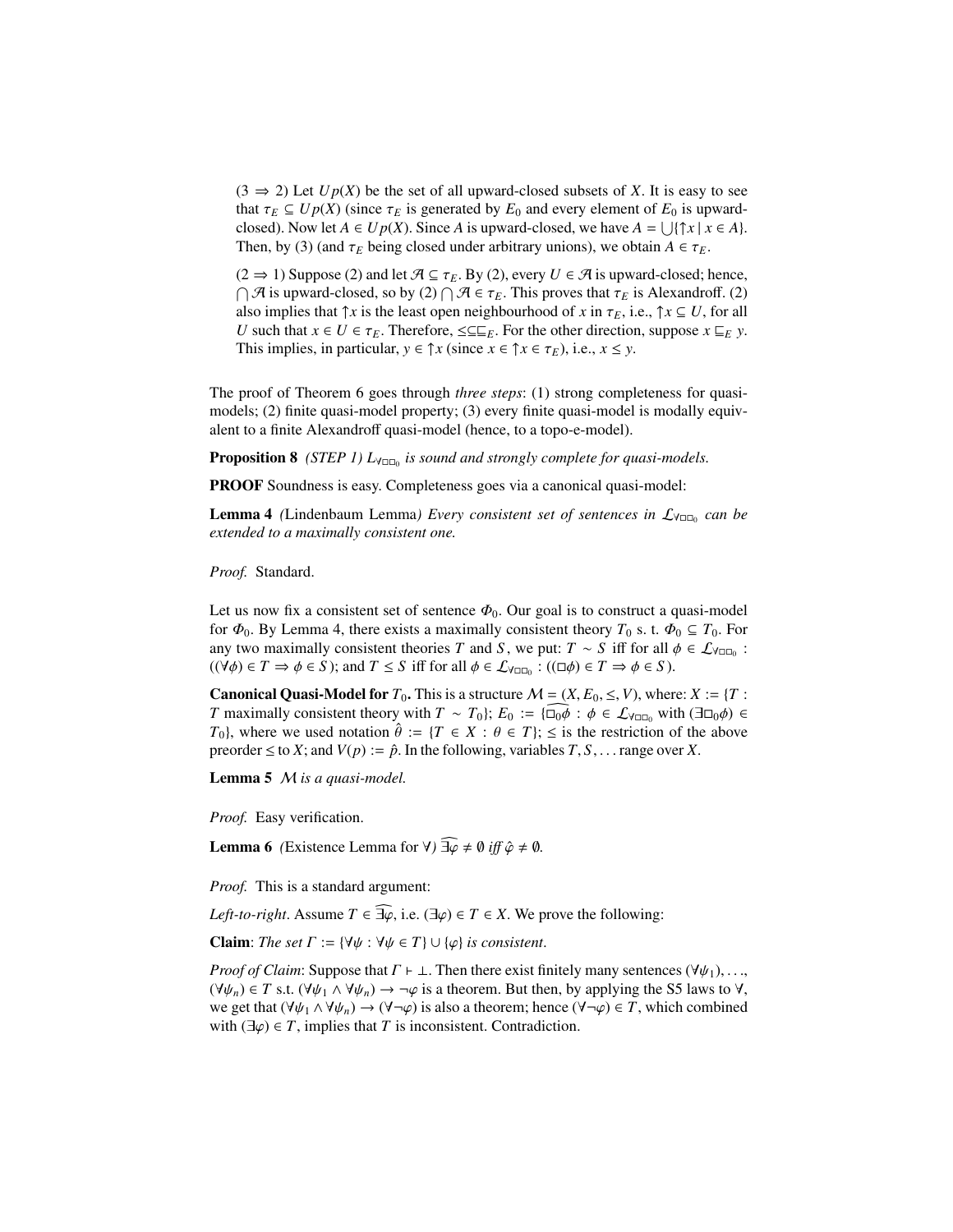Given the Claim, by Lindenbaum Lemma, there exists some maximally consistent theory *S* s.t.  $\Gamma \subseteq S$ . It is easy to see that this implies that  $\varphi \in S$  and  $S \sim T \sim T_0$  (hence *S* ∈ *X*), i.e. *S* ∈  $\hat{\varphi}$ .

*Right-to-left*. Assume  $T \in \hat{\varphi}$ , i.e.  $\varphi \in T \in X$ . By the theorem  $\varphi \to (\exists \varphi)$ , we also have  $(\exists \varphi) \in T$ , i.e.  $T \in \exists \varphi$ .

**Lemma 7** *(Existence Lemma for*  $\Box$ *)*  $T \in \widehat{\diamond \varphi}$  *iff (* $\exists$ )  $S \in \hat{\varphi}$  *s. t.*  $T \leq S$ .

*Proof.* This is a standard argument:

*Left-to-right*. Assume  $T \in \widehat{\diamond \varphi}$ , i.e.  $(\diamond \varphi) \in T \in X$ . We prove the following:

**Claim**: *The set*  $\Gamma := {\varphi \in \Pi} \cup {\varphi}$  *is consistent.* 

*Proof of Claim*: Suppose that  $\Gamma \vdash \bot$ . Then there exist finitely many sentences ( $\Box \psi_1$ ), ...,  $(\Box \psi_n) \in T$  s.t.  $(\Box \psi_1 \land \Box \psi_n) \to \neg \varphi$  is a theorem. But then, by applying the S4 laws to  $\Box$ , we get that  $(\Box \psi_1 \land \Box \psi_n) \to (\Box \neg \varphi)$  is also a theorem; hence  $(\Box \neg \varphi) \in T$ , which combined with  $(\Box \varphi) \in T$ , implies that *T* is inconsistent. Contradiction.

Given the Claim, by Lindenbaum Lemma, there exists some maximally consistent theory *S* s.t.  $\Gamma \subseteq S$ . It is easy to see that this implies that  $\varphi \in S$  and  $T \leq S$  (hence also  $S \in X$ , thus  $S \in \hat{\varphi}$ ).

*Right-to-left*. Assume  $T \in \hat{\varphi}$ , i.e.  $\varphi \in T \in X$ . By the theorem  $\varphi \to (\Diamond \varphi)$ , we also have  $(\diamond \varphi) \in T$ , i.e.  $T \in \diamond \varphi$ .

**Lemma 8** *(Existence Lemma for*  $\square_0$ *)*  $T \in \widehat{\square_0 \varphi}$  *iff*  $(\exists)$  *e*  $\in E_0$  *s. t.*  $T \in e \subseteq \hat{\varphi}$ .

*Proof. Left-to-right*: Assume  $T \in \widehat{d_0\varphi}$ , i.e.  $(\Box_0\varphi) \in T$ . From  $T \in X$  and  $T \sim T_0$  we get  $(\exists \Box_0 \varphi) \in T_0$ . Taking  $e := \widehat{\Box_0 \varphi}$ , we get  $e \in E_0$  and  $T \in e$ . To show that  $e \subseteq \hat{\varphi}$ , we use the theorem  $\Box_0\varphi \to \varphi$ , which implies that  $\widehat{\Box_0\varphi} \subseteq \hat{\varphi}$ , i.e.  $e \subseteq \hat{\varphi}$ .

*Right-to-Left*: Let  $T \in X$  and  $e \in E_0$ , s.t.  $T \in e \subseteq \hat{\varphi}$ . Then  $e = \overline{\Box_0 \theta}$  for some  $\theta$  s.t.  $(\exists \Box_0 \theta) \in T_0$ . So  $T \in e = \Box_0 \theta \subseteq \hat{\varphi}$ . We now prove the following:

**Claim:** *The set*  $\Gamma := {\square_0 \theta} \cup {\forall \psi : \forall \psi \in T} \cup {\neg \varphi}$  *is inconsistent.* 

*Proof of Claim:* Suppose that  $\Gamma \nvdash \bot$ . By Lemma 4, there exists some  $S \in X$  s. t.  $\Gamma \subseteq S$ . From  $(\neg \varphi) \in S$  we get  $S \notin \hat{\varphi}$  (by the consistency of *S*), and from  $(\Box_0 \theta) \in S$  we get  $S \in \Box_0 \theta$ . So  $S \in \Box_0 \theta \setminus \hat{\varphi}$ , contradicting  $\Box_0 \theta \subseteq \hat{\varphi}$ .

Given the Claim, there exists a *finite*  $\Gamma_0 \subseteq \Gamma$  with  $\Gamma_0 \vdash \bot$ . By the theorem ( $\forall \psi_1 \land \bot$ ) ...  $\forall \psi_n$   $\leftrightarrow$   $\forall (\psi_1 \land ... \psi_n)$ , we can assume that  $\Gamma_0 = {\Box_0 \theta, \forall \psi, \neg \varphi}$ , for some  $\psi$  s. t.  $(\forall \psi) \in T$ . From  $\Gamma_0 \vdash \bot$  we get the theorem  $(\Box_0 \theta \land \forall \psi) \rightarrow \varphi$ . Using the Monotonicity Rule for  $\Box_0$ , the formula  $\Box_0(\Box_0 \theta \land \forall \psi) \rightarrow \Box_0 \varphi$  is also a theorem. From the axiom  $\Box_0 \theta \to \Box_0 \Box_0 \theta$  and the Pullout Axiom, we get the theorem  $(\Box_0 \theta \land \forall \psi) \to \Box_0 \varphi$ . Since  $(\Box_0 \theta) \in T$  and  $(\forall \psi) \in T$ , it follows that  $(\Box_0 \varphi) \in T$ , i.e.  $T \in \widehat{\Box_0 \varphi}$ , as desired.

**Lemma 9 (Truth Lemma)** *For every formula*  $\phi \in \mathcal{L}_{\forall \Box \Box_0}$ *, we have:*  $\|\phi\|_{\mathcal{M}} = \hat{\phi}$ *.* 

*Proof.* Standard proof by induction on the complexity of  $\phi$ , where the inductive step for each modality uses the corresponding Existence Lemma, as usual.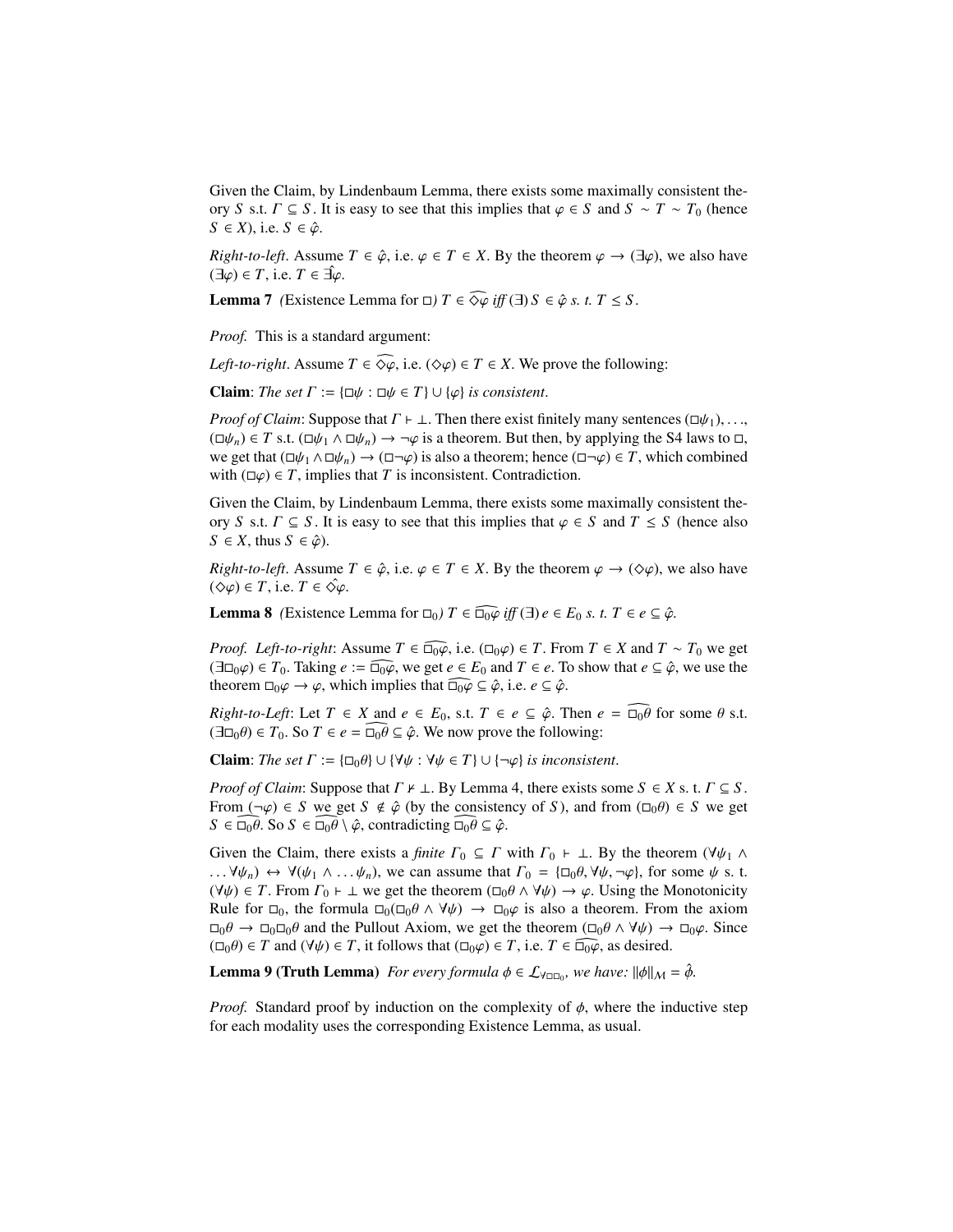**Consequence:**  $T_0 \models_M \Phi_0$ . This proves Step 1 (Proposition 8).

**Theorem 11** *(STEP 2)* The logic  $\mathcal{L}_{\forall \Box 0}$  has Strong Finite Quasi-Model Property.

**PROOF OF THEOREM 11:** Let  $\phi_0$  be a consistent formula. By Step 1, take  $T_0$  a maximal consistent theory s.t.  $\phi_0 \in T_0$ , and let  $M = (X, E_0, \le, V)$  be the canonical quasi-model for  $T_0$ . We will use two facts about this model:

- 1.  $\|\varphi\|_{\mathcal{M}} = \hat{\varphi}$ , for all  $\varphi \in \mathcal{L}_{\forall \square \square_0}$ ,
- 2.  $E_0 = {\widehat{\Box_0 \varphi}}$ :  $(\exists \Box_0 \varphi) \in T_0$  =  ${\{\|\Box_0 \varphi\|_{\mathcal{M}}}$ :  $(\exists \Box_0 \varphi) \in T_0$ .

Let  $\Sigma$  be a *finite* set such that: (1)  $\phi_0 \in \Sigma$ ; (2)  $\Sigma$  is closed under subformulas; (3) if  $(\Box_0 \varphi) \in \Sigma$  then  $(\Box \Box_0 \varphi) \in \Sigma$ ; (4)  $\Sigma$  is closed under single negations; (5)  $(\Box_0 \top) \in \Sigma$ . For *x*, *y* ∈ *X*, put:  $x \equiv_{\Sigma} y$  iff  $\forall \psi \in \Sigma$ ( $x \in ||\psi||_M$   $\iff$   $y \in ||\psi||_M$ ), and denote by  $|x| := \{y \in$ *X* : *x* ≡ *z y*} the equivalence class of *x* modulo ≡ *z*. Also, put  $X^f := \{ |x| : x \in X \}$ , and more generally put  $e^f := \{ |x| : x \in e \}$  for every  $e \in E_0$ .

We now define a "*filtrated model*"  $\mathcal{M}^f = (X^f, E^f)$ <br>the set  $X^f$  (of equivalence classes) defined above  $\int_0^f$ ,  $\leq^f$ ,  $V^f$ ), by taking: as set of worlds<br>at as for the rest, we put:  $|x| \leq^f$  by iff the set  $X^f$  (of equivalence classes) defined above; as for the rest, we put:  $|x| \leq^f |y|$  iff for all  $(\Box \psi) \in \Sigma : (x \in ||\Box \psi||_{\mathcal{M}} \Rightarrow y \in ||\Box \psi||_{\mathcal{M}}); E^f_{\psi}$ <br>*E<sub>c</sub>* for some  $\psi$  s t  $(\Box \psi) \in \Sigma : V^f(\Omega) := |x| : x \in \mathcal{X}$  $\begin{array}{l} f \\ 0 \\ V(n) \end{array} := \{ e^f : e = \widehat{\Box_0 \psi} = ||\Box_0 \psi||_M \in V(n) \}$ *E*<sub>0</sub> for some  $\psi$  s. t.  $(\Box_0 \psi) \in \Sigma$ ;  $V^f(p) := \{ |x| : x \in V(p) \}.$ 

Lemma 10 M*<sup>f</sup> is a finite quasi-model (of size bounded by a computable function of*  $\phi_0$ ).

*Proof.*  $X^f$  is finite, since  $\Sigma$  is finite so there are only finitely many equivalence classes modulo  $\equiv_{\Sigma} \ln$  fact, the size is at most  $2^{|\Sigma|}$ . It's obvious that  $\leq f$  is a preorder, that  $X^f \subseteq E^f$ modulo  $\equiv_{\Sigma}$ . In fact, the size is at most  $2^{|\Sigma|}$ . It's obvious that  $\leq^f$  is a preorder, that  $X^f \in E_0^f$ 0 (since  $X = ||\Box_0 \top||_M$  and  $(\Box_0 \top) \in \Sigma$ , so  $X^f \in E^f$ <br>(since it comes from some non-empty  $e \in E^f$  $\binom{f}{0}$  and that every  $e^f \in E_0^f$  $\frac{J}{0}$  is non-empty (since it comes from some non-empty  $e \in E_0$ ). So we only have to prove that the evidence sets are upward–closed: for this, let  $e^f \in E_0^f$ <sup>f</sup><sub>0</sub>, with  $e = \widehat{\Box_0 \psi} \in E_0$ ,  $(\Box_0 \psi) \in \Sigma$ <br>show that  $|\psi| \in e^f$ and let  $|x| \in e^f$  and  $|y| \in X^f$  s.t.  $|x| \leq^f |y|$ . We need to show that  $|y| \in e^f$ .

Since  $|x| \in e^f$ , there exists some  $x' \equiv_{\Sigma} x$  s.t.  $x' \in \widehat{\Box_0 \psi} = ||\Box_0 \psi||_M$ . From  $(\Box_0 \psi) \in \Sigma$  and  $x' \equiv_{\Sigma} x$  we get  $x \in ||\Box_0 \psi||_M$ . By the theorem  $\Box_0 \psi \rightarrow \Box \Box_0 \psi$  we have  $x \in ||\Box \Box_0 \psi||_M$ . *x*'  $\equiv_{\Sigma}$  *x*, we get *x* ∈  $\|\Box_0 \psi\|_M$ . By the theorem  $\Box_0 \psi \rightarrow \Box \Box_0 \psi$ , we have *x* ∈  $\|\Box \Box_0 \psi\|_M$ .<br>But ( $\Box \Box_2 \psi$ ) ∈ *Σ* (by the closure assumptions on *Σ*) so |x| <*f* |y| gives us y ∈ || $\Box \Box_2 \psi$ || But  $(\Box \Box_0 \psi) \in \Sigma$  (by the closure assumptions on  $\Sigma$ ), so  $|x| \leq^f |y|$  gives us  $y \in ||\Box \Box_0 \psi||_M$ .<br>By the *T*-axiom  $\Box \phi \rightarrow \phi$ , we get  $y \in ||\Box_0 \psi||_M = \Box_0 \psi = e$ , hence  $|y| \in e^f$ By the *T*-axiom  $\Box \phi \rightarrow \phi$ , we get  $y \in ||\Box_0 \psi||_{\mathcal{M}} = \Box_0 \overline{\psi} = e$ , hence  $|y| \in e^f$ .

**Lemma 11 (Filtration Lemma)** *For every formula*  $\phi \in \Sigma$ :  $\|\phi\|_{\mathcal{M}} = \{|x| : x \in \|\phi\|_{\mathcal{M}}\}.$ 

*Proof.* Proof by induction on  $\phi \in \Sigma$ . The atomic case, inductive cases for propositional connectives and modalities  $\forall \phi$  and  $\Box \phi$  are treated as usual (-in the last case using the filtration property of  $\leq^f$ ). We only prove here the inductive case for the modality  $\Box_0 \phi$ :

*Left-to-right inclusion*: Let  $|x| \in ||\Box_0\phi||_{\mathcal{M}}$ . This means that there exists some  $e^f \in E_0^f$ 0 s.t.  $|x| \in e^f \subseteq ||\phi||_{\mathcal{M}^f}$ . By the definition of  $E_0^f$ f, there exists some  $\psi$  s.t.:  $(\Box_0 \psi) \in \Sigma$  and  $e = \widehat{\log \psi} = ||\Box_0 \psi||_{\mathcal{M}} \in E_0$ . From  $|x| \in e^f$ , it follows that there is some  $x' \equiv_{\Sigma} x$  s.t.<br>  $x' \in e = ||\Box_0 \psi||_{\mathcal{M}}$  and since  $(\Box_0 \psi) \in \Sigma$  we have  $x \in ||\Box_0 \psi||_{\mathcal{M}} = e$ . It is easy to see that  $x' \in e = ||\Box_0 \psi||_M$ , and since  $(\Box_0 \psi) \in \Sigma$ , we have  $x \in ||\Box_0 \psi||_M = e$ . It is easy to see that we also have  $e \subseteq ||\phi||_M$ . (Indeed let  $y \in e$  be any element of  $e$ ; then  $|y| \in e^{\int_C ||\phi||}$  is so we also have  $e \subseteq ||\phi||_M$ . (Indeed, let  $y \in e$  be *any* element of  $e$ ; then  $|y| \in e^f \subseteq ||\phi||_M$ , so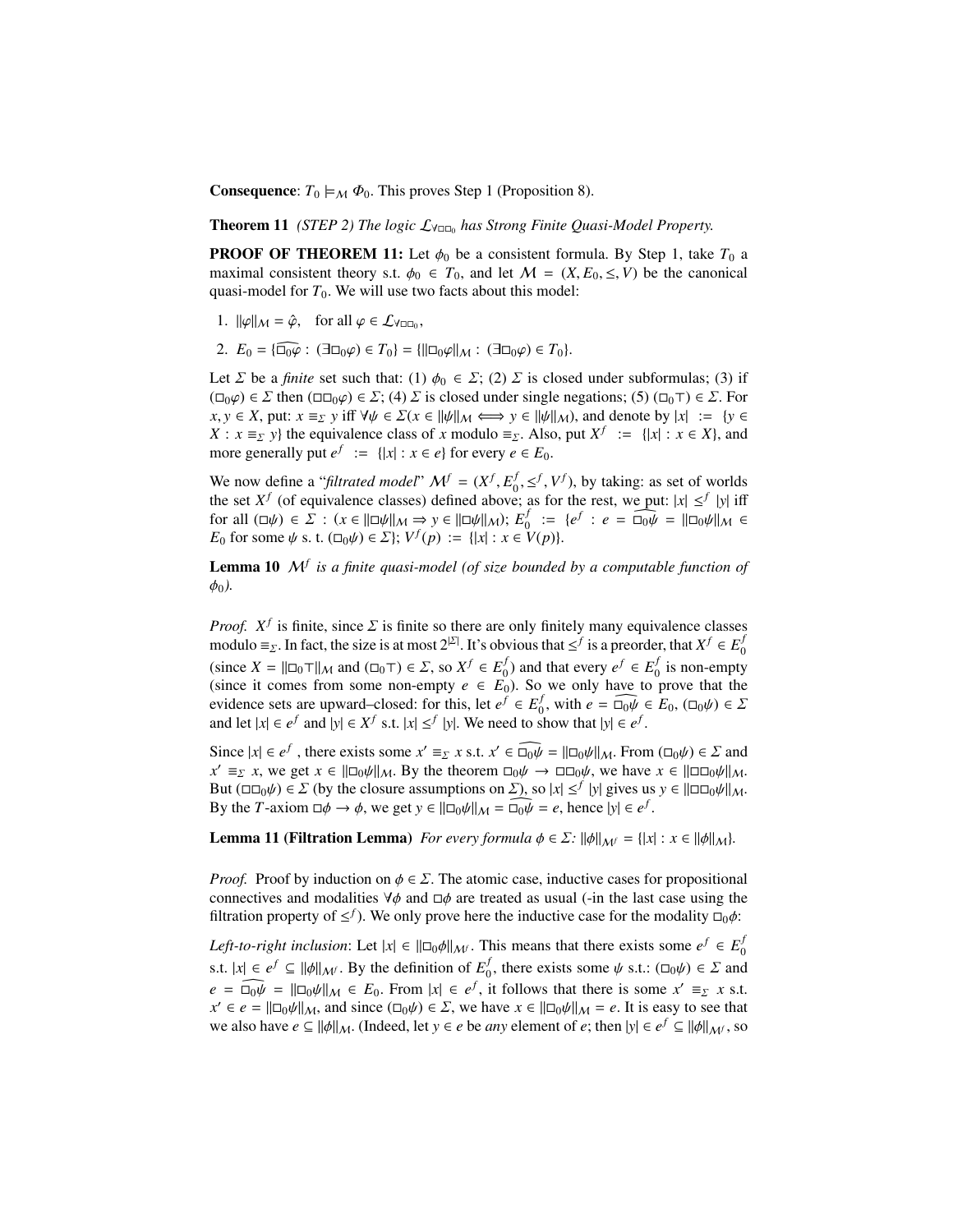$|y| \in ||\phi||_{\mathcal{M}}$ , and by the induction hypothesis  $y \in ||\phi||_{\mathcal{M}}$ .) So we have found an evidence set  $e \in E_0$  s.t.  $x \in e \subseteq ||\phi||_{\mathcal{M}}$ , i.e., shown that  $x \in ||\Box_0\phi||_{\mathcal{M}}$ .

*Right-to-left inclusion*: Let  $x \in ||\Box_0 \phi||_M$ , with  $(\Box_0 \phi) \in \Sigma$ . It is easy to see that  $(\exists \Box_0 \phi) \in x$ (by the theorem  $\Box_0 \phi \to \Box \Box_0 \phi$ ) and so also ( $\Box \Box_0 \phi$ )  $\in T_0$  (since  $x \in X$  so  $x \sim T_0$ ). This means that the set  $e := \widehat{\Box_0 \phi} = ||\Box_0 \phi||_M \in E_0$  is an evidence set in the canonical model, and since  $(\Box_0 \phi) \in \Sigma$ , we conclude that  $e^f \in E_0^f$ <br>We obviously have  $x \in e$  and so |x|  $\in e^f$  **B**  $\int_0^j$  is an evidence set in the filtrated model. We obviously have  $x \in e$ , and so  $|x| \in e^f$ . By the (*T*) axiom,  $e = ||\Box_0 \phi||_M \subseteq ||\phi||_M$ , and hence  $e^f \subseteq ||x|| \rightarrow y \in ||\phi||_{\mathcal{M}} = ||\phi||_{\mathcal{M}}$  (by the induction hypothesis). Thus we have and hence  $e^f \subseteq {|\mathbf{y}| : \mathbf{y} \in ||\phi||_M} = ||\phi||_{M}$  (by the induction hypothesis). Thus, we have found  $e^f \in E^f$  s t |x| ∈  $e^f \subset ||\phi||_{M}$  (c) shown that |x| ∈ ||□ $\phi$ ||| found  $e^f \in E_0^f$  $\int_0^f$  s.t.  $|x| \in e^f \subseteq ||\phi||_{\mathcal{M}}$ , i.e., shown that  $|x| \in ||\Box_0\phi||_{\mathcal{M}}$ .

Theorem 12 *(STEP 3) Every finite quasi-model is modally equivalent to a finite Alexandro*ff *quasi-model (and so to a topo-e-model).*

**PROOF OF THEOREM 12:** Let  $M = (X, E_0, \leq, V)$  be a finite quasi-model. We form a new structure  $\tilde{M} = (\tilde{X}, \tilde{E}_0, \tilde{\le}, \tilde{V})$ , by putting:  $\tilde{X} := X \times \{0, 1\}$ ;  $\tilde{V}(p) := V(p) \times \{0, 1\}$ ;  $(x, i) \leq (y, i)$  iff:  $x \leq y$  and  $i = i$ ;  $\tilde{E}_0 := \{e_1, i \in E_0, i \in [0, 1]\} \cup \{e^y : y \in e \}$  $(x, i) \leq (y, j)$  iff:  $x \leq y$  and  $i = j$ ;  $\tilde{E_0} := \{e_i : e \in E_0, i \in \{0, 1\}\} \cup \{e_i^y\}$ <br>  $E_0, i \in \{0, 1\} \cup \{Y_i\}$  where we used notations  $e_i := e \times bi - f(x_i)$ . *i* : *y* ∈ *e* ∈ *E*<sub>0</sub>, *i* ∈ {0, 1}} ∪ { $\tilde{X}$ }, where we used notations  $e_i := e \times \{i\} = \{(x, i) : x \in e\}$  and  $e^{y} := \text{Tr } \times \{i\} \cup e \times \{1 - i\} = i(-i) \times e^{-x} \cup e$ .  $e_i^y$ *y*:  $\exists$  ↑*y* × {*i*} ∪ *e* × {1 − *i*} = {(*x*, *i*) : *y* ≤ *x*} ∪ *e*<sub>1−*i*</sub>.

**Lemma 12**  $\tilde{M}$  is a (finite) quasi-model.

*Proof.* Easy verification.

Notation: For any set  $\tilde{Y} \subseteq \tilde{X}$ , put  $\tilde{Y}_X := \{y \in X : (y, i) \in \tilde{Y}$  for some  $i \in \{0, 1\}\}$  for the set consisting of first components of all members of  $\tilde{Y}$ . It is easy to see that we have: set consisting of first components of all members of  $\tilde{Y}$ . It is easy to see that we have:  $(\tilde{Y} \cup \tilde{Z})_X = \tilde{Y}_X \cup \tilde{Z}_X$ , and  $\tilde{X}_X = X$ .

**Lemma 13** *If y* ∈ *e* ∈ *E*<sub>0</sub>, *i* ∈ {0, 1} *and*  $\tilde{e}$  ∈ {*e<sub>i</sub>*,  $e_i^y$ *i* }*, then we have:*

- *1.*  $\tilde{e}_X = e$ ;
- 2.  $e_i^y$ *y*<sub>*i*</sub>  $\cap e_i = \hat{\uparrow}(y, i)$ *, where*  $\hat{\uparrow}(y, i) = {\{\tilde{x} \in \tilde{X} : (y, i) \leq \tilde{x}\} = {(x, i) : y \leq x\}}.$
- *Proof.* 1. If  $\tilde{e} = e_i$ , then  $\tilde{e}_X = (e \times \{i\})_X = e$ . If  $\tilde{e} = e_i^y$  $\tilde{e}_X$  = ( $\uparrow y \times \{i\}$ ) $_X \cup (e \times \{1 (i)$ <sub>*X*</sub> =  $\uparrow$ *y* ∪ *e* = *e* (since *e* is upward-closed and *y* ∈ *e*, so  $\uparrow$ *y* ⊆ *e*).
- 2.  $e_i^y$ *i* <sup>∩</sup> *<sup>e</sup><sup>i</sup>* <sup>=</sup> (↑*<sup>y</sup>* × {*i*} ∪ *<sup>e</sup>* × {<sup>1</sup> <sup>−</sup> *<sup>i</sup>*}) <sup>∩</sup> (*<sup>e</sup>* × {*i*}) <sup>=</sup> (↑*<sup>y</sup>* <sup>∩</sup> *<sup>e</sup>*) × {*i*} <sup>=</sup> <sup>↑</sup>*<sup>y</sup>* × {*i*} <sup>=</sup> <sup>↑</sup>(*y*, *<sup>i</sup>*) (since  $\uparrow$ *y*  $\subseteq$  *e*).

Lemma 14  $\tilde{M}$  is an Alexandroff quasi-model (and thus also a topo-e-model).

*Proof.* By Proposition 7, it is enough to show that, for every  $(y, i) \in \tilde{X}$ , the upwardclosed set  $\hat{\uparrow}(y, i)$  is open in the topology  $\tau_E$  generated by  $E_0$ . But this follows directly from part 2 of Lemma 13.

**Lemma 15 (Modal-Equivalence Lemma)** *For all*  $\varphi \in \mathcal{L}_{\forall \Box \Box_0}$ :  $\|\varphi\|_{\tilde{\mathcal{M}}} = \|\varphi\|_{\mathcal{M}} \times \{0, 1\}.$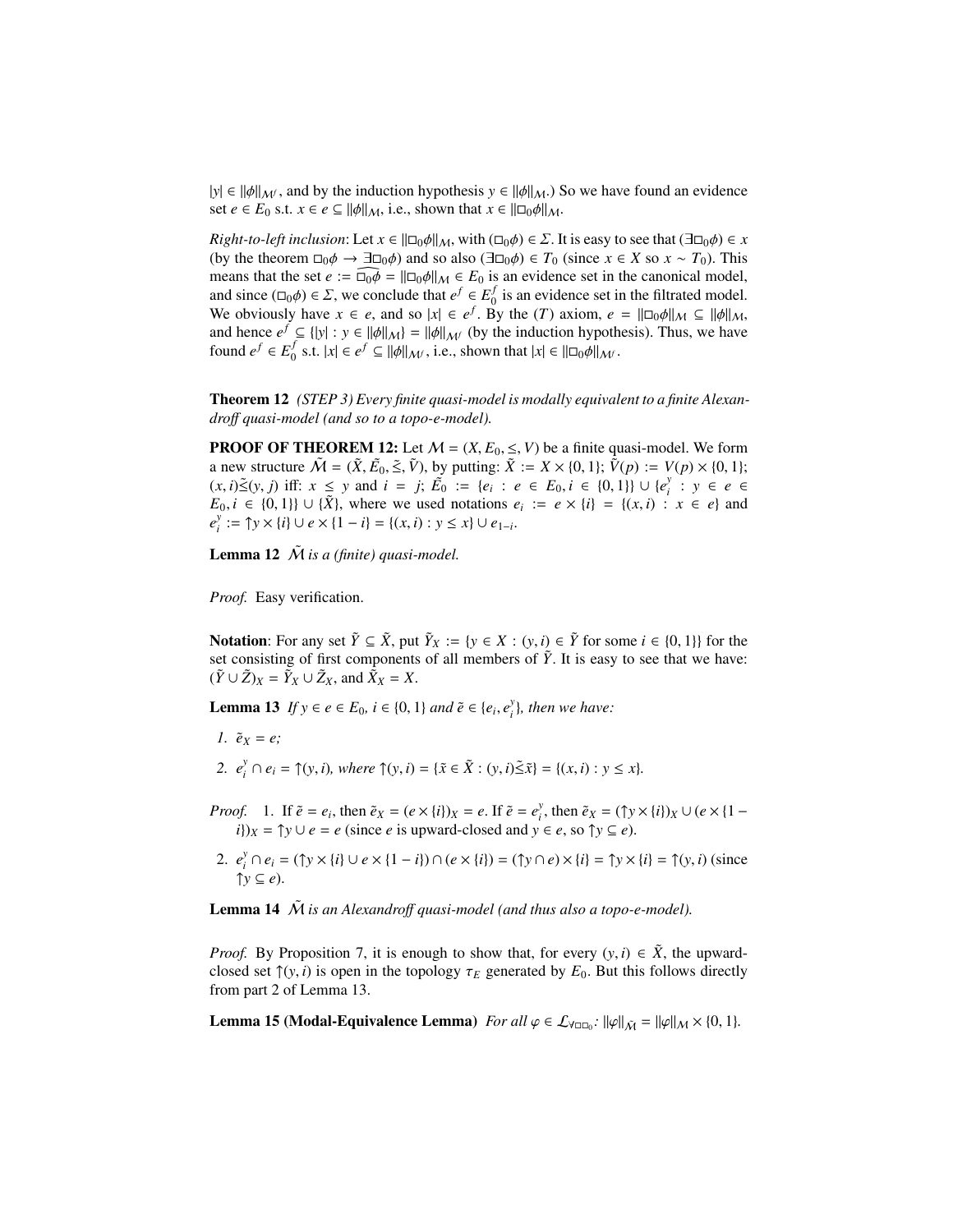*Proof.* Induction on  $\varphi$ . The base case (for atomic sentences), and the inductive steps for propositional connectives and for the operators  $\forall$  and  $\Box$ , are all straightforward. So we only prove here the inductive step for  $\square_0$ :

*Left-to-Right Inclusion*: Suppose that  $(x, i) \in ||\Box_0 \varphi||_{\tilde{M}}$ . Then there exists some  $\tilde{e} \in \tilde{E}$ such that  $(x, i) \in \tilde{e} \subseteq ||\varphi||_{\tilde{M}} = ||\varphi||_{M} \times \{0, 1\}$  (where we used the induction hypothesis for  $\varphi$  at the last step). From this, we obtain that  $x \in \tilde{e}_X \subseteq (\|\varphi\|_{\mathcal{M}} \times \{0, 1\})_X = \|\varphi\|_{\mathcal{M}}$ . But by the construction of  $\tilde{E}$ ,  $\tilde{e} \in \tilde{E}$  means that either  $\tilde{e} = \tilde{X}$  or there exist  $e \in E_0$ ,  $y \in e$  and *j* ∈ {0, 1} such that  $\tilde{e}$  ∈ {*e<sub>j</sub>*,  $e_j^y$ }<br>Since *Y* ∈ *F*<sub>0</sub> by the semanti *j*). If the former is the case, we have  $x \in \tilde{e}_X = X \subseteq ||\varphi||_M$ .<br>ics of  $\Box$  we obtain  $x \in ||\Box \omega||_M$ . If the latter is the case Since  $X \in E_0$ , by the semantics of  $\square_0$ , we obtain  $x \in ||\square_0\varphi||_M$ . If the latter is the case, by part 1 of Lemma 13, we have  $\tilde{e}_X = e$ , so we conclude that  $x \in \tilde{e}_X = e \subseteq ||\varphi||_M$ . Therefore, again by the semantics of  $\square_0$ , we have  $x \in ||\square_0\varphi||_M$ .

*Right-to-Left Inclusion:* Suppose that  $x \in ||\Box_0\varphi||_M$ . Then there exists some  $e \in E_0$  such that  $x \in e \subseteq ||\varphi||_M$ . Take now the set  $e_i = e \times \{i\} \in \tilde{E}$ . Clearly, we have  $(x, i) \in e_i \subseteq$  $\|\varphi\|_{M} \times \{i\} \subseteq \|\varphi\|_{M} \times \{0, 1\} = \|\varphi\|_{\tilde{M}}$  (where we used the induction hypothesis for  $\varphi$  at the last step), i.e. we have  $(x, i) \in ||\Box_0\varphi||_{\tilde{\mathcal{M}}}$ .

Theorem 12 follows immediately from the above Lemma: the same formulas are satisfied at *x* in *M* as at  $(x, i)$  in  $\tilde{M}$ . In its turn, our Theorem 6 (Completeness and Finite Model property for topo-e-models) is an immediate corollary of Theorem 12 Model property for topo-e-models) is an immediate corollary of Theorem 12.

# F Proofs of Theorems 7-10

In this appendix, we provide the soundness proofs for the most complex reduction axioms in Theorems 7-10, and sketch the completeness proof and the expressivity result for Theorem 7. The completeness results in Theorems 8-10 follow from the same argument.

#### F.1 Proof of Theorem 7

Let us denote the axiomatization given in Thereom 7 by  $L_{! \forall \square_0}$ . The soundness proofs of the axioms 1-3 and 6-7 are standard and they do not depend on the topological properties of the model. We here only prove the ones for the modalities  $\Box_0$  and  $\Box$ . Let  $M = (X, E_0, \tau, V)$  be a topo-e-model,  $x \in X$  and  $\varphi, \psi \in \mathcal{L}_{\{Y \cap \Box_0\}}$ . In the following, we do not use the subscript M for the truth sets in the model M not use the subscript  $M$  for the truth sets in the model  $M$ .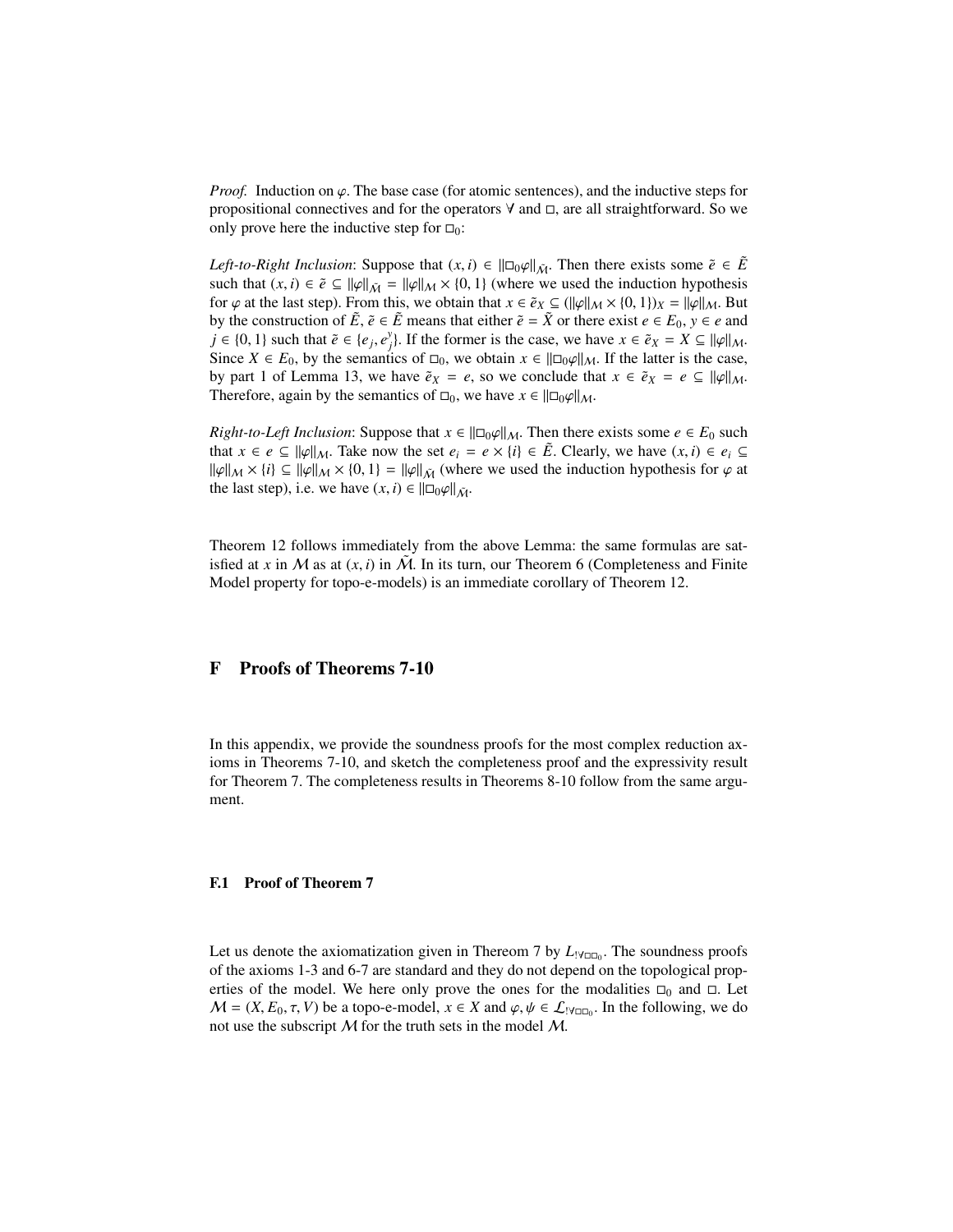Axiom-4 of Theorem 7:

$$
x \in ||[\hspace{.1cm}![\hspace{.1cm}]\varphi]\square_0\psi|| \text{ iff } x \in ||\varphi|| \text{ implies } x \in ||\square_0\psi||_{\mathcal{M}^{||\varphi||}}
$$
\n
$$
\text{ iff } x \in ||\varphi|| \text{ implies } \exists e^{||\varphi||} \in E_0^{||\varphi||}(x \in e^{||\varphi||} \subseteq ||\psi||_{\mathcal{M}^{||\varphi||}})
$$
\n
$$
\text{ iff } x \in ||\varphi|| \text{ implies } \exists e \in E_0(x \in e \cap ||\varphi|| = e^{||\varphi||} \subseteq ||\psi||_{\mathcal{M}^{||\varphi||}})
$$
\n
$$
\text{ iff } x \in ||\varphi|| \text{ implies } \exists e \in E_0(x \in e \subseteq ||[\hspace{.1cm}![\cdot\varphi]\psi||)
$$
\n
$$
\text{ iff } x \in ||\varphi|| \text{ implies } x \in ||\square_0[\hspace{.1cm}![\cdot\varphi]\psi||]
$$
\n
$$
\text{ iff } x \in ||\varphi \to \square_0[\hspace{.1cm}![\cdot\varphi]\psi||]
$$

The validity of the axiom  $[\psi \to \psi \to \psi] \to [\psi \to \psi]$  follows similarly, where we replace the basic evidence set  $E_0$  by the corresponding combined evidence set  $E$ .

Therefore, also by Theorem 6, we obtain that  $L_{\text{IV}\square\text{O}}$  is sound for topo-e-models. The soundness of the recursion axioms implies that for any formula  $\varphi \in \mathcal{L}_{!Y\square\Box}$ , there exists a<br>semantically equivalent formula  $\psi$  in the static language  $\mathcal{L}_{\mathcal{L}=c}$ . Moreover, the recursion semantically equivalent formula  $\psi$  in the static language  $\mathcal{L}_{\forall n}$ . Moreover, the recursion axioms give us an inductive algorithm as to how to reduce a formula in the dynamic axioms give us an inductive algorithm as to how to reduce a formula in the dynamic language  $\mathcal{L}_{\text{IV}CD_0}$  to a formula in the pure static language  $\mathcal{L}_{\text{V}CD_0}$ . In other words, by using the recursion axioms, we can also show that any formula  $\varphi \in \mathcal{L}_{\{Y_{\text{DID}}\}}$  is provably equivalent to a formula  $\psi \in \mathcal{L}_{\{Y_{\text{DID}}\}}$  (see e.g. [19] for a more detailed discussion on the equivalent to a formula  $\psi \in \mathcal{L}_{\forall \Box \Box_0}$  (see, e.g. [19] for a more detailed discussion on the topic). The completeness of  $I_{\Box}$  therefore follows from the completeness of  $I_{\Box}$ topic). The completeness of *L*<sub>!∀□□</sub><sub>0</sub> therefore follows from the completeness of *L*<sub>∀□□</sub><sub>0</sub> and the soundness of the recursion axioms as follows: Let  $\varphi \in \mathcal{L}_{1}$  v<sub>DD<sub>0</sub></sub> such that  $\varphi_{L_{1} \vee_{\text{U}} \cap Q}$   $\varphi$ .<br>Then by the recursion axioms, there exists  $\psi \in \mathcal{L}_{\Omega}$ , with L<sub>i</sub>  $\varphi \leftrightarrow \psi$  As  $L_{\Omega}$ Then, by the recursion axioms, there exists  $\psi \in \mathcal{L}_{\forall \Box \Box_0}$  with  $\vdash_{L \lor \Box \Box_0} \phi \leftrightarrow \psi$ . As  $L_{\forall \Box \Box_0} \subset L_{\forall L}$  and  $\psi \in \mathcal{L}_{\forall L}$  we then have  $\kappa_L$   $\psi$ . Then, by completeness of  $L_{\forall L}$  there  $L_{\text{IV}}$ <sub>DD</sub> and  $\psi \in \mathcal{L}_{\text{V}}$ <sub>DD</sub>, we then have  $\mathcal{L}_{L_{\text{V}}$ <sub>DD</sub>,  $\psi$ . Then, by completeness of  $L_{\text{V}}$ <sub>DD</sub>, there exists a topo-e-model such that  $||\psi|| \neq X$ . Then, by soundness of  $L_{|\forall \Box \Box}$ , we conclude  $\|\varphi\| \neq X.$ 

Moreover, since  $L_{\text{PyCD}_0}$  extends  $L_{\text{YOD}_0}$  and any dynamic formula is provably equivalent to a formula in the static language, the logics  $\mathcal{L}_{\text{IV}\square\text{C}_0}$  and  $\mathcal{L}_{\text{V}\square\text{C}_0}$  are equally expressive.

#### F.2 Proof of Theorem 8

Let  $M = (X, E_0, \tau, V)$  be a topo-e-model,  $x \in X$  and  $\varphi, \psi \in \mathcal{L}_{\text{IVDD}_0}$  and observe that that,

$$
x \in ||\exists \varphi|| \text{ implies } ||\psi||_{\mathcal{M}^{+||\varphi||}} = ||[+\varphi]\psi|| \tag{1}
$$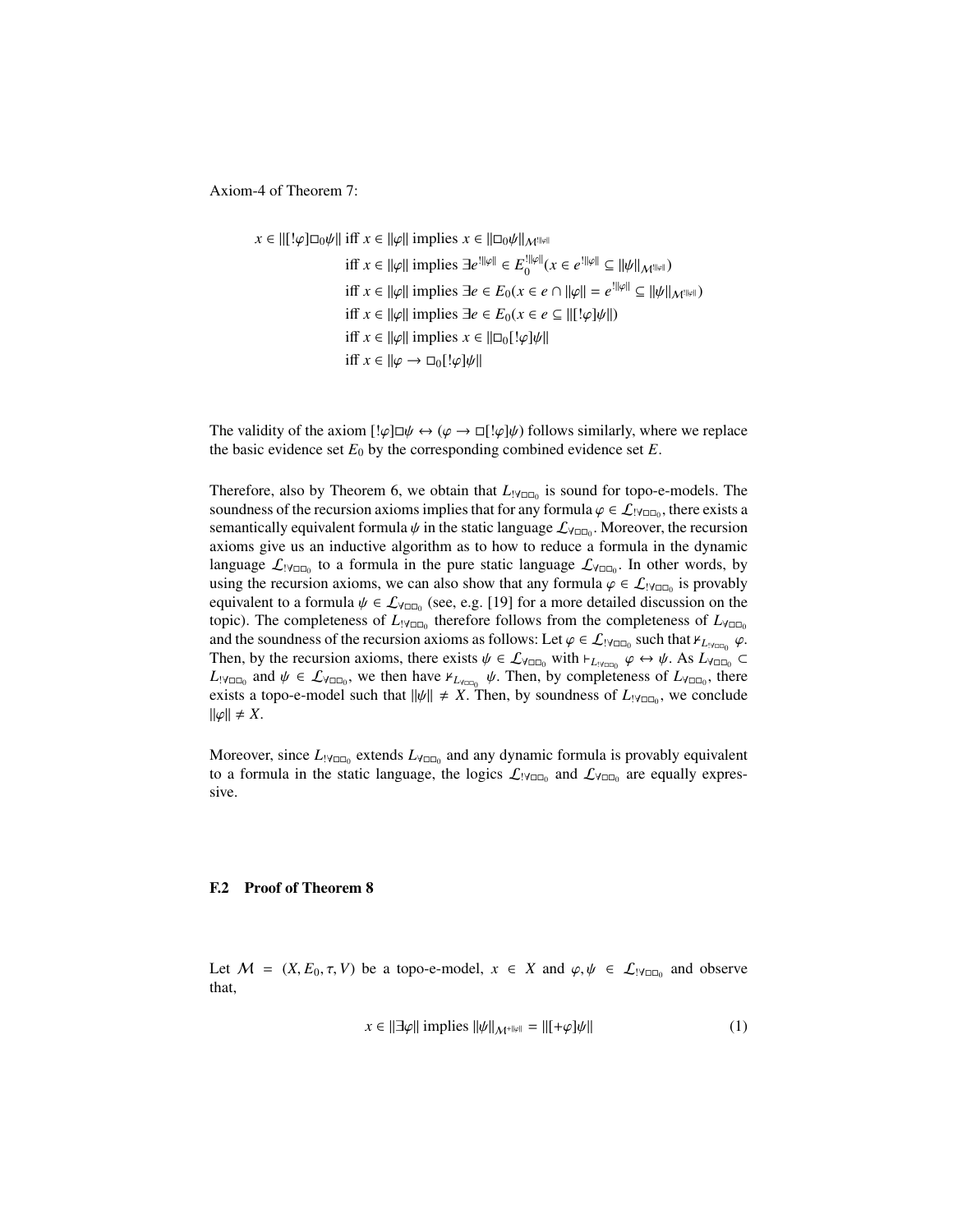Axiom-4 of Theorem 8:

 $x \in ||[+\varphi]\Box_0\psi||$  iff  $x \in ||\exists\varphi||$  implies  $x \in ||\Box_0\psi||_{M^{+||\varphi||}}$  $\inf x \in ||\exists \varphi|| \text{ implies } \exists e^{+||\varphi||} \in E_0^{+||\varphi||}(x \in e^{+||\varphi||} \subseteq ||\psi||_{\mathcal{M}^{+||\varphi||}})$ iff  $x \in ||\exists \varphi||$  implies  $(\exists e \in E_0(x \in e \subseteq ||\psi||_{\mathcal{M}^{+||\varphi||}})$  or  $(x \in ||\varphi|| \subseteq ||\psi||_{\mathcal{M}^{+||\varphi||}})$ ) (by defn. of  $E_0^{+||\varphi||}$ ) iff  $x \in ||\exists \varphi||$  implies ( $\exists e \in E_0(x \in e \subseteq ||[+\varphi]\psi||)$  or  $x \in ||\varphi|| \subseteq ||[+\varphi]\psi||)$ (by (1)) iff  $x \in ||\exists \varphi||$  implies  $((x \in ||\Box_0[+\varphi]\psi||)$  or  $(x \in ||\varphi||)$  and  $x \in ||\forall (\varphi \rightarrow [+\varphi]\psi||)$ iff  $x \in ||\exists \varphi||$  implies  $(x \in ||\Box_0[+\varphi]\psi||$  or  $x \in ||\varphi \land \forall (\varphi \rightarrow [+\varphi]\psi||)$ iff  $x \in ||\exists \varphi \rightarrow (\Box_0[+\varphi]\psi \lor (\varphi \land \forall (\varphi \rightarrow [+\varphi]\psi))||$ 

The proof for the axiom 5 follows in a similar way with minor differences because of the fact that for every  $e^{+||\varphi||} \in E^{+||\varphi||}$  there is some combined evidence  $e \in E$  such that either  $e^{+||\varphi||} = e$  or  $e^{+||\varphi||} = e \cap ||\varphi||$ . Therefore, we have

Axiom-5 of Theorem 8:

 $x \in ||[+\varphi]\Box\psi||$  $\inf x \in ||\exists \varphi|| \text{ implies } \exists e^{+||\varphi||} \in E^{+||\varphi||}(x \in e^{+||\varphi||} \subseteq ||\psi||_{\mathcal{M}^{+||\varphi||}})$ iff  $x \in ||\exists \varphi||$  implies  $\exists e \in E$  ( $x \in e \subseteq ||\psi||_{M^{+||\varphi||}}$  or  $x \in e \cap ||\varphi|| \subseteq ||\psi||_{M^{+||\varphi||}}$ ) iff  $x \in ||\exists \varphi||$  implies  $\exists e \in E((x \in e \subseteq ||[+\varphi]\psi||)$  or  $(x \in ||\varphi||)$  and  $x \in e \subseteq ||\varphi \rightarrow [+\varphi]\psi||)$ iff  $x \in ||\exists \varphi||$  implies  $(x \in ||\Box[\pm \varphi]\psi||$  or  $(x \in ||\varphi||)$  and  $x \in ||\Box(\varphi \rightarrow [\pm \varphi]\psi||)$ ) iff  $x \in ||\exists \varphi \rightarrow (\Box[\pm \varphi]\psi \lor (\varphi \land \Box(\varphi \rightarrow [\pm \varphi]\psi))||$ 

#### F.3 Proof of Theorem 9

Let  $M = (X, E_0, \tau, V)$  be a topo-e-model,  $x \in X$  and  $\varphi, \psi \in \mathcal{L}_{\text{IVDD}_0}$ . Similar to the above case, we have case, we have

$$
x \in ||\exists \varphi|| \text{ implies } ||\psi||_{\mathcal{M}^{\text{full}}} = ||[\Uparrow \varphi]\psi|| \tag{2}
$$

Axiom-4 of Theorem 9:

 $x \in ||[\Uparrow \varphi] \Box_0 \psi||$ 

 $\inf x \in ||\exists \varphi|| \text{ implies } \exists e^{\hat{\Pi}||\varphi||} \in E_0^{\hat{\Pi}||\varphi||}(x \in e^{\hat{\Pi}||\varphi||} \subseteq ||\psi||_{\mathcal{M}^{\hat{\Pi}||\varphi||}})$ iff  $x \in ||\exists \varphi||$  implies  $(\exists e \in E_0(x \in e \cup ||\varphi|| \subseteq ||\psi||_{\mathcal{M}^{\text{fill}}})$  or  $(x \in ||\varphi|| \subseteq ||\psi||_{\mathcal{M}^{\text{fill}}})$ (by defn. of  $E_0^{\text{min}}$ ) iff  $x \in ||\exists \varphi||$  implies  $(\exists e \in E_0(x \in e \cup ||\varphi|| \subseteq ||[\Uparrow \varphi]\psi||)$  or  $(x \in ||\varphi|| \subseteq ||[\Uparrow \varphi]\psi||)$ ) (by (2)) <sup>i</sup>ff *<sup>x</sup>* ∈ ||∃ϕ|| implies (∃*<sup>e</sup>* <sup>∈</sup> *<sup>E</sup>*0(*<sup>x</sup>* <sup>∈</sup> *<sup>e</sup>* ⊆ ||[⇑ ϕ]ψ|| and ||ϕ|| ⊆ ||[⇑ ϕ]ψ||) or (*<sup>x</sup>* ∈ ||ϕ|| ⊆ ||[⇑ ϕ]ψ||)) iff  $x \in ||\exists \varphi||$  implies  $(x \in ||\Box_0[\Uparrow \varphi]\psi||$  and  $x \in ||\forall (\varphi \rightarrow [\Uparrow \varphi]\psi)||$  or  $(x \in ||\varphi \land \forall (\varphi \rightarrow [\Uparrow \varphi]\psi)||)$ 

iff  $x \in ||\exists \varphi \rightarrow ((\Box_0[\Uparrow \varphi]\psi \vee \varphi) \wedge \forall (\varphi \rightarrow [\Uparrow \varphi]\psi))]$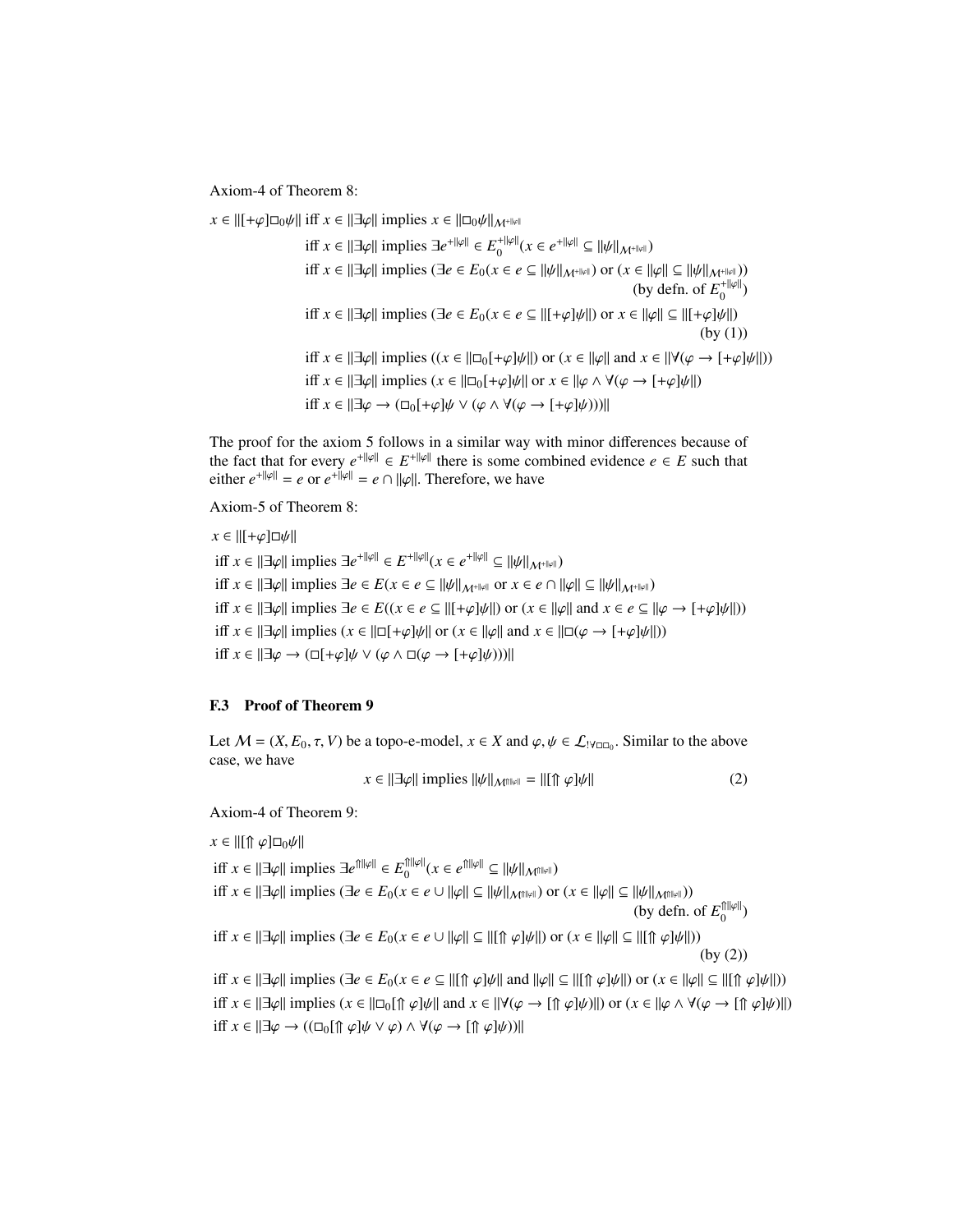The validity of the axiom 5 follows similarly where we replace the basic evidence set  $E_0$  by the corresponding combined evidence set  $E$ .

#### F.4 Proof of Theorem 10

Axiom-4 of Theorem 10:

$$
x \in ||[ \# ]\square_0 \varphi || \text{ iff } x \in ||\square_0 \varphi ||_{\mathcal{M}^{\#}}\n\text{ iff } \exists e^{\#} \in E_0^{\#}(x \in e^{\#} \subseteq ||\varphi||_{\mathcal{M}^{\#}})\n\text{ iff } \exists e^{\#} \in E_0^{\#}(x \in e^{\#} \subseteq ||[\#]\varphi||)\n\text{ iff } \exists e \in E(x \in e \subseteq ||[\#]\varphi||)\n\text{ iff } x \in ||\square[\#]\varphi||\n\end{split} \tag{since } E_0^{\#} = E^{\#} = E)
$$

The validity of the axiom 5 follows similarly since  $E = E^*$ .

### References

- 1. Baltag, A., Bezhanishvili, N., Özgün, A., and Smets, S. The topology of belief, belief revision and defeasible knowledge. Huang, H., Grossi, D., and Roy, O. (eds.), *Logic, Rationality and Interaction, Proceedings of the Fourth International Workshop, LORI 2013*, Springer.
- 2. Baltag, A., Bezhanishvili, N., Özgün, A., and Smets, S. (2015) The topological theory of belief. *Submitted, also avaliable at http:*//*www.illc.uva.nl*/*Research*/*Publications*/*Reports*/*PP-2015-18.text.pdf* .
- 3. Baltag, A. and Smets, S. (2006) Conditional doxastic models: A qualitative approach to dynamic belief revision. *In Proceedings of the 13th Workshop on Logic, Language, Information and Computation (WOLLIC 2006)*, pp. 5–21.
- 4. Baltag, A. and Smets, S. (2008) A qualitative theory of dynamic interactive belief revision. *Logic and the Foundations of Game and Decision Theory (LOFT7)*, pp. 11–58.
- 5. Chagrov, A. V. and Zakharyaschev, M. (1997) *Modal Logic*, vol. 35 of *Oxford logic guides*. Oxford University Press.
- 6. Gettier, E. (1963) Is justified true belief knowledge? *Analysis*, 23, 121–123.
- 7. Goranko, V. and Passy, S. (1992) Using the universal modality: Gains and questions. *J. Log. Comput.*, 2, 5–30.
- 8. Grove, A. Two modellings for theory change. *Journal of Philosophical Logic*, 17, 157–170.
- 9. Lehrer, K. (1990) *Theory of Knowledge*. Routledge.
- 10. Lehrer, K. and Paxson, T. J. (1969) Knowledge: Undefeated justified true belief. *Journal of Philosophy*, 66, 225–237.
- 11. McKinsey, J. C. C. and Tarski, A. (1944) The algebra of topology. *Ann. of Math. (2)*, 45, 141–191.
- 12. Özgün, A. (2013) Topological Models for Belief and Belief Revision. Master's thesis, University of Amsterdam, Amsterdam, The Netherlands.
- 13. Rott, H. Stability, strength and sensitivity:converting belief into knowledge. *Erkenntnis*, 61, 469–493.
- 14. Stalnaker, R. (2006) On logics of knowledge and belief. *Philosophical Studies*, 128, 169– 199.